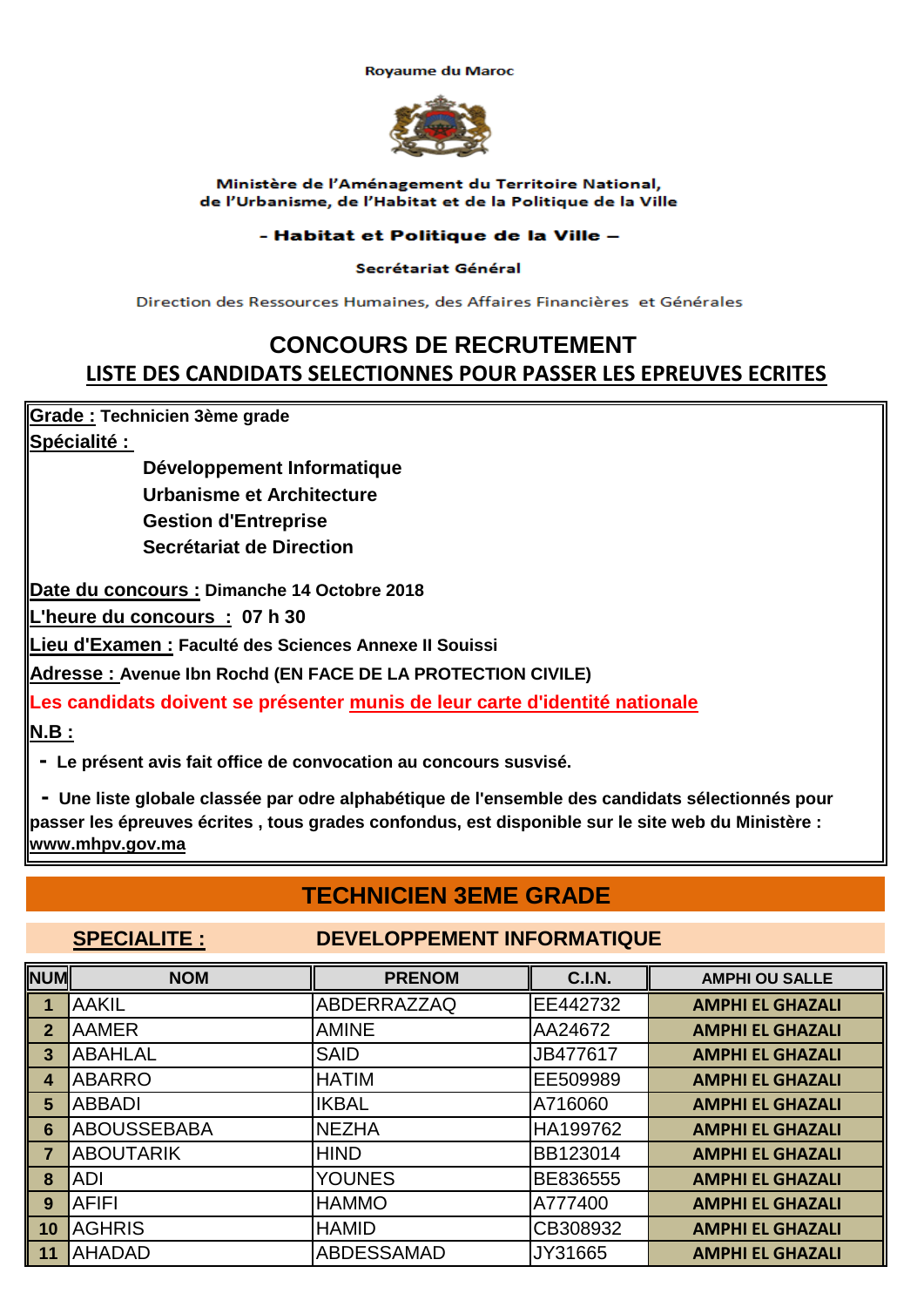| $\vert$ 12 | <b>AISSATI</b>                     | <b>NAIMA</b>                   | S674635             | <b>AMPHI EL GHAZALI</b>                            |
|------------|------------------------------------|--------------------------------|---------------------|----------------------------------------------------|
| 13         | <b>AIT CHIKH</b>                   | ABDELAZIZ                      | ZG101527            | <b>AMPHI EL GHAZALI</b>                            |
| 14         | <b>AIT EL FAKIR</b>                | <b>SALIMA</b>                  | EE558689            | <b>AMPHI EL GHAZALI</b>                            |
| 15         | <b>AIT IDER</b>                    | <b>ABDELOUAHED</b>             | P230338             | <b>AMPHI EL GHAZALI</b>                            |
| 16         | IAIT KADIR                         | LAMYA                          | Y338428             | <b>AMPHI EL GHAZALI</b>                            |
| 17         | <b>AIT MOUSS</b>                   | <b>FATIMA</b>                  | AE111503            | <b>AMPHI EL GHAZALI</b>                            |
| 18         | AIT OUGUEZZAR                      | <b>REDA</b>                    | AB641211            | <b>AMPHI EL GHAZALI</b>                            |
| 19         | <b>AIT TAHRITOUT</b>               | <b>HANANE</b>                  | JE226783            | <b>AMPHI EL GHAZALI</b>                            |
| 20         | <b>AIT ZBAIR</b>                   | <b>NADIA</b>                   | T268515             | <b>AMPHI EL GHAZALI</b>                            |
| 21         | <b>AKKI</b>                        | <b>JAOUAD</b>                  | Q252862             | <b>AMPHI EL GHAZALI</b>                            |
| 22         | <b>AKRIM</b>                       | <b>HANANE</b>                  | G462530             | <b>AMPHI EL GHAZALI</b>                            |
| 23         | <b>ALHOUZ</b>                      | <b>NADA</b>                    | AA51905             | <b>AMPHI EL GHAZALI</b>                            |
| 24         | <b>AMANE</b>                       | <b>ABDELKARIM</b>              | BH370134            | <b>AMPHI EL GHAZALI</b>                            |
| 25         | <b>AMGHAR</b>                      | <b>AMAL</b>                    | GM136856            | <b>AMPHI EL GHAZALI</b>                            |
| 26         | <b>AMINE</b>                       | JAMILA                         | BH338978            | <b>AMPHI EL GHAZALI</b>                            |
| 27         | <b>ANZIDA</b>                      | <b>AFAFE</b>                   | A447951             | <b>AMPHI EL GHAZALI</b>                            |
| 28         | <b>ASSOUANI</b>                    | <b>RACHID</b>                  | AE124076            | <b>AMPHI EL GHAZALI</b>                            |
| 29         | <b>AZGHOUD</b>                     | <b>ABDELKADER</b>              | Z378629             | <b>AMPHI EL GHAZALI</b>                            |
| 30         | <b>AZIZ</b>                        | <b>AMINE</b>                   | BJ373731            | <b>AMPHI EL GHAZALI</b>                            |
| 31         | <b>AZZOUZI</b>                     | <b>ADIL</b>                    | CD311742            | <b>AMPHI EL GHAZALI</b>                            |
| 32         | <b>BARBACH</b>                     | AMAL                           | A749654             | <b>AMPHI EL GHAZALI</b>                            |
| 33         | BARBACH                            | <b>CHAIMAA</b>                 | AE160620            | <b>AMPHI EL GHAZALI</b>                            |
| 34         | <b>BARKI</b>                       | <b>ACHRAF</b>                  | QA158832            | <b>AMPHI EL GHAZALI</b>                            |
| 35         | <b>BAROUNE</b>                     | <b>NAJAT</b>                   | BH378552            | <b>AMPHI EL GHAZALI</b>                            |
| 36         | <b>IBEL HAMZAOUI</b>               | <b>SIHAM</b>                   | AE27691             | <b>AMPHI EL GHAZALI</b>                            |
| 37         | <b>BELAYACHI</b>                   | <b>HAMZA</b>                   | XA105560            | <b>AMPHI EL GHAZALI</b>                            |
| 38         | BELHAJJAM                          | <b>NEZHA</b>                   | AA19042             | <b>AMPHI EL GHAZALI</b>                            |
| 39         | <b>BEN DAOUD</b>                   | <b>ZAKIA</b>                   | U175842             | <b>AMPHI EL GHAZALI</b>                            |
| 40         | <b>BEN MRAH</b>                    | <b>REDA</b>                    | 1731838             | <b>AMPHI EL GHAZALI</b>                            |
| 41         | <b>BENAOUI</b>                     | <b>MOHAMED</b>                 | 1713680             | <b>AMPHI EL GHAZALI</b>                            |
| 42         | <b>BENCHRIF</b>                    | <b>MOHAMED</b>                 | AB650663            | <b>AMPHI EL GHAZALI</b>                            |
| 43         | <b>BENIDER</b>                     | <b>IHSSANE</b>                 | AD240123            | <b>AMPHI EL GHAZALI</b>                            |
| 44         | <b>BENKASSOU</b>                   | <b>AZIZA</b>                   | AB329739            | <b>AMPHI EL GHAZALI</b>                            |
| 45         | <b>BENOUALIA</b>                   | <b>OUSSAMA</b>                 | G632377             | <b>AMPHI EL GHAZALI</b>                            |
| 46         | <b>BENYAHIA</b>                    | <b>ABDELGHAFOUR</b>            | G546615             | <b>AMPHI EL GHAZALI</b>                            |
| 47         | <b>BENZYANE</b>                    | <b>KHADIJA</b>                 | M501669             | <b>AMPHI EL GHAZALI</b>                            |
| 48         | <b>BOUAAICH</b>                    | <b>ABDELAZIZ</b>               | JA150248            | <b>AMPHI EL GHAZALI</b>                            |
| 49         | <b>BOUCHOUA</b>                    | <b>SAIDA</b>                   | A435436             | <b>AMPHI EL GHAZALI</b>                            |
| 50         | <b>BOUGUERMOUZ</b>                 | <b>LAHSEN</b>                  | F411003             | <b>AMPHI EL GHAZALI</b>                            |
| 51         | <b>BOUHMOUCH</b>                   | <b>ESSAID</b>                  | EE380423            | <b>AMPHI EL GHAZALI</b>                            |
| 52         | <b>BOUIBAOUEN</b><br><b>BOUIRI</b> | <b>FAICAL</b><br><b>MOUNIA</b> | BB115900<br>HH56869 | <b>AMPHI EL GHAZALI</b>                            |
| 53<br>54   | <b>BOUJEMAOUI</b>                  | <b>MOHAMMED</b>                | F441021             | <b>AMPHI EL GHAZALI</b><br><b>AMPHI EL GHAZALI</b> |
| 55         | <b>BOULYALI</b>                    | <b>YACINE</b>                  | AD239604            | <b>AMPHI EL GHAZALI</b>                            |
| 56         | <b>BOURAS</b>                      | <b>SAID</b>                    | GN153236            | <b>AMPHI EL GHAZALI</b>                            |
| 57         | <b>BOUSFIHA</b>                    | <b>OUMNIA</b>                  | Z471599             | <b>AMPHI EL GHAZALI</b>                            |
| 58         | <b>BOUTAYEB</b>                    | <b>AYOUB</b>                   | AE171581            | <b>AMPHI EL GHAZALI</b>                            |
| 59         | <b>CHAGGOUR</b>                    | <b>HABIBA</b>                  | ID39690             | <b>AMPHI EL GHAZALI</b>                            |
| 60         | <b>CHAHBI</b>                      | <b>YASSINE</b>                 | AD252184            | <b>AMPHI EL GHAZALI</b>                            |
|            |                                    |                                |                     |                                                    |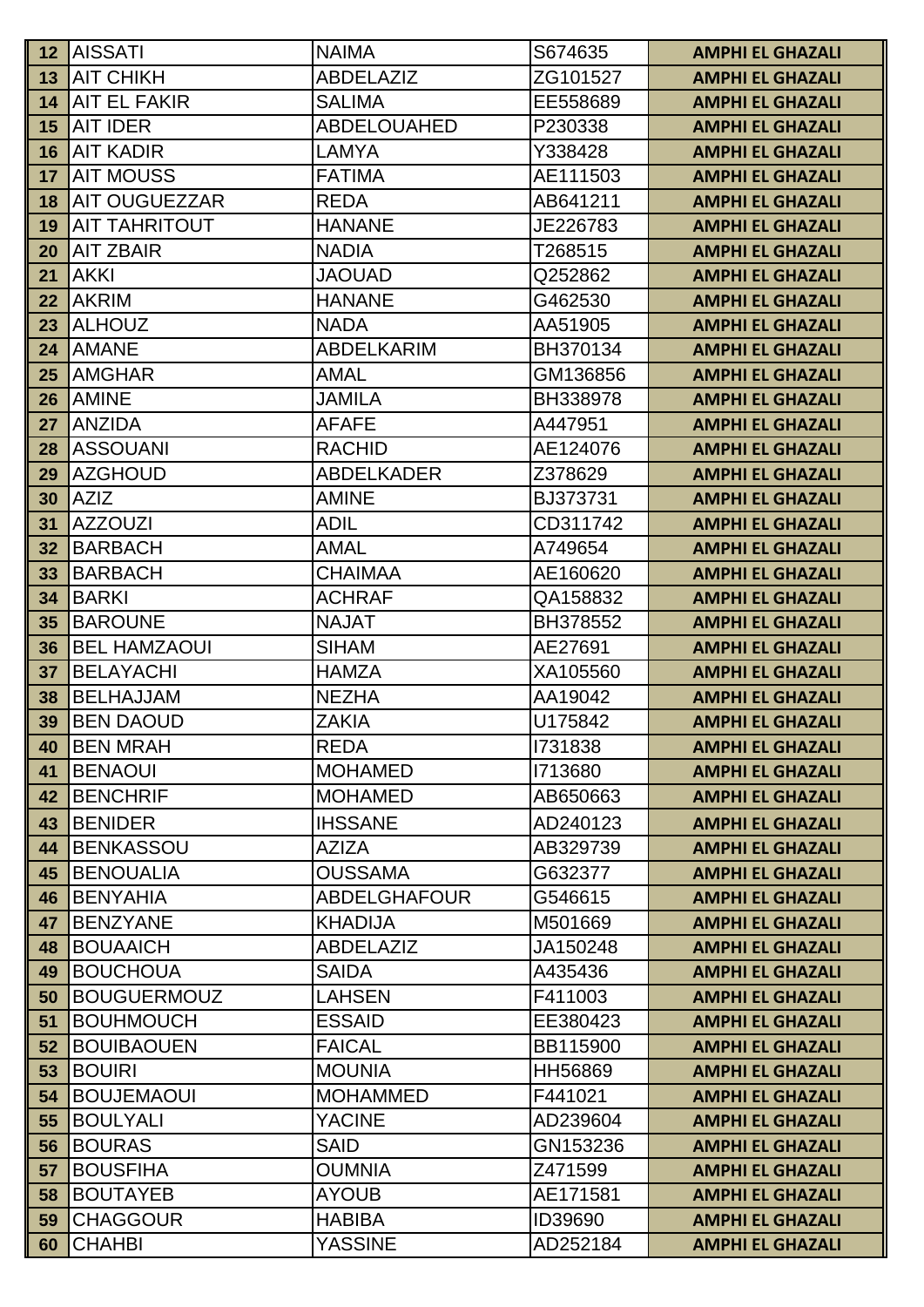| 61  | <b>CHAKOUR</b>           | <b>SOUMAYA</b>         | 1685625        | <b>AMPHI EL GHAZALI</b> |
|-----|--------------------------|------------------------|----------------|-------------------------|
| 62  | <b>CHAOUKI</b>           | YASSIN                 | X363367        | <b>AMPHI EL GHAZALI</b> |
| 63  | <b>CHARGUI</b>           | <b>ABDERRAHIM</b>      | F426146        | <b>AMPHI EL GHAZALI</b> |
| 64  | <b>CHBANI</b>            | <b>ABDESSAMAD</b>      | X375611        | <b>AMPHI EL GHAZALI</b> |
| 65  | <b>CHEGRAOUI</b>         | <b>WAFAE</b>           | G622728        | <b>AMPHI EL GHAZALI</b> |
| 66  | <b>CHEHABI</b>           | <b>IBTISSAM</b>        | D854849        | <b>AMPHI EL GHAZALI</b> |
| 67  | <b>CHEMMAM</b>           | <b>HNIA</b>            | AD225655       | <b>AMPHI EL GHAZALI</b> |
| 68  | <b>CHERGUIF</b>          | YOUSRA                 | CD663362       | <b>AMPHI EL GHAZALI</b> |
| 69  | <b>CHERIFI</b>           | YOUSSEF                | AE103113       | <b>AMPHI EL GHAZALI</b> |
| 70  | <b>CHERIFI ALAOUI</b>    | WAFAE                  | UC151830       | <b>AMPHI EL GHAZALI</b> |
| 71  | <b>CHKAIRI</b>           | <b>KHALID</b>          | D987451        | <b>AMPHI "E"</b>        |
| 72  | <b>CHOUDANE</b>          | <b>SARA</b>            | EE788079       | <b>AMPHI"E"</b>         |
| 73  | <b>CHOUIKI</b>           | <b>SOUMIA</b>          | ID50728        | <b>AMPHI"E"</b>         |
| 74  | <b>DAKKAKI</b>           | <b>ADNANE</b>          | SH170188       | <b>AMPHI"E"</b>         |
| 75  | <b>DANI</b>              | <b>HOURIYA</b>         | G702274        | <b>AMPHI"E"</b>         |
| 76  | <b>DYA</b>               | <b>MOHCINE</b>         | W395904        | <b>AMPHI"E"</b>         |
| 77  | <b>EDDARGUI</b>          | <b>YOUNES</b>          | A445624        | <b>AMPHI"E"</b>         |
| 78  | <b>EDDIKH</b>            | <b>HATIM</b>           | AA59445        | <b>AMPHI "E"</b>        |
| 79  | <b>EL AASRI</b>          | <b>REDA</b>            | AE172018       | <b>AMPHI"E"</b>         |
| 80  | <b>EL ADDIOUI</b>        | <b>FAHD</b>            | PA141851       | <b>AMPHI</b> "E"        |
| 81  | <b>EL AMRAOUI</b>        | <b>AZIZ</b>            | CD236117       | <b>AMPHI "E"</b>        |
| 82  | <b>EL AOUAD</b>          | <b>NAJAT</b>           | FH48586        | <b>AMPHI"E"</b>         |
| 83  | <b>EL AYACH</b>          | <b>HAMZA</b>           | AA49140        | <b>AMPHI"E"</b>         |
| 84  | EL AZZOUZI               | <b>ABDELKEBIR</b>      | AE2128         | <b>AMPHI "E"</b>        |
| 85  | <b>EL BANNOURI</b>       | <b>BADREDDINE</b>      | Q311346        | <b>AMPHI"E"</b>         |
| 86  | <b>EL BOUZIDI</b>        | <b>KAWTAR</b>          | D821152        | <b>AMPHI"E"</b>         |
| 87  | <b>EL FATHI</b>          | <b>OUISSAL</b>         | GA185904       | <b>AMPHI "E"</b>        |
| 88  | <b>EL GHALI</b>          | <b>MOHAMED</b>         | GA169742       | <b>AMPHI"E"</b>         |
| 89  | <b>EL HADIANI</b>        | <b>HOURIA</b>          | AD169702       | <b>AMPHI"E"</b>         |
| 90  | <b>EL HAKIMY</b>         | <b>HAJAR</b>           | AE184173       | <b>AMPHI "E"</b>        |
| 91  | EL HOUTI                 | <b>FATIMAEZZAHRA</b>   | AD269443       | <b>AMPHI"E"</b>         |
| 92  | <b>EL KHALLADI</b>       | <b>OUMAIMA</b>         | AD247570       | <b>AMPHI</b> "E"        |
| 93  | <b>EL KISS</b>           | <b>YOUNESS</b>         | CN9229         | <b>AMPHI "E"</b>        |
| 94  | <b>EL MOUADIN</b>        | SAIDA                  | BH558011       | <b>AMPHI"E"</b>         |
| 95  | <b>EL OTMANI</b>         | <b>MOHAMED</b>         | WA231193       | <b>AMPHI "E"</b>        |
| 96  | <b>EL OUASSY</b>         | <b>IKRAM</b>           | A717644        | <b>AMPHI "E"</b>        |
| 97  | <b>EL YASMINO</b>        | SAMI                   | QA175014       | <b>AMPHI"E"</b>         |
| 98  | <b>ELAAMERY</b>          | <b>HAKIMA</b>          | HA164548       | <b>AMPHI "E"</b>        |
| 99  | <b>ELALAOUI ELHANAFI</b> | <b>ELMEHDI</b>         | BB108395       | <b>AMPHI</b> "E"        |
| 100 | <b>ELAMRI</b>            | <b>HAMZA</b>           | Z468097        | <b>AMPHI"E"</b>         |
|     | 101 EL-ARGEOUNI          | <b>HICHAM</b>          | FH53936        | <b>AMPHI</b> "E"        |
|     | 102 ELBOURISSI           | <b>FATIMA ZAHRA</b>    | ZG119576       | <b>AMPHI</b> "E"        |
|     | 103 EL-FARTOUT           | AYOUB                  | CD740540       | <b>AMPHI</b> "E"        |
|     | 104 ELGAIDI              | <b>LOUBNA</b>          | <b>UB79296</b> | <b>AMPHI"E"</b>         |
|     | 105 ELGHALMANI           | <b>KHADIJA</b>         | IB221189       | <b>AMPHI "E"</b>        |
|     | 106 ELGHANDOURI          | SAAD                   | BE854454       | <b>AMPHI"E"</b>         |
|     | 107 ELGHAOUZI            | TARIQ                  | JB451019       | <b>AMPHI"E"</b>         |
|     | 108 EL-GHAZOUANI         | <b>ABDELMOUMEN</b>     | GM144963       | <b>AMPHI"E"</b>         |
|     | 109 ELMOUTASSIM          | <b>MOHAMED ELAMINE</b> | JB439987       | <b>AMPHI"E"</b>         |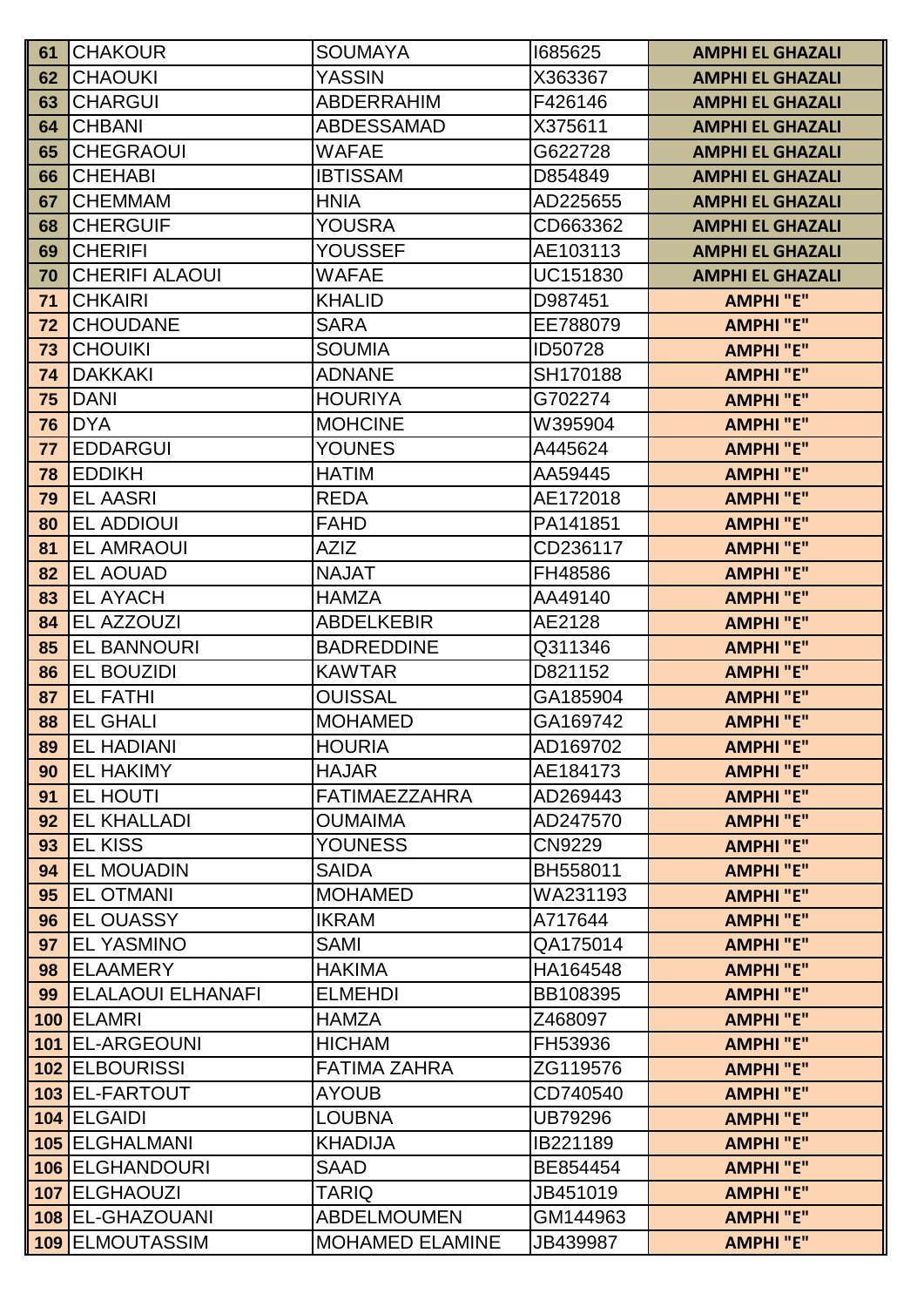| 110 ENNACIRI              | <b>RACHID</b>       | AD129465       | <b>AMPHI "E"</b> |
|---------------------------|---------------------|----------------|------------------|
| 111 ENNAZI                | <b>OUSSAMA</b>      | AA42732        | <b>AMPHI"E"</b>  |
| 112 ERAISS                | <b>HASNA</b>        | AD230968       | <b>AMPHI</b> "E" |
| 113 ERRACHIDI             | <b>RADOUANE</b>     | F443479        | <b>AMPHI "E"</b> |
| 114 ER-RAFAIY             | <b>ABDELHAKIM</b>   | JC539137       | <b>AMPHI</b> "E" |
| <b>115 ER-RBIA</b>        | <b>LAMIAE</b>       | SH178405       | <b>AMPHI"E"</b>  |
| 116 ES-SAKHI              | <b>ABDELILAH</b>    | FC50462        | <b>AMPHI "F"</b> |
| 117 ES-SALHI              | <b>AYOUB</b>        | FB107102       | <b>AMPHI"F"</b>  |
| 118 ES-SANHAJI            | <b>MUSTAPHA</b>     | ZG100259       | <b>AMPHI "F"</b> |
| 119 ETTOLBA               | <b>CHAIMAE</b>      | A446369        | <b>AMPHI "F"</b> |
| 120 ETTOUGANI             | <b>NAJAT</b>        | IB151251       | <b>AMPHI "F"</b> |
| 121 EZZAHIR               | <b>HAJAR</b>        | ID65968        | <b>AMPHI "F"</b> |
| 122 EZ-ZAHOUT             | <b>NADIA</b>        | AB276391       | <b>AMPHI "F"</b> |
| 123 FANDAN                | <b>TAOUFYQ</b>      | JA163158       | <b>AMPHI "F"</b> |
| 124 FAOUZI                | <b>MOUAD</b>        | BL119366       | <b>AMPHI "F"</b> |
| 125 FARISS                | <b>MOHAMMED</b>     | CD321373       | <b>AMPHI "F"</b> |
| $126$ FQIHI               | FATIMAEZ-ZAHRA      | TA134456       | <b>AMPHI "F"</b> |
| 127 FRITET                | <b>IMANE</b>        | AD266220       | <b>AMPHI"F"</b>  |
| 128 GHAZALI               | <b>MOHAMED</b>      | EE504317       | <b>AMPHI "F"</b> |
| 129 HADOUCH               | <b>KAOUTAR</b>      | CB280915       | <b>AMPHI "F"</b> |
| 130 HAJROUN               | <b>AMINE</b>        | A688076        | <b>AMPHI "F"</b> |
| 131 HAMDANI               | <b>RABIE</b>        | G618703        | <b>AMPHI"F"</b>  |
| 132 HAMMA                 | <b>ASMA</b>         | PA135374       | <b>AMPHI "F"</b> |
| 133 HANAFI                | <b>HIND</b>         | EE328228       | <b>AMPHI"F"</b>  |
| <b>134 HEMDI</b>          | <b>MERYEM</b>       | 1639526        | <b>AMPHI "F"</b> |
| 135 HMIDANI               | <b>KARIMA</b>       | D948860        | <b>AMPHI "F"</b> |
| 136 HMIDANI               | AMAL                | D241526        | <b>AMPHI "F"</b> |
| 137 HOUBOUB               | <b>MOHAMED</b>      | W375099        | <b>AMPHI"F"</b>  |
| 138 <b>IDRISSI</b>        | <b>YOUNES</b>       | AE172399       | <b>AMPHI "F"</b> |
| 139 IDRISSI-LAHLOU        | <b>DOAA</b>         | G686809        | <b>AMPHI "F"</b> |
| 140 <b>ISSOUANI</b>       | <b>FOUAD</b>        | <b>UB76660</b> | <b>AMPHI "F"</b> |
| 141 JAKOUT                | <b>ZINEB</b>        | Q318748        | <b>AMPHI "F"</b> |
| <b>142 JANATI IDRISSI</b> | ZAKIA               | JF43315        | <b>AMPHI "F"</b> |
| $143$ JARI                | <b>JAOUHARA</b>     | G631632        | <b>AMPHI "F"</b> |
| 144 JUIHER                | <b>MINA</b>         | V323385        | <b>AMPHI "F"</b> |
| 145 KACHMOUH              | <b>MOHAMMED</b>     | X342867        | <b>AMPHI "F"</b> |
| <b>146 KALITOUSS</b>      | <b>BADR</b>         | AE30964        | <b>AMPHI "F"</b> |
| 147 KARDAL                | <b>NOURA</b>        | AA40170        | <b>AMPHI "F"</b> |
| <b>148 KARKOURI</b>       | <b>MOHAMED</b>      | EE455794       | <b>AMPHI "F"</b> |
| <b>149 KASMI</b>          | <b>YASSINE</b>      | UA101605       | <b>AMPHI "F"</b> |
| 150 KCHIKICH              | <b>FATIMA ZAHRA</b> | AB273140       | <b>AMPHI "F"</b> |
| 151 KHALFAOUI             | ZAKARIYA            | UB85642        | <b>AMPHI "F"</b> |
| <b>152 KHARCHFI</b>       | <b>ANASS</b>        | AE181052       | <b>AMPHI "F"</b> |
| 153 KHRAMEZ               | <b>ABDELKARIM</b>   | GB83813        | <b>AMPHI "F"</b> |
| 154 KOUIDI                | <b>HATIM</b>        | CD385568       | <b>AMPHI "F"</b> |
| 155 LACHAM                | <b>MOHAMMED</b>     | N377584        | <b>AMPHI "F"</b> |
| <b>156 LAFTOUHI</b>       | <b>EL HABIB</b>     | QA164994       | <b>AMPHI "F"</b> |
| 157 LAGDALI               | <b>MOHAMED</b>      | AE170809       | <b>AMPHI "F"</b> |
| 158   LAMHARHAR           | <b>SAID</b>         | AA41038        | <b>AMPHI "F"</b> |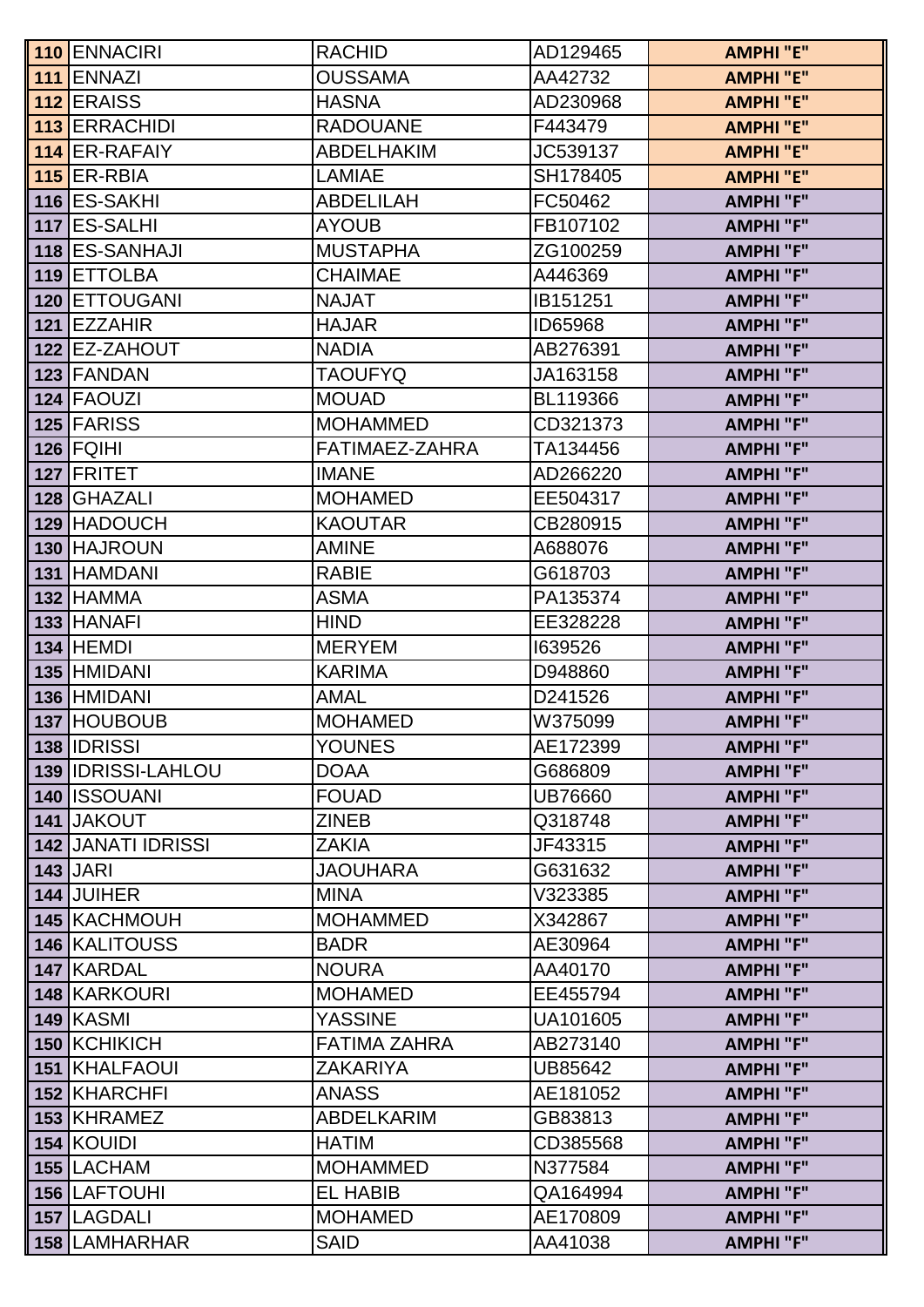| <b>159 LASFAR</b>    | <b>YOUSSEF</b>      | JT55491        | <b>AMPHI "F"</b> |
|----------------------|---------------------|----------------|------------------|
| 160 LATIFI           | <b>MORAD</b>        | AE2538         | <b>AMPHI "F"</b> |
| 161 MAFAMANE         | <b>HAMZA</b>        | JC528981       | <b>SALLE 15</b>  |
| 162 MAHMAR           | <b>MARYEM</b>       | G628321        | <b>SALLE 15</b>  |
| <b>163 MAKHROUBI</b> | <b>ABDELOUAHED</b>  | X287083        | <b>SALLE 15</b>  |
| 164 MANSOUR          | <b>RAJAE</b>        | AB344399       | <b>SALLE 15</b>  |
| 165 MANSOURI         | <b>JAMAL EDDINE</b> | FA149923       | <b>SALLE 15</b>  |
| 166 MAROUF           | <b>HANAE</b>        | DO11979        | <b>SALLE 15</b>  |
| 167 MARROUCH         | <b>MOHAMED</b>      | GJ44548        | <b>SALLE 15</b>  |
| <b>168 MAZIZ</b>     | <b>ABDELFATTAH</b>  | IB134217       | <b>SALLE 15</b>  |
| 169 MEHDIOUI         | <b>ADNANE</b>       | X332767        | <b>SALLE 15</b>  |
| 170 MERABTI          | <b>ABDELMAJID</b>   | CD558098       | <b>SALLE 15</b>  |
| 171   MGHAFRI        | <b>OTMANE</b>       | JM53617        | <b>SALLE 15</b>  |
| 172 MGHARI           | <b>ANASS</b>        | AA31474        | <b>SALLE 15</b>  |
| 173 MGHAZLI          | <b>CHAYMA</b>       | EE471477       | <b>SALLE 15</b>  |
| 174 MHIGUEN          | <b>BADR</b>         | A610840        | <b>SALLE 15</b>  |
| 175 MOHTTA           | <b>YASSINE</b>      | 1710631        | <b>SALLE 15</b>  |
| 176 MOKHTARI         | <b>KHAOULA</b>      | F575104        | <b>SALLE 15</b>  |
| 177 MOKHTARI         | <b>CHAYMAE</b>      | F420259        | <b>SALLE 15</b>  |
| 178 MOUHMOUH         | <b>TOUFIK</b>       | AE26383        | <b>SALLE 15</b>  |
| 179 MOUNJID          | MOHAMMED-AMINE      | CD236518       | <b>SALLE 15</b>  |
| 180   MOUSSAOUI      | <b>ABDELJABBAR</b>  | CD93573        | <b>SALLE 15</b>  |
| 181 NACER            | YASSINE             | AE89011        | <b>SALLE 15</b>  |
| 182 NAHAR            | <b>SOUKAINA</b>     | AA41303        | <b>SALLE 15</b>  |
| <b>183 NAJMI</b>     | <b>TAOUFIK</b>      | X286654        | <b>SALLE 15</b>  |
| 184 NASSIRI          | <b>ADNANE</b>       | D776391        | <b>SALLE 15</b>  |
| <b>185 NEHHASSI</b>  | <b>HAMZA</b>        | SH176767       | <b>SALLE 15</b>  |
| <b>186 NHAR</b>      | <b>MERYEM</b>       | F646528        | <b>SALLE 15</b>  |
| 187 NOQRA            | <b>HAFSA</b>        | HA196273       | <b>SALLE 15</b>  |
| <b>188 NORRI</b>     | <b>YASSINE</b>      | A739907        | <b>SALLE 15</b>  |
| 189 OUAMA            | <b>ABDESSAMAD</b>   | <b>UA79665</b> | <b>SALLE 15</b>  |
| 190 OUBARKA          | <b>AZIZ</b>         | JA153486       | <b>SALLE 15</b>  |
| <b>191 OUCHCHEN</b>  | <b>MOHAMED</b>      | EE574393       | <b>SALLE 15</b>  |
| 192 OUGAHI           | <b>RADOUANE</b>     | CN25373        | <b>SALLE 15</b>  |
| 193 OUHARBA          | <b>MOUHSSINE</b>    | AD115161       | <b>SALLE 15</b>  |
| 194 OUKACHA          | <b>NOUHAILA</b>     | AA64487        | <b>SALLE 15</b>  |
| <b>195 OUKANNOU</b>  | <b>MUSTAPHA</b>     | DA81046        | <b>SALLE 15</b>  |
| 196 OUMOUSSA         | <b>MUSTAPHA</b>     | JK24229        | <b>SALLE 15</b>  |
| 197 OUQBA            | <b>ASSIL</b>        | AA19022        | <b>SALLE 15</b>  |
| 198 OURGHITE         | <b>AYOUB</b>        | EE541081       | <b>SALLE 15</b>  |
| 199 OURID            | <b>MOHAMED</b>      | D994742        | <b>SALLE 15</b>  |
| 200 OUTFAROUIN       | <b>HAMZA</b>        | EE579614       | <b>SALLE 15</b>  |
| 201 QARCH            | <b>RACHID</b>       | Z439560        | <b>SALLE 15</b>  |
| <b>202 RAIQ</b>      | <b>OMAR</b>         | SH118182       | <b>SALLE 15</b>  |
| 203 RAJILLAH         | WAFAA               | M508831        | <b>SALLE 15</b>  |
| <b>204 RAKIB</b>     | <b>BAHIJA</b>       | 1706144        | <b>SALLE 15</b>  |
| 205 RBIHOU           | <b>BOUCHTA</b>      | CD110516       | <b>SALLE 15</b>  |
| 206 RHANEBOU         | <b>KHADIJA</b>      | A745370        | <b>SALLE 34</b>  |
| 207 RIDA ALLAH       | <b>NAOUAL</b>       | U170240        | <b>SALLE 34</b>  |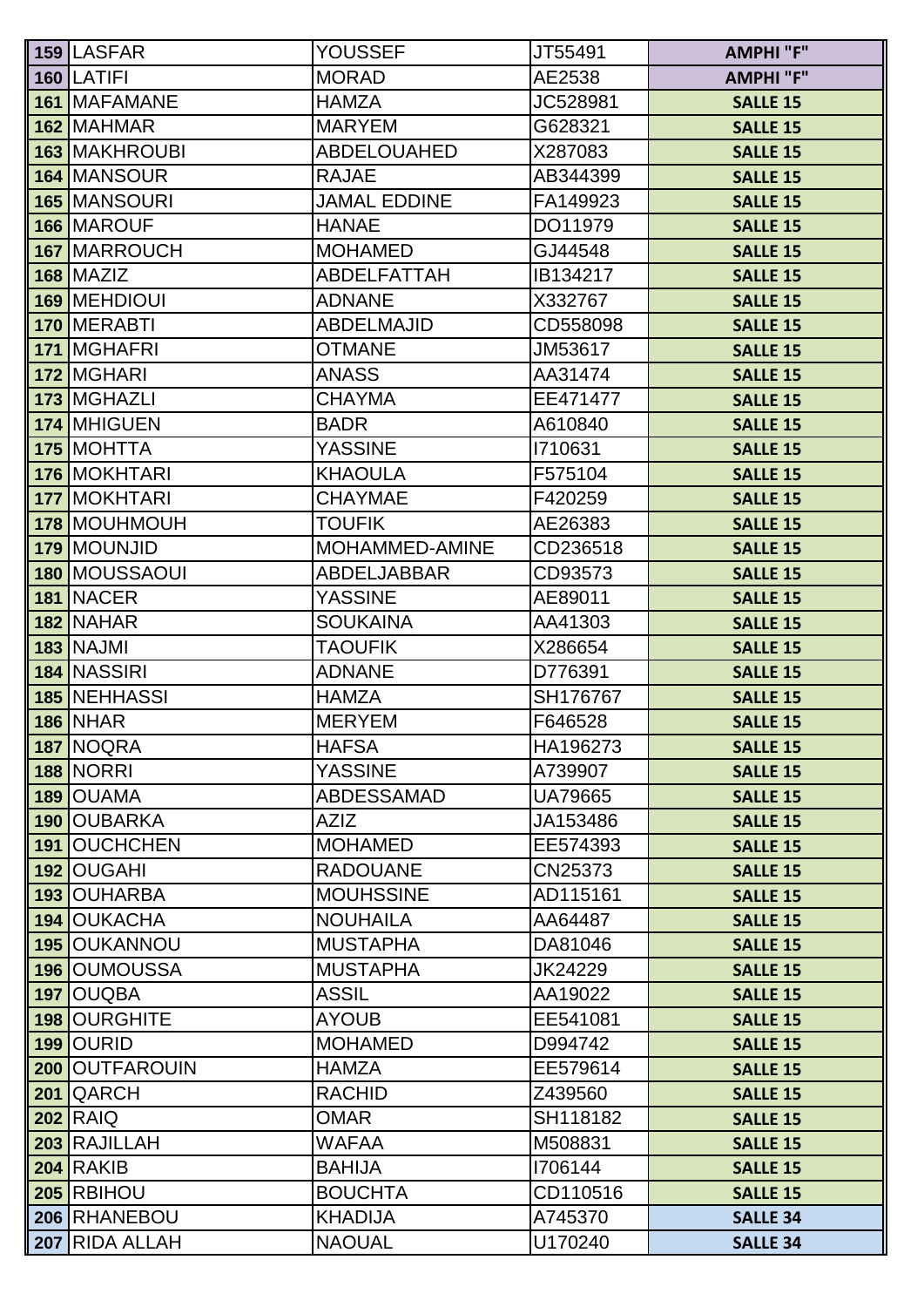|     | <b>208 RMILI</b> | <b>MOHAMED EL MEHDI</b> | EE481345 | <b>SALLE 34</b> |
|-----|------------------|-------------------------|----------|-----------------|
|     | 209 ROUGA        | <b>JIHANE</b>           | D917128  | <b>SALLE 34</b> |
|     | 210 ROUIJEL      | <b>ABDERRAZZAK</b>      | AD153050 | <b>SALLE 34</b> |
|     | 211 SAAIDI       | <b>ILIASSE</b>          | CB262229 | <b>SALLE 34</b> |
|     | 212 SABIDI       | <b>OUALID</b>           | EE604003 | <b>SALLE 34</b> |
|     | <b>213 SAIDI</b> | <b>AHLAM</b>            | S740705  | <b>SALLE 34</b> |
|     | 214 SAKHRI       | <b>FATIMA</b>           | GM146343 | <b>SALLE 34</b> |
|     | 215 SALAMANE     | <b>CHADI</b>            | A442460  | <b>SALLE 34</b> |
|     | 216 SAOUBA       | <b>EL HASSAN</b>        | JK23774  | <b>SALLE 34</b> |
|     | 217 SARIH        | <b>MADIHA</b>           | IB227380 | <b>SALLE 34</b> |
|     | <b>218 SBIA</b>  | <b>YOUSSEF</b>          | H691843  | <b>SALLE 34</b> |
|     | 219 SEBBAQ       | <b>SOUAD</b>            | MC117535 | <b>SALLE 34</b> |
|     | 220 SEDRATI      | <b>OTHMANE</b>          | CD19725  | <b>SALLE 34</b> |
| 221 | <b>ISGHIR</b>    | <b>KHADIJA</b>          | AE28831  | <b>SALLE 34</b> |
|     | 222 SIBOUSSE     | <b>KHALID</b>           | AE141369 | <b>SALLE 34</b> |
|     | <b>223 SIFER</b> | <b>SOUKAINA</b>         | HH12132  | <b>SALLE 34</b> |
|     | 224 SIMALI       | <b>IBRAHIM</b>          | W307848  | <b>SALLE 34</b> |
|     | 225 SLIMANI      | <b>WAFAA</b>            | DA74746  | <b>SALLE 34</b> |
|     | 226 SLIMANI      | <b>BADR EDDINE</b>      | FL72469  | <b>SALLE 34</b> |
| 227 | SNIHJI           | <b>YASSINE</b>          | FB99959  | <b>SALLE 34</b> |
|     | 228 SOAIDI       | <b>AYMANE</b>           | 1727081  | <b>SALLE 34</b> |
|     | 229 SOUAADA      | <b>MOHAMMED AMINE</b>   | AE121731 | <b>SALLE 34</b> |
|     | 230 SOUISSI      | <b>KAMAL</b>            | AD223288 | <b>SALLE 34</b> |
| 231 | <b>STITOU</b>    | <b>HANAE</b>            | D997221  | <b>SALLE 35</b> |
|     | 232 SULTAN       | <b>AMMAR</b>            | Q313921  | <b>SALLE 35</b> |
| 233 | <b>TABCHI</b>    | <b>ACHRAF</b>           | AE128700 | <b>SALLE 35</b> |
|     | $234$ TALIB      | <b>NAIMA</b>            | AB252671 | <b>SALLE 35</b> |
|     | 235 TAMDA        | ABDELKAYOUM             | EE518107 | <b>SALLE 35</b> |
|     | 236 TARHRI       | <b>FATIMA</b>           | AE29813  | <b>SALLE 35</b> |
|     | $237$ WADIH      | <b>AZIZ</b>             | Q270499  | <b>SALLE 35</b> |
|     | <b>238 WAHMI</b> | <b>AHMED</b>            | Q295230  | <b>SALLE 35</b> |
|     | 239 YACINE       | <b>MARIAME</b>          | 1697785  | <b>SALLE 35</b> |
|     | 240 YOUSFI       | <b>NOURA</b>            | FL76718  | <b>SALLE 35</b> |
|     | <b>241 ZAKI</b>  | <b>NAIMA</b>            | W364820  | <b>SALLE 35</b> |
|     | $242$ ZBIDA      | <b>SOUFIANE</b>         | HH167232 | <b>SALLE 35</b> |
|     | 243 ZEROUAL      | <b>CHAYMAE</b>          | AE163066 | <b>SALLE 35</b> |
|     | 244 ZETTAM       | <b>SARA</b>             | CB310305 | <b>SALLE 35</b> |
|     | 245 ZOUANE       | <b>OTHMANE</b>          | SL12439  | <b>SALLE 35</b> |
|     | 246 ZRAALI       | AHLAM                   | AE132626 | <b>SALLE 35</b> |

# **SPECIALITE : URBANISME ET ARCHITECTURE**

| <b>NUM</b>     | <b>NOM</b>         | <b>PRENOM</b>     | <b>C.I.N.</b>  | <b>AMPHI OU SALLE</b> |
|----------------|--------------------|-------------------|----------------|-----------------------|
|                | <b>ABOUSEIF</b>    | <b>YASSINE</b>    | EE609293       | <b>AMPHI G</b>        |
| $\overline{2}$ | <b>ADLAOUI</b>     | <b>IMUSTAPHA</b>  | A378856        | <b>AMPHI G</b>        |
| 3              | <b>IAFKIR</b>      | <b>ABDELLATIF</b> | P282406        | <b>AMPHI G</b>        |
| 4              | <b>AIT BENALI</b>  | <b>ABDERRAHIM</b> | EE777630       | <b>AMPHI G</b>        |
| 5              | <b>AIT IKKENE</b>  | <b>AMAL</b>       | IE39962        | <b>AMPHI G</b>        |
| 6              | <b>AIT OUAKRIM</b> | <b>AYOUB</b>      | <b>BB86780</b> | <b>AMPHI G</b>        |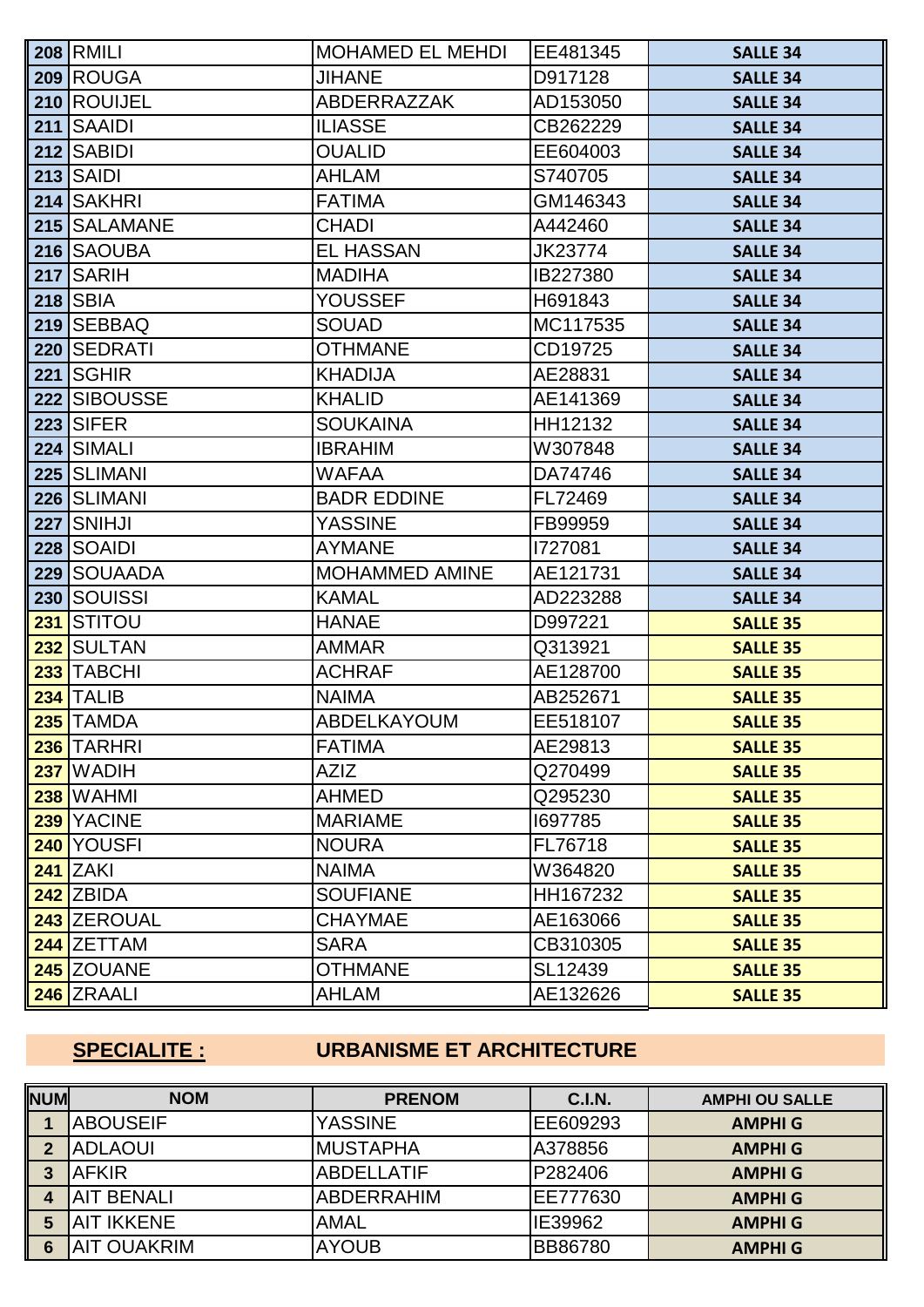| $\mathsf{I}$ 7  | <b>AIT TALEB</b>                     | <b>MOHAMED</b>                    | PB196983           | <b>AMPHI G</b> |
|-----------------|--------------------------------------|-----------------------------------|--------------------|----------------|
| 8               | <b>AJRHOUR</b>                       | <b>SOUKAINA</b>                   | D916573            | <b>AMPHI G</b> |
| 9               | <b>ALAMI</b>                         | <b>OMAR</b>                       | CD532085           | <b>AMPHI G</b> |
| 10              | <b>AMAHZOUNE</b>                     | <b>HOUDA</b>                      | V338862            | <b>AMPHI G</b> |
| 11              | <b>AMMOURI</b>                       | <b>MOSTAFA</b>                    | D671052            | <b>AMPHI G</b> |
| 12              | <b>AMSAFAA</b>                       | <b>ADIL</b>                       | P292928            | <b>AMPHI G</b> |
| 13              | <b>AMZIL</b>                         | <b>NIHAD</b>                      | JE291503           | <b>AMPHI G</b> |
| 14              | <b>AOUJ</b>                          | <b>IBTISSAM</b>                   | AD247197           | <b>AMPHI G</b> |
| 15              | <b>AOURAGH</b>                       | <b>MOHAMMED</b>                   | EE585685           | <b>AMPHI G</b> |
| 16              | <b>ARMAILA</b>                       | <b>MUSTAPHA</b>                   | Y364413            | <b>AMPHI G</b> |
| 17              | <b>AYAD</b>                          | <b>OMAR</b>                       | DC33900            | <b>AMPHI G</b> |
| 18              | <b>AZAKHMAM</b>                      | <b>AMINE</b>                      | AE21589            | <b>AMPHI G</b> |
| 19              | <b>AZZOUZ</b>                        | <b>kHADIJA</b>                    | BJ414904           | <b>AMPHI G</b> |
| 20              | <b>BAZDOUZ</b>                       | <b>SOUKAINA</b>                   | <b>VM8426</b>      | <b>AMPHI G</b> |
| 21              | <b>BELASRI</b>                       | <b>HATIM</b>                      | JH10888            | <b>AMPHI G</b> |
| 22              | <b>BENAOUIDA</b>                     | <b>KHALID</b>                     | H420071            | <b>AMPHI G</b> |
| 23              | BENJILLALI                           | <b>MOHAMED</b>                    | <b>CN5008</b>      | <b>AMPHI G</b> |
| 24              | BENSALAH                             | <b>JAOUAD</b>                     | GK114887           | <b>AMPHI G</b> |
| 25              | <b>BENSSIFI</b>                      | <b>HAMZA</b>                      | BB136411           | <b>AMPHI G</b> |
| 26              | BERRA                                | <b>BADR</b>                       | BL99345            | <b>AMPHI G</b> |
| 27              | <b>BOUGDIHA</b>                      | <b>SIHAM</b>                      | D796425            | <b>AMPHI G</b> |
| 28              | <b>BOUNAIME</b>                      | <b>HADIYA</b>                     | X387395            | <b>AMPHI G</b> |
| 29              | <b>BOUTEMLALINE</b>                  | LAYLA                             | V335789            | <b>AMPHI G</b> |
| 30              | <b>BOUZLAFA</b>                      | <b>ASMAE</b>                      | CB305298           | <b>AMPHI G</b> |
| 31              | <b>BRIOUEL</b>                       | <b>NORA</b>                       | ZG142934           | <b>AMPHI G</b> |
| 32              | <b>CHARIF</b>                        | <b>MOUNIA</b>                     | 1721102            | <b>AMPHI G</b> |
| 33              | <b>CHARIF</b>                        | <b>IBTISSAM</b>                   | JB491813           | <b>AMPHI G</b> |
| 34              | <b>CHEHABI</b>                       | <b>SALAHEDDINE</b>                | AA40120            | <b>AMPHI G</b> |
| 35 <sub>5</sub> | <b>CHELEH</b>                        | <b>MOUAD</b>                      | AE67142            | <b>AMPHI G</b> |
| 36              | <b>CHELH</b>                         | <b>FATIMA ZAHRA</b>               | D936247            | <b>AMPHI G</b> |
| 37              | <b>IDERCHOUL</b>                     | <b>OUMNIA</b>                     | GM134322           | <b>AMPHI G</b> |
| 38              | <b>DRISSI</b>                        | <b>NOURA</b>                      | X395930            | <b>AMPHI G</b> |
| 39              | <b>IEL ABBASSI</b>                   | <b>BADR</b>                       | AA31677            | <b>AMPHI G</b> |
| 40              | <b>IEL AMARI</b>                     | <b>NASSIMA</b>                    | D825795            | <b>AMPHI G</b> |
| 41              | <b>IEL AMRAOUI</b>                   | <b>FATIMA ZAHRA</b>               | AE10342            | <b>AMPHI G</b> |
| 42              | <b>IEL BASRAOUI</b>                  | <b>RAJAA</b>                      | AD189026           | <b>AMPHI G</b> |
| 43              | <b>IEL BERQUI</b>                    | <b>SAFAE</b>                      | AE148680           | <b>AMPHI G</b> |
| 44              | <b>IEL GHATTAS</b>                   | <b>KARIMA</b>                     | CD422448           | <b>AMPHI G</b> |
| 45              | <b>EL HADDAR</b>                     | <b>KHAOULA</b>                    | CD671387           | <b>AMPHIH</b>  |
| 46              | <b>EL HASSANI</b>                    | <b>CHAYMAE</b>                    | V306696            | <b>AMPHIH</b>  |
| 47              | <b>EL HOUDZI</b>                     | AYA                               | EE771458           | <b>AMPHIH</b>  |
| 48              | <b>EL HSAIRI</b><br><b>EL KADIRI</b> | <b>AYOUB</b><br><b>AMINE</b>      | G690536<br>W354690 | <b>AMPHIH</b>  |
| 49              |                                      |                                   |                    | <b>AMPHIH</b>  |
| 50              | <b>EL KARMAOUI</b>                   | <b>MOUAAD</b>                     | EE470168           | <b>AMPHIH</b>  |
| 51              | <b>EL LYADINI</b><br><b>EL MADI</b>  | <b>KHADIJA</b><br><b>SOUKAYNA</b> | G697031<br>Z489156 | <b>AMPHIH</b>  |
| 52              | <b>EL MAJJATI</b>                    | <b>YOUSEF</b>                     | JT54158            | <b>AMPHIH</b>  |
| 53              |                                      | <b>FATIMA ZAHRA</b>               |                    | <b>AMPHIH</b>  |
| 54              | <b>EL MAKROUCHI</b>                  |                                   | EE468056           | <b>AMPHIH</b>  |
| 55              | <b>EL MENIARI</b>                    | <b>KHALID</b>                     | BK374005           | <b>AMPHIH</b>  |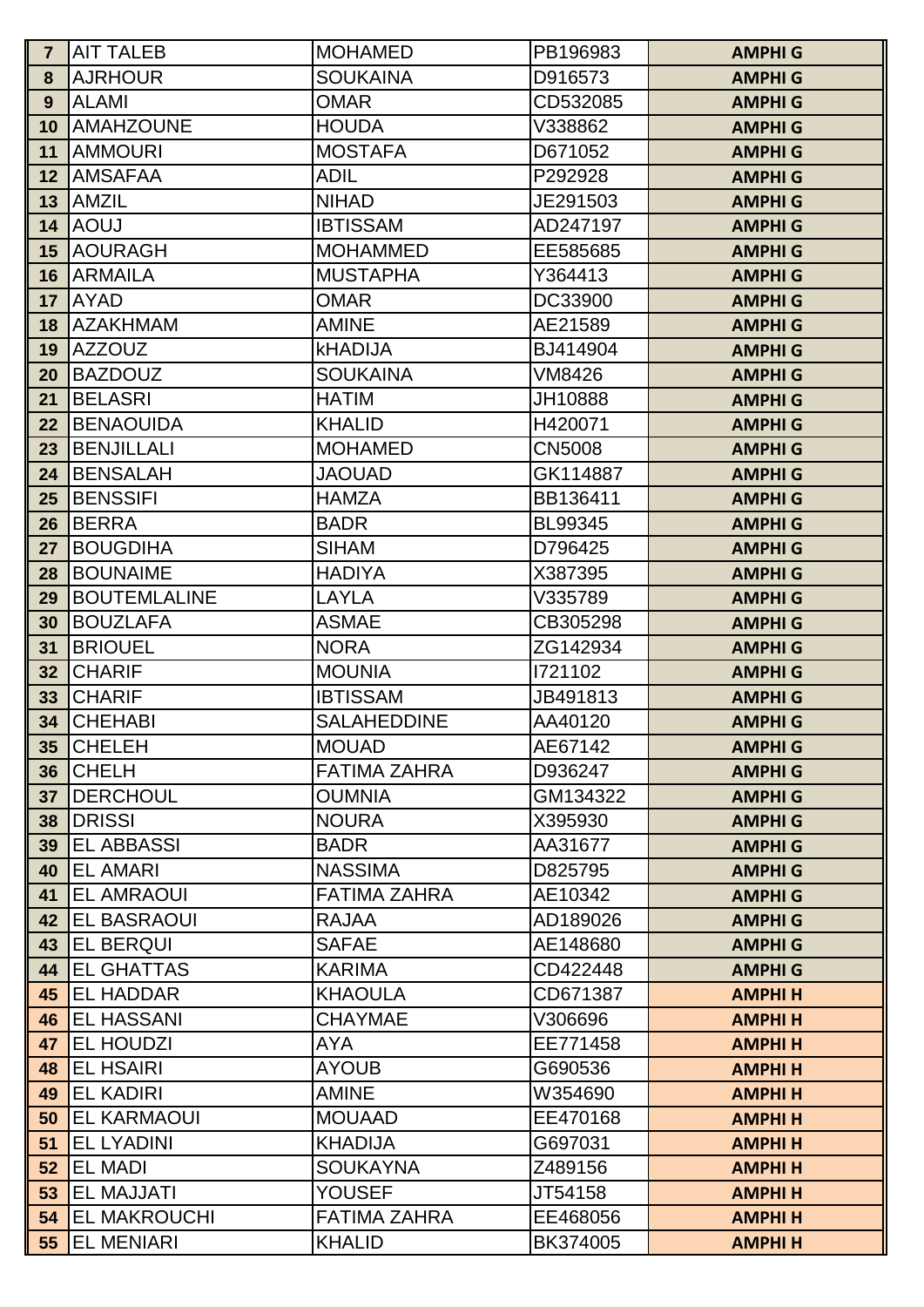| 56 | <b>IEL YANSLI</b> | <b>RAJAE</b>         | Z552086        | <b>AMPHIH</b>   |
|----|-------------------|----------------------|----------------|-----------------|
| 57 | FARIH             | <b>FATIMA ZAHRA</b>  | C912880        | <b>AMPHIH</b>   |
| 58 | FATEH             | <b>HALIMA</b>        | BK384673       | <b>AMPHIH</b>   |
| 59 | <b>IFATEH</b>     | <b>HALIMA</b>        | BK384673       | <b>AMPHIH</b>   |
| 60 | FIKRI             | <b>MOHAMED-AMINE</b> | IA154073       | <b>AMPHIH</b>   |
| 61 | <b>GAIZ</b>       | <b>AMINE</b>         | AE60894        | <b>AMPHIH</b>   |
| 62 | <b>HADI</b>       | <b>SANAE</b>         | ZT253328       | <b>AMPHIH</b>   |
| 63 | <b>HARROUCH</b>   | <b>ZAKARIA</b>       | AE134222       | <b>AMPHIH</b>   |
| 64 | <b>HENNANE</b>    | <b>MOUNA</b>         | X375987        | <b>AMPHIH</b>   |
| 65 | <b>HESSANE</b>    | <b>ANASS</b>         | <b>UD7029</b>  | <b>AMPHIH</b>   |
| 66 | <b>IHMMAHOU</b>   | <b>KAOUTAR</b>       | P310426        | <b>AMPHIH</b>   |
| 67 | <b>HOBARI</b>     | <b>ILHAME</b>        | AE126012       | <b>AMPHIH</b>   |
| 68 | <b>ID HAMOU</b>   | <b>SOUKAINA</b>      | BL122174       | <b>AMPHIH</b>   |
| 69 | <b>IID-STTOU</b>  | <b>YASSINE</b>       | JE286636       | <b>AMPHIH</b>   |
| 70 | <b>ISMAELI</b>    | <b>SABAH</b>         | UA101692       | <b>AMPHIH</b>   |
| 71 | <b>JAAFARI</b>    | <b>IHSSAN</b>        | AE137364       | <b>AMPHIH</b>   |
| 72 | <b>KAISSOUNI</b>  | <b>IMRANE</b>        | T234073        | <b>AMPHIH</b>   |
| 73 | IKAOUKAB          | <b>ABDELADIM</b>     | D927109        | <b>AMPHIH</b>   |
| 74 | KARA              | <b>FAYCAL</b>        | A641851        | <b>AMPHIH</b>   |
| 75 | KHALLOUK          | <b>FATIMA ZAHRA</b>  | SJ33873        | <b>AMPHIH</b>   |
| 76 | <b>KHATTABI</b>   | <b>YASSINE</b>       | BK375658       | <b>AMPHIH</b>   |
| 77 | <b>KOURDI</b>     | ADIL                 | Z478655        | <b>AMPHIH</b>   |
| 78 | <b>LAGHZIOUI</b>  | <b>RACHID</b>        | G654677        | <b>AMPHIH</b>   |
| 79 | <b>LAHBIL</b>     | <b>HOUDA</b>         | V338977        | <b>AMPHIH</b>   |
| 80 | <b>LAKTATI</b>    | <b>NASSREDDINE</b>   | AA74531        | <b>AMPHIH</b>   |
| 81 | <b>LAQIASSE</b>   | <b>SOUHAIL HAMZA</b> | EE794556       | <b>AMPHIH</b>   |
| 82 | <b>LASFAR</b>     | <b>OUSSAMA</b>       | AE61365        | <b>AMPHIH</b>   |
| 83 | <b>MARSNI</b>     | <b>OUISSAM</b>       | GJ33173        | <b>AMPHIH</b>   |
| 84 | <b>IMEZIANI</b>   | <b>AYOUB</b>         | AE100491       | <b>AMPHIH</b>   |
| 85 | <b>MRABTI</b>     | <b>YOUSSEF</b>       | AE95105        | <b>AMPHIH</b>   |
| 86 | <b>INADI</b>      | <b>HAJAR</b>         | <b>DN34281</b> | <b>AMPHIH</b>   |
| 87 | <b>NAKHLI</b>     | <b>HAJAR</b>         | AE51252        | <b>AMPHIH</b>   |
| 88 | <b>NOUAYM</b>     | <b>AYYOUB</b>        | M535978        | <b>AMPHIH</b>   |
| 89 | <b>OUAHI</b>      | <b>YASSINE</b>       | U167602        | <b>AMPHIH</b>   |
| 90 | <b>OUHANNOU</b>   | <b>BILAL</b>         | AE181263       | <b>AMPHIH</b>   |
| 91 | <b>OUKHELLOU</b>  | <b>ABDELLAH</b>      | CN9942         | <b>SALLE 21</b> |
| 92 | <b>QACHACHI</b>   | <b>MOHAMED</b>       | DJ26643        | <b>SALLE 21</b> |
| 93 | <b>QAOULI</b>     | <b>AMAL</b>          | IB228533       | <b>SALLE 21</b> |
| 94 | QASMI             | <b>YOUSSEF</b>       | EA157218       | <b>SALLE 21</b> |
| 95 | <b>RAIS</b>       | <b>SARAH</b>         | CD235381       | <b>SALLE 21</b> |
| 96 | RAJOUANI-ALAOUI   | <b>ISSAM</b>         | AE180727       | <b>SALLE 21</b> |
| 97 | <b>REMDANE</b>    | <b>SOUFYANE</b>      | SL14138        | <b>SALLE 21</b> |
| 98 | <b>ROGUI</b>      | <b>MERYEM</b>        | M567872        | <b>SALLE 21</b> |
| 99 | <b>SADKI</b>      | <b>FARID</b>         | X373030        | <b>SALLE 21</b> |
|    | 100 SHAME         | <b>WALID</b>         | BL118693       | <b>SALLE 21</b> |
|    | 101 SIBARI        | <b>OMAR</b>          | GB187487       | <b>SALLE 21</b> |
|    | $102$ SIDK        | <b>SALMA</b>         | P333898        | <b>SALLE 21</b> |
|    | 103 TABYAOUI      | <b>MOUNA</b>         | DA66079        | <b>SALLE 21</b> |
|    | 104 TAHAMI        | <b>CHAYMAAE</b>      | DJ32485        | <b>SALLE 21</b> |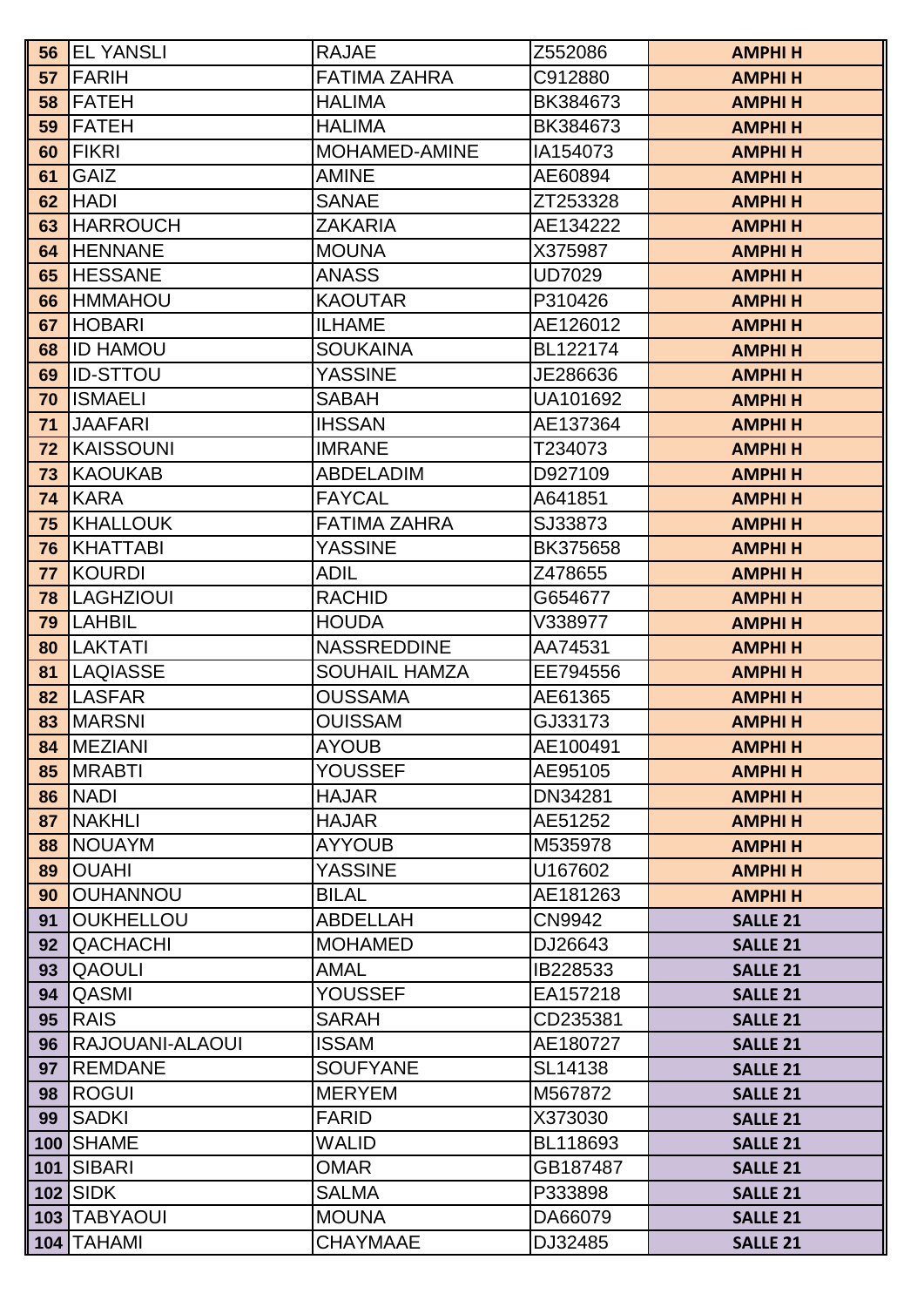| <b>105 TALBI</b>        | <b>YOUNES</b>        | Y432335         | <b>SALLE 21</b> |
|-------------------------|----------------------|-----------------|-----------------|
| $\parallel$ 106 TARMIDI | <b>IEL HOUCINE</b>   | <b>CN1100</b>   | <b>SALLE 21</b> |
| 107 ZAIDI               | <b>IEL HOUSSAINE</b> | AD137874        | <b>SALLE 21</b> |
| 108 ZIMOU               | <b>IRIDOUANE</b>     | DA88162         | <b>SALLE 21</b> |
| 109 ZINOUN              | <b>HALIMA</b>        | AD213917        | <b>SALLE 21</b> |
| <b>110 ZOUGRA</b>       | <b>ANASS</b>         | <b>GN192457</b> | <b>SALLE 21</b> |

# **SPECIALITE : GESTION D'ENTREPRISE**

| <b>NUM</b>              | <b>NOM</b>             | <b>PRENOM</b>        | <b>C.I.N.</b>   | <b>AMPHI OU SALLE</b> |
|-------------------------|------------------------|----------------------|-----------------|-----------------------|
| $\mathbf 1$             | <b>AALIJOU</b>         | <b>SOUAD</b>         | N362070         | <b>SALLE 6</b>        |
| $\overline{2}$          | <b>ABBA</b>            | <b>ASMAE</b>         | JA163062        | <b>SALLE 6</b>        |
| $\mathbf{3}$            | <b>ABERGUANE</b>       | <b>YOUNESS</b>       | JM26556         | <b>SALLE 6</b>        |
| $\overline{\mathbf{4}}$ | <b>ABIRIQ</b>          | <b>ISMAIL</b>        | AA47488         | <b>SALLE 6</b>        |
| $5\phantom{1}$          | <b>ABOUNOUR</b>        | <b>SARRA</b>         | AD203751        | <b>SALLE 6</b>        |
| $6\phantom{1}$          | <b>ABOUSAD</b>         | <b>LOUBNA</b>        | Y360136         | <b>SALLE 6</b>        |
| $\overline{7}$          | <b>ABOUZIAD</b>        | <b>ZAKARIAE</b>      | CD225858        | <b>SALLE 6</b>        |
| 8                       | <b>ACHABOU</b>         | <b>YOUSSEF</b>       | <b>UC144188</b> | <b>SALLE 6</b>        |
| 9                       | <b>ACHEQOR</b>         | <b>YASSINE</b>       | X269727         | <b>SALLE 6</b>        |
| 10                      | <b>ADDANI</b>          | <b>MAROUANE</b>      | AE182761        | <b>SALLE 6</b>        |
| 11                      | <b>ADDI</b>            | ZINE EL ABIDINE      | JA135429        | <b>SALLE 6</b>        |
| 12                      | <b>AFIF</b>            | <b>ASMA</b>          | JC477619        | <b>SALLE 6</b>        |
| 13                      | <b>AGHRAY</b>          | <b>SAID</b>          | UB84510         | <b>SALLE 6</b>        |
| 14                      | <b>AHARAS</b>          | <b>SALLAM</b>        | JZ3104          | <b>SALLE 6</b>        |
| 15                      | <b>AHARAS</b>          | <b>SALLAM</b>        | JZ3104          | <b>SALLE 6</b>        |
| 16                      | <b>AHL SBAI</b>        | <b>MARIYAM</b>       | SH115566        | <b>SALLE 6</b>        |
| 17                      | <b>AIDOUNI</b>         | <b>KAOUTER</b>       | GK141506        | <b>SALLE 6</b>        |
| 18                      | <b>AIT ADDI</b>        | <b>ABDELAZIZ</b>     | AA6778          | <b>SALLE 6</b>        |
| 19                      | <b>AIT BARKA</b>       | <b>OUSSAMA</b>       | SJ19033         | <b>SALLE 6</b>        |
| 20                      | <b>AIT BELLA</b>       | <b>SAID</b>          | GB190203        | <b>SALLE 6</b>        |
| 21                      | <b>AIT BLAL</b>        | <b>FATIMA</b>        | IC101970        | <b>SALLE 6</b>        |
| 22                      | <b>AIT EL ARABI</b>    | <b>KANZA</b>         | AA36483         | <b>SALLE 6</b>        |
| 23                      | <b>AIT EL KADI</b>     | <b>BOUCHRA</b>       | P334970         | <b>SALLE 6</b>        |
| 24                      | <b>AIT EL MOUADDIN</b> | <b>ABDELHAMID</b>    | U171403         | <b>SALLE 6</b>        |
| 25                      | <b>AIT HAMDAN</b>      | <b>CHAIMA</b>        | EE550391        | <b>SALLE 6</b>        |
| 26                      | <b>AIT HAMMADI</b>     | <b>SALOUA</b>        | A449419         | <b>SALLE 6</b>        |
| 27                      | <b>AIT LASIRI</b>      | FATIMA-EZZAHRA       | V344938         | <b>SALLE 6</b>        |
| 28                      | <b>AIT OUAZIZ</b>      | <b>HAMZA</b>         | AE171938        | <b>SALLE 6</b>        |
| 29                      | <b>AIT TALEB</b>       | <b>OMAR</b>          | JC489069        | <b>SALLE 6</b>        |
| 30                      | <b>AJJAN</b>           | <b>AICHA</b>         | F594008         | <b>SALLE 6</b>        |
| 31                      | <b>AKHLIFA</b>         | <b>NAJAH</b>         | F745979         | <b>SALLE 6</b>        |
| 32                      | <b>AKHZIZ</b>          | <b>WALID</b>         | U187742         | <b>SALLE 6</b>        |
| 33                      | <b>AKRIM</b>           | <b>MOHAMMED REDA</b> | OD39496         | <b>SALLE 6</b>        |
| 34                      | <b>ALAAZ</b>           | <b>FAICAL</b>        | BH350556        | <b>SALLE 6</b>        |
| 35                      | <b>ALAOUI ZAKI</b>     | <b>GHIZLANE</b>      | EE567211        | <b>SALLE 6</b>        |
| 36                      | ALLITI                 | <b>YOUSRA</b>        | G662121         | <b>SALLE 6</b>        |
| 37                      | <b>ALLOU</b>           | <b>MAJDA</b>         | ZT53621         | <b>SALLE 6</b>        |
| 38                      | <b>AMAKHCHANE</b>      | <b>MOUNA</b>         | AE134322        | <b>SALLE 6</b>        |
| 39                      | <b>AMAZYANE</b>        | <b>IHSSANE</b>       | GA204961        | <b>SALLE 6</b>        |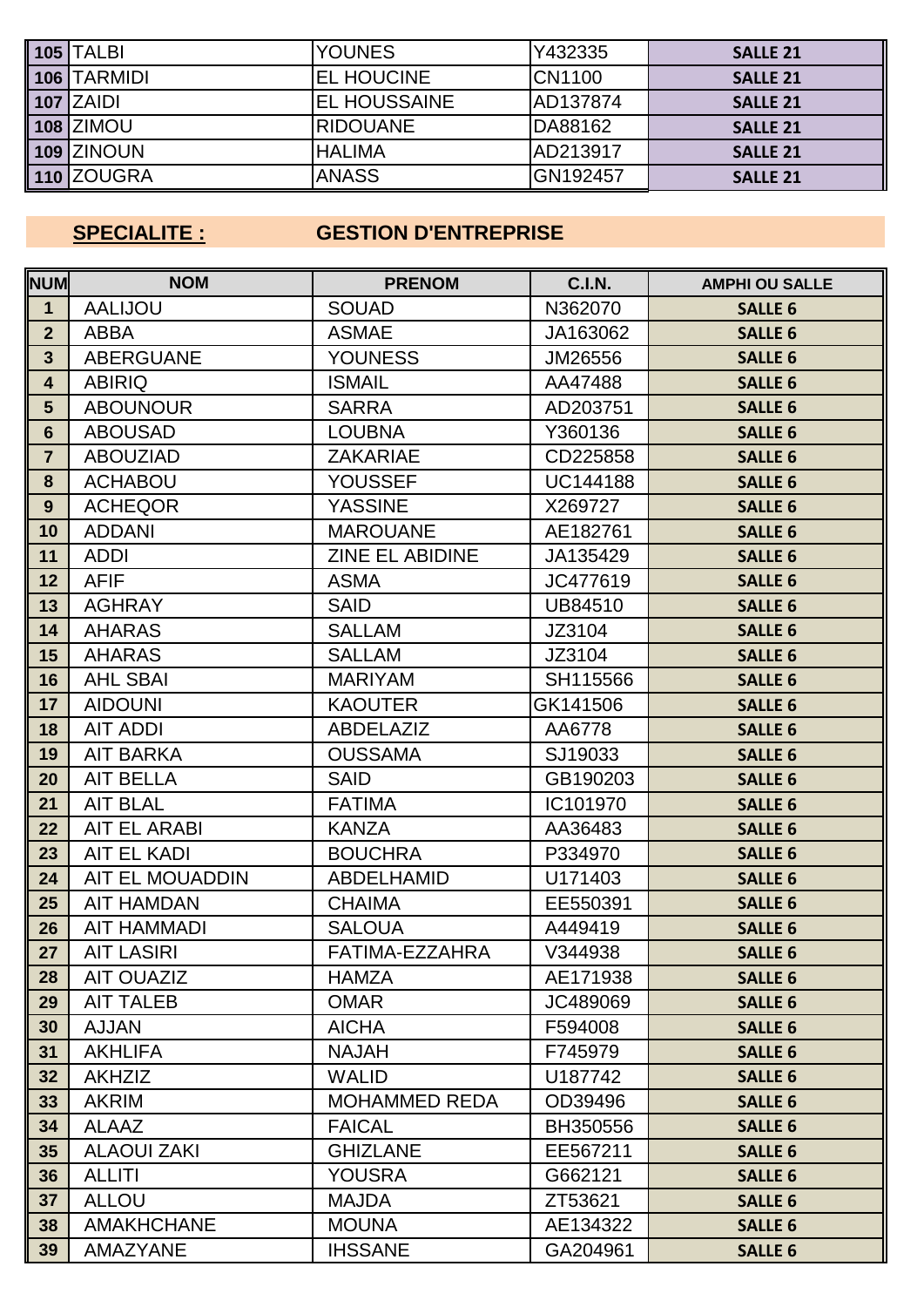| 40       | <b>AMRAR</b>                        | <b>ABDELKARIM</b>              | CN17111             | <b>SALLE 6</b>                   |
|----------|-------------------------------------|--------------------------------|---------------------|----------------------------------|
| 41       | <b>AMRINSSE</b>                     | <b>AYYOUB</b>                  | JT41467             | <b>SALLE 6</b>                   |
| 42       | <b>AMSAFAA</b>                      | <b>MAJDA</b>                   | P320750             | <b>SALLE 6</b>                   |
| 43       | <b>AMZIL</b>                        | <b>FATIHA</b>                  | JY12272             | <b>SALLE 7</b>                   |
| 44       | <b>ANGURI</b>                       | <b>FATIMA</b>                  | JY15170             | <b>SALLE 7</b>                   |
| 45       | <b>AOUANE</b>                       | <b>FATIMA ZAHRA</b>            | AA11231             | <b>SALLE 7</b>                   |
| 46       | <b>AQANNAI</b>                      | <b>NAOUAL</b>                  | SH173473            | <b>SALLE 7</b>                   |
| 47       | <b>AQBOU</b>                        | <b>EL HOUSSAINE</b>            | <b>UB78391</b>      | <b>SALLE 7</b>                   |
| 48       | <b>AQBOU</b>                        | <b>SALOUA</b>                  | UB87370             | <b>SALLE 7</b>                   |
| 49       | <b>AQRAN</b>                        | <b>BOUCHRA</b>                 | AE161148            | <b>SALLE 7</b>                   |
| 50       | <b>ARJDAL</b>                       | <b>YOUSSEF</b>                 | JA163738            | <b>SALLE 7</b>                   |
| 51       | <b>ASRAOUI</b>                      | <b>ABDERRAZAK</b>              | QA171173            | <b>SALLE 7</b>                   |
| 52       | <b>ASSADDIKI</b>                    | <b>LATIFA</b>                  | N344112             | <b>SALLE 7</b>                   |
| 53       | <b>ASSOUAL</b>                      | <b>ABOUBAKR</b>                | A637453             | <b>SALLE 7</b>                   |
| 54       | <b>ATMANE</b>                       | <b>FATIMA</b>                  | VA114899            | <b>SALLE 7</b>                   |
| 55       | <b>AYAT</b>                         | <b>NABIL</b>                   | AA56760             | <b>SALLE 7</b>                   |
| 56       | <b>AZEROUAL</b>                     | <b>RACHID</b>                  | U167562             | <b>SALLE 7</b>                   |
| 57       | <b>AZIZI</b>                        | <b>OUSSAMA</b>                 | A394414             | <b>SALLE 7</b>                   |
| 58       | <b>AZZAKHMAM</b>                    | <b>RIDA</b>                    | X347294             | <b>SALLE 7</b>                   |
| 59       | <b>BAADOUD</b>                      | <b>MARYAM</b>                  | N409772             | <b>SALLE 7</b>                   |
| 60       | <b>BACHRA</b>                       | <b>ELMUSTAPHA</b>              | D925519             | <b>SALLE 7</b>                   |
| 61       | <b>BAKANNACHE</b>                   | <b>SARA</b>                    | N388469             | <b>SALLE 7</b>                   |
| 62       | <b>BANAN</b>                        | <b>YASSINE</b>                 | <b>CN578</b>        | <b>SALLE 7</b>                   |
| 63       | <b>BAOU</b>                         | <b>TARIQ</b>                   | P294426             | <b>SALLE 7</b>                   |
| 64       | <b>BARTOZ</b>                       | <b>AHMED</b>                   | BB137288            | <b>SALLE 7</b>                   |
| 65       | <b>BAYAD</b>                        | <b>MOHCINE</b>                 | AE131241            | <b>SALLE 7</b>                   |
| 66       | <b>BAZAD</b>                        | <b>YOUNES</b>                  | EE466376            | <b>SALLE 7</b>                   |
| 67       | <b>BEKOUR</b>                       | <b>FAYCAL</b>                  | AE140618            | <b>SALLE 7</b>                   |
| 68       | <b>BELHAJ</b>                       | <b>SANAE</b>                   | D441770             | <b>SALLE 7</b>                   |
| 69       | <b>BELLAJ</b>                       | <b>NOUHAILA</b>                | GN211315            | <b>SALLE 7</b>                   |
| 70       | <b>BELOUASTANI</b>                  | <b>OMAIMA</b>                  | BB136953            | <b>SALLE 7</b>                   |
| 71       | <b>BEN HACHEM</b>                   | <b>ISMAIL</b>                  | U162545             | <b>SALLE 7</b>                   |
| 72       | <b>BENABLA</b>                      | <b>ANAS</b>                    | EE575828            | <b>SALLE 7</b>                   |
| 73       | <b>BENAISSI</b><br><b>BENALILOU</b> | <b>MOHAMED</b><br><b>NEDAL</b> | FL84184<br>GN209461 | <b>SALLE 7</b>                   |
| 74<br>75 | <b>BENATROUSS</b>                   | <b>FOUAD</b>                   | AE28891             | <b>SALLE 7</b>                   |
| 76       | <b>BENBRAHIM</b>                    | <b>HOUDA</b>                   | DO26964             | <b>SALLE 7</b><br><b>SALLE 7</b> |
| 77       | <b>BENDADA</b>                      | <b>NOUREDDINE</b>              | DN19998             | <b>SALLE 7</b>                   |
| 78       | <b>BENHABOUD</b>                    | <b>AHMED</b>                   | A639237             | <b>SALLE 7</b>                   |
| 79       | <b>BENHMINE</b>                     | <b>MOHAMMED</b>                | AA65913             | <b>SALLE 7</b>                   |
| 80       | <b>BENIK</b>                        | <b>SALOUA</b>                  | BB159018            | <b>SALLE 7</b>                   |
| 81       | <b>BENKADDOUR</b>                   | <b>NAJLAE</b>                  | AA11018             | <b>SALLE 7</b>                   |
| 82       | <b>BENKADY</b>                      | <b>ABDERAHIM</b>               | CB283058            | <b>SALLE 7</b>                   |
| 83       | <b>BENKASSEM</b>                    | YAHYA                          | AE111339            | <b>SALLE 7</b>                   |
| 84       | <b>BENKRAIM</b>                     | <b>KHALIL</b>                  | A687652             | <b>SALLE 7</b>                   |
| 85       | <b>BENMERZOUK</b>                   | <b>ISMAIL</b>                  | JF47064             | <b>SALLE 7</b>                   |
| 86       | <b>BENMOUS</b>                      | <b>MERYEM</b>                  | AA39838             | <b>SALLE 8</b>                   |
| 87       | <b>BENRAHHAL</b>                    | <b>YASSINE</b>                 | A689810             | <b>SALLE 8</b>                   |
| 88       | <b>BENSKIJ</b>                      | <b>RANYA</b>                   | AA53615             | <b>SALLE 8</b>                   |
|          |                                     |                                |                     |                                  |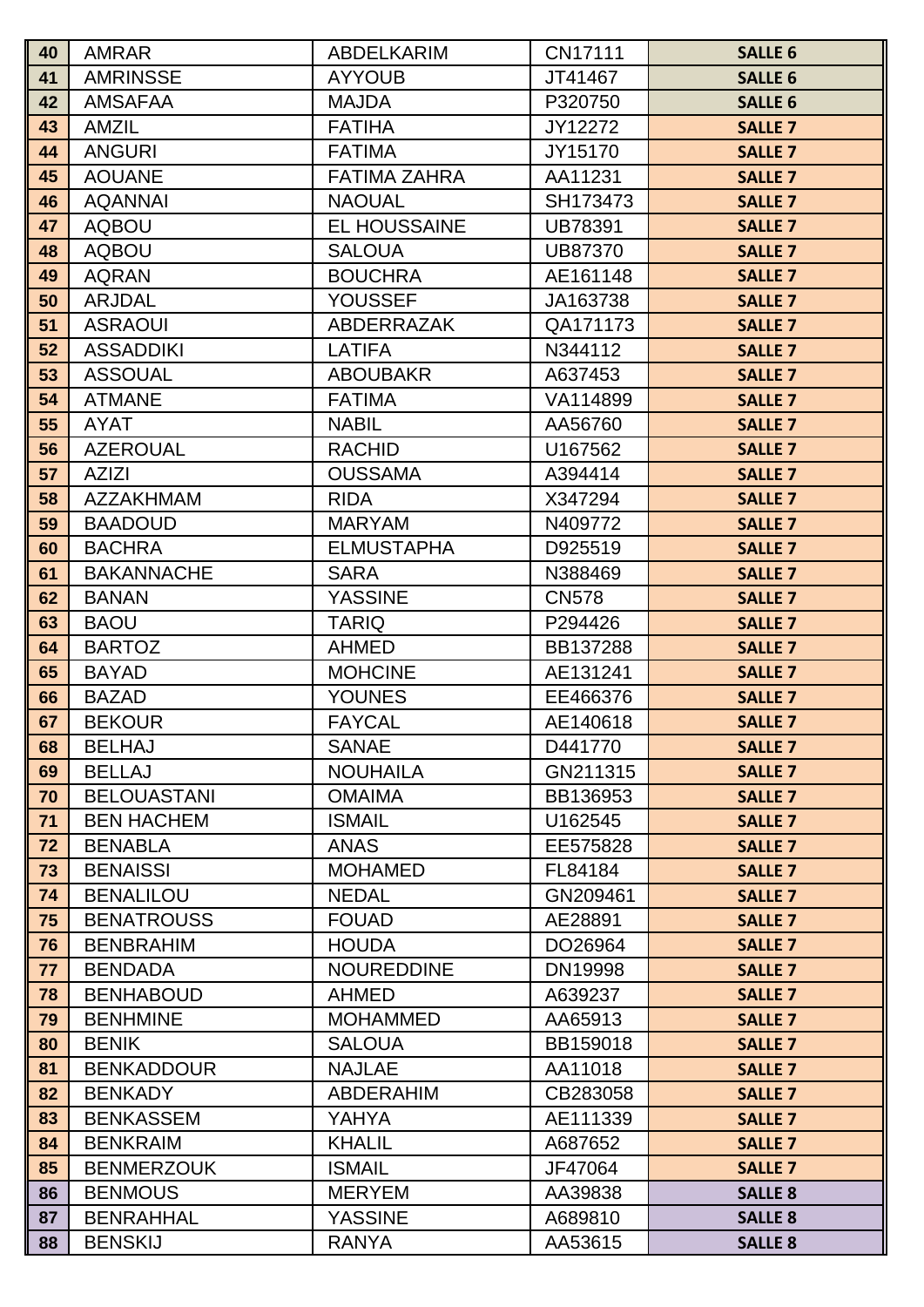| 89         | <b>BENTALB</b>                   | <b>SOKAINA</b>                   | EC18650             | <b>SALLE 8</b>                   |
|------------|----------------------------------|----------------------------------|---------------------|----------------------------------|
| 90         | <b>BENTAMY</b>                   | <b>HAMZA</b>                     | MA128111            | <b>SALLE 8</b>                   |
| 91         | <b>BEQQAL</b>                    | <b>MANAL</b>                     | FB110006            | <b>SALLE 8</b>                   |
| 92         | <b>BERJAOUI</b>                  | <b>SOUKAINA</b>                  | UA113816            | <b>SALLE 8</b>                   |
| 93         | <b>BERRABAH</b>                  | <b>WALID</b>                     | CD338425            | <b>SALLE 8</b>                   |
| 94         | <b>BHAIR</b>                     | <b>HANAE</b>                     | F427201             | <b>SALLE 8</b>                   |
| 95         | <b>BICHA</b>                     | <b>MARWANE</b>                   | A747123             | <b>SALLE 8</b>                   |
| 96         | <b>BOUALAM</b>                   | <b>OUMAYMA</b>                   | AA61587             | <b>SALLE 8</b>                   |
| 97         | <b>BOUALI</b>                    | <b>JIHAN</b>                     | UA114792            | <b>SALLE 8</b>                   |
| 98         | <b>BOUANANI</b>                  | <b>RAJA</b>                      | H453549             | <b>SALLE 8</b>                   |
| 99         | <b>BOUAOUD</b>                   | <b>YASSINE</b>                   | AE171036            | <b>SALLE 8</b>                   |
| 100        | <b>BOUCHAF</b>                   | <b>ANASS</b>                     | AD202495            | <b>SALLE 8</b>                   |
| 101        | <b>BOUDKHANE</b>                 | <b>LOUBNA</b>                    | AB259132            | <b>SALLE 8</b>                   |
| 102        | <b>BOUFARES</b>                  | <b>HASSNAE</b>                   | DA87193             | <b>SALLE 8</b>                   |
| 103        | <b>BOUGNI</b>                    | <b>MOHAMMED</b>                  | CB266213            | <b>SALLE 8</b>                   |
| 104        | <b>BOUGRINE</b>                  | <b>RAJAE</b>                     | DA84632             | <b>SALLE 8</b>                   |
| 105        | <b>BOUHADLA</b>                  | <b>SAIFEDDINE</b>                | G643406             | <b>SALLE 8</b>                   |
| 106        | <b>BOUJAADA</b>                  | <b>ROMAISSAA</b>                 | BK525979            | <b>SALLE 8</b>                   |
| 107        | <b>BOUKDRAN</b>                  | <b>MOHAMMED</b>                  | JA143855            | <b>SALLE 8</b>                   |
| 108        | <b>BOULGHASSOUL</b>              | <b>HIND</b>                      | IA161471            | <b>SALLE 8</b>                   |
| 109        | <b>BOURA</b>                     | <b>HIBA</b>                      | G701098             | <b>SALLE 8</b>                   |
| 110        | <b>BOURAGH</b>                   | <b>ILHAM</b>                     | AD266228            | <b>SALLE 8</b>                   |
| 111<br>112 | <b>BOURTAA</b><br><b>BOURZIK</b> | <b>YOUSSEF</b><br><b>MOHAMED</b> | P293891             | <b>SALLE 8</b>                   |
| 113        | <b>BOUSALEM</b>                  | <b>MOHAMED</b>                   | P278047<br>AE113411 | <b>SALLE 8</b><br><b>SALLE 8</b> |
| 114        | <b>BOUSSALMAME</b>               | <b>SAFAA</b>                     | BJ390843            | <b>SALLE 8</b>                   |
| 115        | <b>BOUSSOUNA</b>                 | <b>ANAS</b>                      | EE744079            | <b>SALLE 8</b>                   |
| 116        | <b>BOUZERDA</b>                  | <b>FATIMA ZAHRA</b>              | D738039             | <b>SALLE 8</b>                   |
| 117        | <b>BOUZIDI</b>                   | <b>MOHAMMED</b>                  | F596233             | <b>SALLE 8</b>                   |
| 118        | CH DOUDOU                        | <b>YOUNES</b>                    | A690803             | <b>SALLE 8</b>                   |
| 119        | <b>CHADDAD</b>                   | <b>WAFAE</b>                     | AD50438             | <b>SALLE 8</b>                   |
| 120        | <b>CHAFIAAY</b>                  | <b>ABDELALI</b>                  | BK619146            | <b>SALLE 8</b>                   |
| 121        | <b>CHAHMOUT</b>                  | <b>ABDELHAMID</b>                | C969781             | <b>SALLE 8</b>                   |
| 122        | <b>CHAOUKI</b>                   | <b>LEILA</b>                     | GB185599            | <b>SALLE 8</b>                   |
| 123        | <b>CHAREF</b>                    | <b>ACHRAF</b>                    | ZT75751             | <b>SALLE 8</b>                   |
| 124        | <b>CHARIK</b>                    | <b>SIHAM</b>                     | AE251319            | <b>SALLE 8</b>                   |
| 125        | <b>CHARKAOUI</b>                 | <b>MOHAMMED</b>                  | JZ2384              | <b>SALLE 8</b>                   |
| 126        | <b>CHEKOU</b>                    | <b>TARIQ</b>                     | N280266             | <b>SALLE 8</b>                   |
| 127        | <b>CHENKOURI</b>                 | <b>HAJAR</b>                     | AD259330            | <b>SALLE 8</b>                   |
| 128        | <b>CHERKAOUI</b>                 | <b>HAJAR</b>                     | AE132606            | <b>SALLE 8</b>                   |
| 129        | <b>CHERKAOUI</b>                 | <b>MOHAMED AMINE</b>             | U174391             | <b>SALLE 9</b>                   |
| 130        | <b>CHERKI</b>                    | <b>IMANE</b>                     | A444032             | <b>SALLE 9</b>                   |
| 131        | <b>CHERRAQ</b>                   | <b>CHOUROUQ</b>                  | F594468             | <b>SALLE 9</b>                   |
| 132        | <b>CHOUKRI</b>                   | <b>FATIMA ZAHRA</b>              | U186388             | <b>SALLE 9</b>                   |
| 133        | <b>DAHMANI</b>                   | <b>HANANE</b>                    | A692509             | <b>SALLE 9</b>                   |
| 134        | <b>DAIF</b>                      | <b>MOUNIA</b>                    | SL11489             | <b>SALLE 9</b>                   |
| 135        | <b>DAOUDI</b>                    | <b>MARIAM</b>                    | A689617             | <b>SALLE 9</b>                   |
| 136        | <b>DAOUDI</b>                    | <b>CHAIMAE</b>                   | CD185650            | <b>SALLE 9</b>                   |
| 137        | <b>DAOUDI</b>                    | <b>MANAL</b>                     | Q322982             | <b>SALLE 9</b>                   |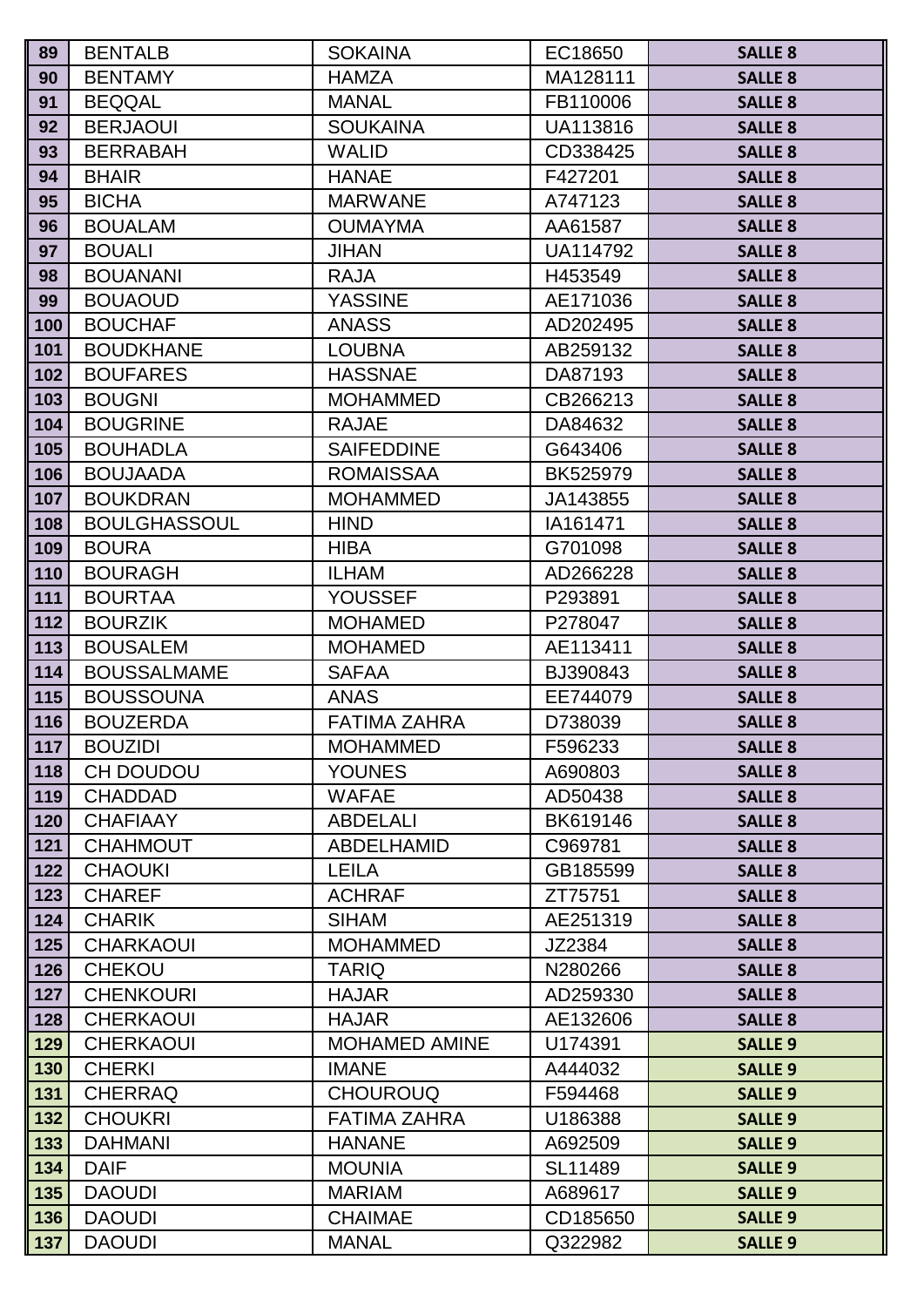| 138        | <b>DAOUDI</b>                        | <b>MOHAMED</b>                 | V290785             | <b>SALLE 9</b>                     |
|------------|--------------------------------------|--------------------------------|---------------------|------------------------------------|
| 139        | <b>DARDAK</b>                        | <b>MOUNSSIF</b>                | JA166278            | <b>SALLE 9</b>                     |
| 140        | <b>DERHMI</b>                        | <b>MARYEME</b>                 | AE27234             | <b>SALLE 9</b>                     |
| 141        | <b>DINARI</b>                        | <b>ZINEB</b>                   | AA54615             | <b>SALLE 9</b>                     |
| 142        | <b>DRIAI</b>                         | <b>BASSMA</b>                  | D946733             | <b>SALLE 9</b>                     |
| 143        | <b>DRIOUICHI</b>                     | <b>SARA</b>                    | F735988             | <b>SALLE 9</b>                     |
| 144        | <b>ECH CHALHAOUI</b>                 | <b>FATNA</b>                   | Y463506             | <b>SALLE 9</b>                     |
| 145        | <b>EL AAMRANI</b>                    | <b>TOURIA</b>                  | EE606776            | <b>SALLE 9</b>                     |
| 146        | <b>EL ABBADI</b>                     | <b>MARIA</b>                   | ZT186923            | <b>SALLE 9</b>                     |
| 147        | EL ABD                               | <b>HANANE</b>                  | VA101076            | <b>SALLE 9</b>                     |
| 148        | <b>EL ABOUDI</b>                     | <b>ASMAA</b>                   | G687094             | <b>SALLE 9</b>                     |
| 149        | <b>EL AIRBATI</b>                    | <b>IMANE</b>                   | EE623252            | <b>SALLE 9</b>                     |
| 150        | <b>EL-AKHDAR</b>                     | <b>GHIZLANE</b>                | ZT128862            | <b>SALLE 9</b>                     |
| 151        | <b>EL ALLALI</b>                     | <b>NOURA</b>                   | G686053             | <b>SALLE 9</b>                     |
| 152        | <b>EL ALLIOUI</b>                    | <b>AZIZ</b>                    | A434278             | <b>SALLE 9</b>                     |
| 153        | <b>EL AMRANI</b>                     | <b>HOURIA</b>                  | P304964             | <b>SALLE 9</b>                     |
| 154        | <b>EL AOUAMI</b>                     | <b>ILHAM</b>                   | K426768             | <b>SALLE 9</b>                     |
| 155        | <b>EL ARABI</b>                      | <b>SOUKAINA</b>                | AE145014            | <b>SALLE 9</b>                     |
| 156        | <b>EL ARFAOUI</b>                    | <b>SARA</b>                    | F544177             | <b>SALLE 9</b>                     |
| 157        | <b>EL AROUBI</b>                     | <b>REDOUAN</b>                 | P257016             | <b>SALLE 9</b>                     |
| 158        | <b>EL AZMAOUI</b>                    | <b>RACHID</b>                  | BJ253107            | <b>SALLE 9</b>                     |
| 159        | <b>EL BADKAOUI</b>                   | <b>WIJDANE</b>                 | HH118050            | <b>SALLE 9</b>                     |
| 160        | <b>EL BADOUI</b>                     | <b>ABDELLATIF</b>              | AB538773            | <b>SALLE 9</b>                     |
| 161        | <b>EL BAHJA</b>                      | <b>WAFAA</b>                   | A717051             | <b>SALLE 9</b>                     |
| 162        | <b>EL BAHOUI</b>                     | <b>ABDELILAH</b>               | JY16628             | <b>SALLE 9</b>                     |
| 163        | <b>EL BAKRAOUI</b>                   | <b>WAFA</b>                    | <b>UC149921</b>     | <b>SALLE 9</b>                     |
| 164        | <b>EL BENDADI</b>                    | <b>ABDESLAM</b>                | EE525436            | <b>SALLE 9</b>                     |
| 165        | <b>EL BOUKHARI</b>                   | <b>SALMA</b>                   | N399900             | <b>SALLE 9</b>                     |
| 166        | <b>EL FEDLI</b>                      | <b>HANANE</b>                  | AD110133            | <b>SALLE 9</b>                     |
| 167        | <b>EL GARI</b>                       | <b>YOUSSEF</b>                 | T197554             | <b>SALLE 9</b>                     |
| 168        | <b>EL GHASSATI</b>                   | <b>ABDELILAH</b>               | 1689794             | <b>SALLE 9</b>                     |
| 169        | <b>EL HAIRACH</b>                    | <b>LAILA</b>                   | M513990             | <b>SALLE 9</b>                     |
| 170        | <b>EL HAJIOUI</b>                    | LAMYAE                         | R350249             | <b>SALLE 9</b>                     |
| 171        | <b>EL HANAFY</b>                     | <b>BRAHIM</b>                  | ZT12714             | <b>SALLE 9</b>                     |
| 172        | <b>EL HARCHLI</b>                    | <b>MOSTAFA</b>                 | CD360899            | <b>SALLE 10</b>                    |
| 173        | <b>EL HART</b>                       | <b>MERYEM</b>                  | SH148376            | <b>SALLE 10</b>                    |
| 174<br>175 | EL HASSANI AZAMI<br><b>EL HATTAB</b> | <b>MOURAD</b><br><b>AYYOUB</b> | OD41670<br>AD209269 | <b>SALLE 10</b><br><b>SALLE 10</b> |
| 176        | <b>EL HAZOUMI</b>                    | <b>KHADIJA</b>                 | JA160429            | <b>SALLE 10</b>                    |
| 177        | <b>EL HEZTA</b>                      | <b>WIAME</b>                   | GM185194            | <b>SALLE 10</b>                    |
| 178        | <b>EL HIJRI</b>                      | <b>MOHAMMED</b>                | C549180             | <b>SALLE 10</b>                    |
| 179        | <b>EL HILAL</b>                      | <b>CHAIMAE</b>                 | AA56203             | <b>SALLE 10</b>                    |
| 180        | EL JAOUHARY                          | <b>NABIL</b>                   | C922060             | <b>SALLE 10</b>                    |
| 181        | <b>EL KAID</b>                       | <b>OUADIE</b>                  | R349829             | <b>SALLE 10</b>                    |
| 182        | <b>EL KAISSOUNI</b>                  | <b>MARYEM</b>                  | A745345             | <b>SALLE 10</b>                    |
| 183        | <b>EL KAMARI</b>                     | <b>AMINE</b>                   | AE51978             | <b>SALLE 10</b>                    |
| 184        | <b>EL KARKOUBI</b>                   | <b>MOHCINE</b>                 | BE874773            | <b>SALLE 10</b>                    |
| 185        | <b>EL KHABCH</b>                     | <b>CHAYMAE</b>                 | ZT223013            | <b>SALLE 10</b>                    |
| 186        | <b>EL KHALOUFI</b>                   | <b>FATIMA ZAHRAE</b>           | AE150781            | <b>SALLE 10</b>                    |
|            |                                      |                                |                     |                                    |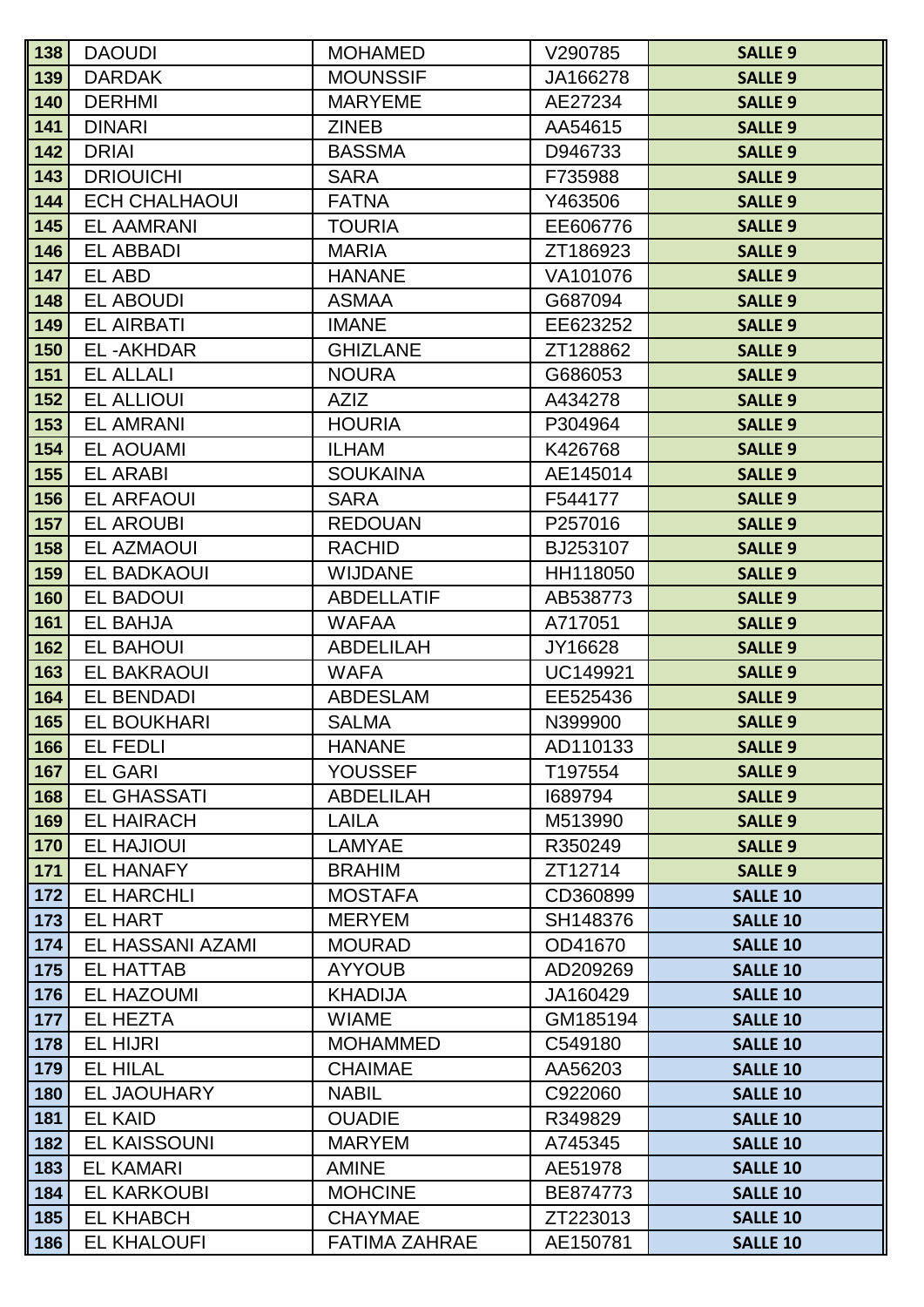| 187        | <b>EL KHAOUY</b>              | <b>ABDELHADI</b>             | 1587901            | <b>SALLE 10</b>                    |
|------------|-------------------------------|------------------------------|--------------------|------------------------------------|
| 188        | <b>EL MABROUKY</b>            | <b>HAMZA</b>                 | ZT175950           | <b>SALLE 10</b>                    |
| 189        | <b>EL MALAKI</b>              | <b>FATIMA</b>                | BH248938           | <b>SALLE 10</b>                    |
| 190        | <b>EL MARDI</b>               | <b>ABDESSALAME</b>           | JM26256            | <b>SALLE 10</b>                    |
| 191        | <b>EL MIMOUNI</b>             | <b>FARAH</b>                 | FG10113            | <b>SALLE 10</b>                    |
| 192        | EL MOUSAOUY                   | <b>MARWANE</b>               | A743148            | <b>SALLE 10</b>                    |
| 193        | <b>EL OIAABANE</b>            | <b>EL MAMI</b>               | JF39936            | <b>SALLE 10</b>                    |
| 194        | <b>EL OMARI</b>               | <b>ACHOUR</b>                | V297422            | <b>SALLE 10</b>                    |
| 195        | <b>EL OUACHAMI</b>            | <b>MOHAMMED</b>              | AD234231           | <b>SALLE 10</b>                    |
| 196        | <b>EL YOUSFI</b>              | <b>FOUAD</b>                 | C608574            | <b>SALLE 10</b>                    |
| 197        | <b>ELABBASI</b>               | <b>FADOUA</b>                | AE149049           | <b>SALLE 10</b>                    |
| 198        | <b>ELFANAOUI</b>              | <b>MERYEM</b>                | AA59191            | <b>SALLE 10</b>                    |
| 199        | <b>ELGBOURI</b>               | <b>AMINA</b>                 | HA165508           | <b>SALLE 10</b>                    |
| 200        | <b>ELKARIMI</b>               | <b>MERYEM</b>                | AA35297            | <b>SALLE 10</b>                    |
| 201        | <b>EL-MANSSOURI</b>           | <b>HATIME</b>                | ZT176306           | <b>SALLE 10</b>                    |
| 202        | <b>ELQARNIFA</b>              | <b>BTISSAM</b>               | Y294453            | <b>SALLE 10</b>                    |
| 203        | <b>ELRHEZZALI</b>             | <b>AZIZA</b>                 | G653293            | <b>SALLE 10</b>                    |
| 204        | <b>ELYAMANI</b>               | <b>IMAN</b>                  | FA174968           | <b>SALLE 10</b>                    |
| 205        | <b>ENHAILI</b>                | <b>KHADIJA</b>               | XA91246            | <b>SALLE 10</b>                    |
| 206        | <b>ENNASRAOUI</b>             | <b>SAAD</b>                  | A747213            | <b>SALLE 10</b>                    |
| 207        | <b>ENNIOUAR</b>               | <b>FATIMA EZZAHRA</b>        | N371847            | <b>SALLE 10</b>                    |
| 208        | <b>ERRAMI</b>                 | <b>MOHAMMED</b>              | JA161726           | <b>SALLE 10</b>                    |
| 209        | <b>ER-RHIF</b>                | FATIMA-ZAHRA                 | OD39539            | <b>SALLE 10</b>                    |
| 210        | <b>ES SAADI</b>               | <b>MOUHCINE</b>              | GN175685           | <b>SALLE 10</b>                    |
| 211        | <b>ESSABIR</b>                | <b>AZIZA</b>                 | AD234362           | <b>SALLE 10</b>                    |
| 212        | <b>ESSALIH</b>                | <b>CHERKAOUI</b>             | ID85635            | <b>SALLE 10</b>                    |
| 213        | <b>ETTAHIRI</b>               | <b>RACHIDA</b>               | A744574            | <b>SALLE 10</b>                    |
| 214        | <b>EZ ZAKY</b>                | <b>MOHAMMED</b>              | CD486884           | <b>SALLE 10</b>                    |
| 215        | <b>EZ ZARIFI ELAMRANI</b>     | <b>ZHOR</b>                  | CD373419           | <b>SALLE 10</b>                    |
| 216        | <b>EZZAOUAY</b>               | <b>SOUHAILA</b>              | G691938            | <b>SALLE 11</b>                    |
| 217        | <b>FADIL</b>                  | <b>FATIMA EZZAHRA</b>        | BJ409216           | <b>SALLE 11</b>                    |
| 218        | <b>FADIL</b>                  | <b>JALAL</b>                 | EE614206           | <b>SALLE 11</b>                    |
| 219        | <b>FAHMI</b>                  | <b>SOUMIA</b>                | AD179937           | <b>SALLE 11</b>                    |
| 220        | <b>FAOUZI</b>                 | <b>ACHRAF</b>                | A746476            | <b>SALLE 11</b>                    |
| 221        | <b>FDILAT</b>                 | <b>KHALIL</b>                | G620850            | <b>SALLE 11</b>                    |
| 222        | <b>FEGROUCH</b>               | <b>FOUZIA</b>                | AA24652            | <b>SALLE 11</b>                    |
| 223        | <b>FIHI</b>                   | <b>SOFIA</b>                 | U175255            | <b>SALLE 11</b>                    |
| 224        | <b>GALMOUSS</b>               | <b>AYOUB</b>                 | AA48315            | <b>SALLE 11</b>                    |
| 225        | <b>GHARBAOUI</b>              | <b>IKRAM</b>                 | CD602749           | <b>SALLE 11</b>                    |
| 226<br>227 | <b>GHAZAL</b><br><b>GHAZI</b> | <b>RIHAB</b><br><b>ILYAS</b> | Q321390            | <b>SALLE 11</b>                    |
|            | <b>GOUMMA</b>                 | <b>YOUNESS</b>               | G685767<br>D988379 | <b>SALLE 11</b>                    |
| 228<br>229 | <b>GRICH</b>                  | <b>CHAIMAE</b>               | AE181661           | <b>SALLE 11</b><br><b>SALLE 11</b> |
| 230        | <b>GUEMRY</b>                 | <b>BADR</b>                  | HH171516           | <b>SALLE 11</b>                    |
| 231        | <b>HACHIMI</b>                | <b>AMIR</b>                  | JT44011            | <b>SALLE 11</b>                    |
| 232        | <b>HACHLAF</b>                | <b>JALAL</b>                 | T242414            | <b>SALLE 11</b>                    |
| 233        | <b>HAFIDI</b>                 | <b>ABDESSAMIA</b>            | CN12469            | <b>SALLE 11</b>                    |
| 234        | <b>HAIMOUDI</b>               | <b>SAID</b>                  | EE110173           | <b>SALLE 11</b>                    |
| 235        | <b>HAJJAJI</b>                | <b>MOHAMMED AMINE</b>        | UC151005           | <b>SALLE 11</b>                    |
|            |                               |                              |                    |                                    |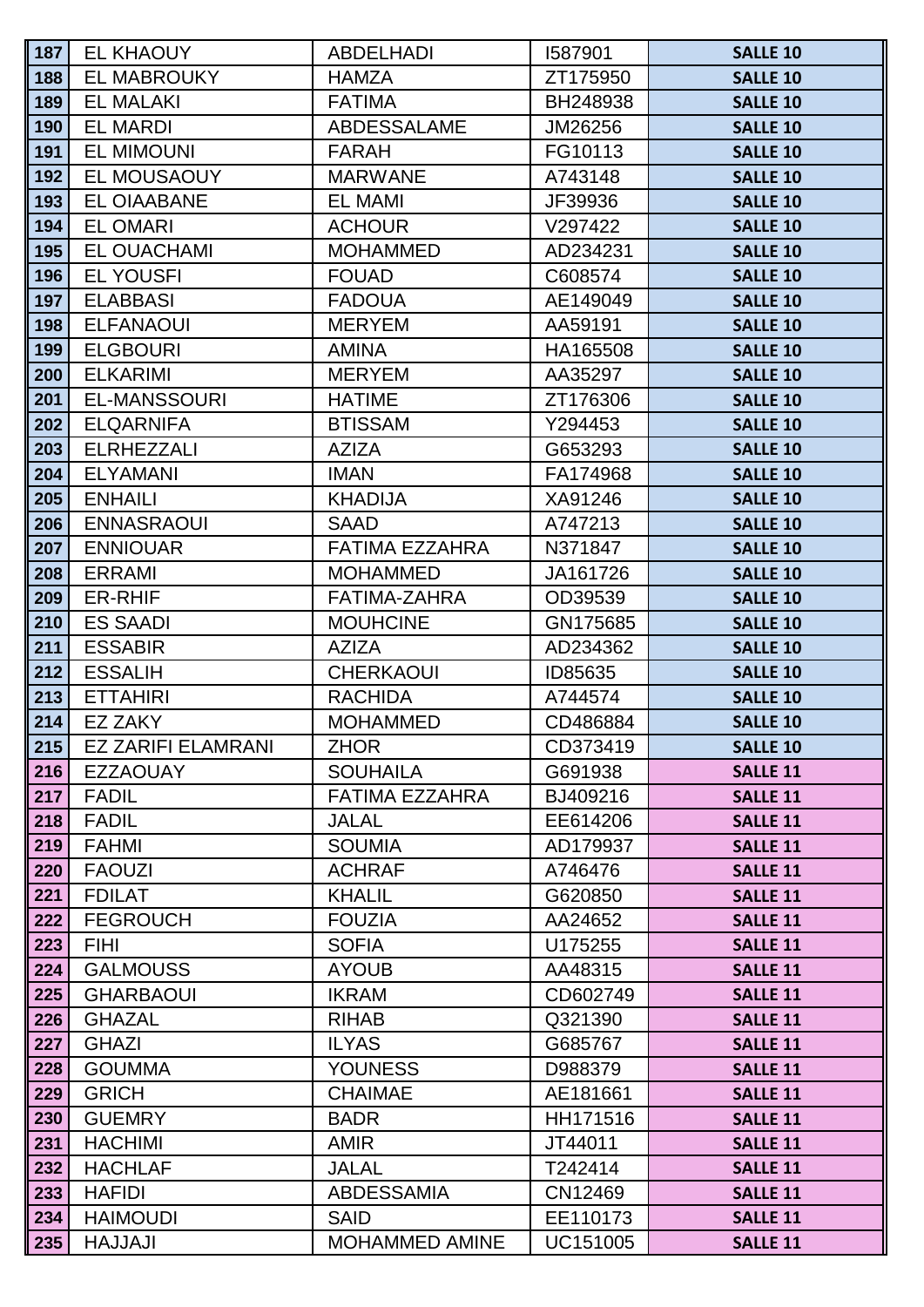| 236 | <b>HAJJIOUI</b>   | <b>KHADIJA</b>        | X387102  | <b>SALLE 11</b> |
|-----|-------------------|-----------------------|----------|-----------------|
| 237 | <b>HAMIDI</b>     | <b>MOSTAFA</b>        | V329181  | <b>SALLE 11</b> |
| 238 | <b>HAMMOU ALI</b> | <b>SAMI</b>           | FH54006  | <b>SALLE 11</b> |
| 239 | <b>HAMOUARAB</b>  | <b>HAJAR</b>          | HH6048   | <b>SALLE 11</b> |
| 240 | <b>HAMOUCH</b>    | <b>NADIA</b>          | U159271  | <b>SALLE 11</b> |
| 241 | <b>HANNAOUI</b>   | <b>SOMAYYA</b>        | JT50470  | <b>SALLE 11</b> |
| 242 | <b>HANOUCHE</b>   | <b>ANOUAR</b>         | N397050  | <b>SALLE 11</b> |
| 243 | <b>HANOUF</b>     | <b>LAILA</b>          | GN163403 | <b>SALLE 11</b> |
| 244 | <b>HARCHAOUI</b>  | <b>KHADIJA</b>        | HH113710 | <b>SALLE 11</b> |
| 245 | <b>HARRAZ</b>     | <b>SANAE</b>          | R334787  | <b>SALLE 11</b> |
| 246 | <b>HASNAOUI</b>   | <b>SOUKAINA</b>       | U184095  | <b>SALLE 11</b> |
| 247 | <b>HAYANI</b>     | <b>OUMAIMA</b>        | AC1740   | <b>SALLE 11</b> |
| 248 | <b>HBIBI</b>      | <b>BTISSAM</b>        | AB815473 | <b>SALLE 11</b> |
| 249 | <b>HDAYDOUCH</b>  | <b>ASMA</b>           | JE296744 | <b>SALLE 11</b> |
| 250 | <b>HEMMITTI</b>   | <b>FATIMA EZZAHRA</b> | EE638404 | <b>SALLE 11</b> |
| 251 | <b>HMAROUJI</b>   | <b>ISSAM</b>          | N400875  | <b>SALLE 11</b> |
| 252 | <b>HMIZA</b>      | <b>KAMAL</b>          | GB175146 | <b>SALLE 11</b> |
| 253 | <b>HRICH</b>      | <b>AZIZ</b>           | ZG83186  | <b>SALLE 11</b> |
| 254 | <b>IBZAZNE</b>    | <b>OUMAYMA</b>        | VA132235 | <b>SALLE 11</b> |
| 255 | <b>IDADDI</b>     | <b>FATIMA EZZAHRA</b> | BK523491 | <b>SALLE 11</b> |
| 256 | <b>IDOUFKIR</b>   | <b>MUSTAFA</b>        | HH115478 | <b>SALLE 11</b> |
| 257 | <b>IDOUSSEHB</b>  | <b>MOHAMED REDA</b>   | J488722  | <b>SALLE 11</b> |
| 258 | <b>IGUIDER</b>    | <b>SALAH EDDINE</b>   | AD222296 | <b>SALLE 11</b> |
| 259 | <b>IKHLEF</b>     | <b>AMINA</b>          | BH475090 | <b>SALLE 11</b> |
| 260 | <b>IMADI</b>      | <b>HAJAR</b>          | AD225734 | <b>SALLE 12</b> |
| 261 | <b>INNOU</b>      | <b>HAJAR</b>          | U188726  | <b>SALLE 12</b> |
| 262 | <b>ISLAMI</b>     | <b>MOHAMED</b>        | CD400622 | <b>SALLE 12</b> |
| 263 | JAADA             | <b>MERYEM</b>         | AE101773 | <b>SALLE 12</b> |
| 264 | <b>JABBOR</b>     | <b>SOUKAINA</b>       | SH147689 | <b>SALLE 12</b> |
| 265 | <b>JAGHDAR</b>    | <b>KARIMA</b>         | 1719590  | <b>SALLE 12</b> |
| 266 | <b>JRHAL</b>      | <b>YASSINE</b>        | CD205601 | <b>SALLE 12</b> |
| 267 | <b>KABAL</b>      | <b>YASMINA</b>        | AD186705 | <b>SALLE 12</b> |
| 268 | <b>KAFOUNI</b>    | <b>HOUDA</b>          | EE622667 | <b>SALLE 12</b> |
| 269 | <b>KAIDI</b>      | <b>AMINA</b>          | EA189679 | <b>SALLE 12</b> |
| 270 | <b>KAMIL</b>      | <b>SOUFIANE</b>       | AD211654 | <b>SALLE 12</b> |
| 271 | <b>KANISSI</b>    | <b>RAJAE</b>          | F431020  | <b>SALLE 12</b> |
| 272 | <b>KARROUM</b>    | <b>MOHCINE</b>        | CN1338   | <b>SALLE 12</b> |
| 273 | <b>KASSOU</b>     | <b>KHADIJA</b>        | UC141906 | <b>SALLE 12</b> |
| 274 | <b>KHAIROUNE</b>  | <b>HICHAM</b>         | E628590  | <b>SALLE 12</b> |
| 275 | <b>KHAIZOURIN</b> | <b>FATIMA ZAHRA</b>   | AE26888  | <b>SALLE 12</b> |
| 276 | <b>KHARROUB</b>   | <b>TAOUFIK</b>        | LA153635 | <b>SALLE 12</b> |
| 277 | <b>KHATTABI</b>   | <b>KAOUTAR</b>        | EE742593 | <b>SALLE 12</b> |
| 278 | <b>KHOUBRANE</b>  | <b>OUMAIMA</b>        | EE770790 | <b>SALLE 12</b> |
| 279 | <b>KHOUITA</b>    | <b>AZIZ</b>           | G910522  | <b>SALLE 12</b> |
| 280 | <b>KOURTAH</b>    | <b>SALIMA</b>         | AB371448 | <b>SALLE 12</b> |
| 281 | LAABDI            | <b>MOHAMMED</b>       | BK228839 | <b>SALLE 12</b> |
| 282 | LAAJAJ            | <b>FATIMA ZAHRA</b>   | EE713344 | <b>SALLE 12</b> |
| 283 | LAARIFI           | <b>RAJA</b>           | IC44194  | <b>SALLE 12</b> |
| 284 | LAASSIRI          | <b>YASSIN</b>         | X290202  | <b>SALLE 12</b> |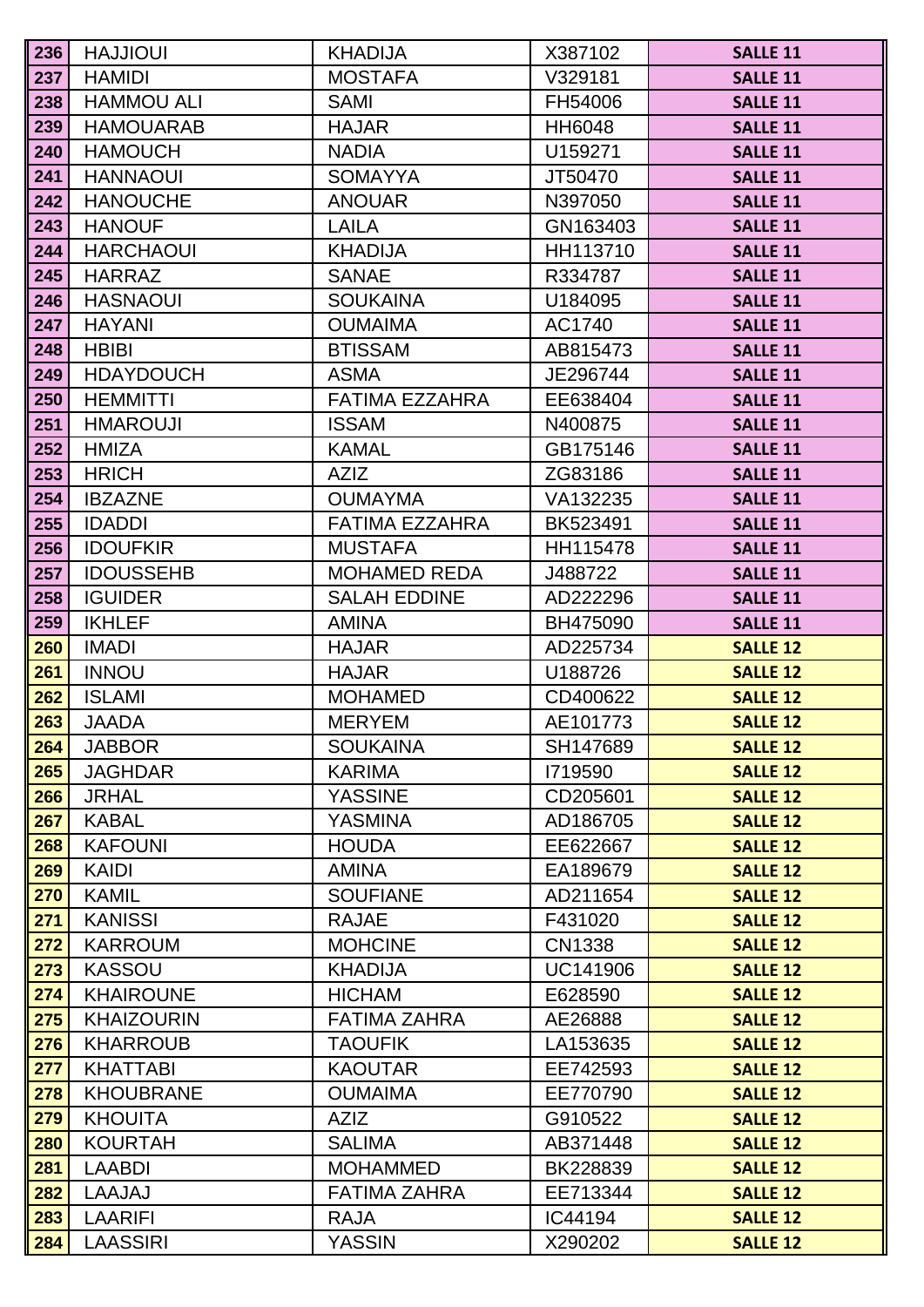| 285        | <b>LAHBICHI</b>                  | <b>AIMAD</b>                  | AE70847             | <b>SALLE 12</b>                    |
|------------|----------------------------------|-------------------------------|---------------------|------------------------------------|
| 286        | <b>LAHBICHI</b>                  | <b>MERYEM</b>                 | AE231684            | <b>SALLE 12</b>                    |
| 287        | <b>LAHRACHE</b>                  | <b>KHADIJA</b>                | D993619             | <b>SALLE 12</b>                    |
| 288        | <b>LAHSSINI</b>                  | <b>RAOUH</b>                  | X279459             | <b>SALLE 12</b>                    |
| 289        | <b>LAKHAL</b>                    | <b>MOUNIR</b>                 | AA43179             | <b>SALLE 12</b>                    |
| 290        | <b>LAKSEL</b>                    | <b>ANISSA</b>                 | ZT122445            | <b>SALLE 12</b>                    |
| 291        | <b>LAMBARKI EL ALLIOUI</b>       | <b>SAAD</b>                   | EE543079            | <b>SALLE 12</b>                    |
| 292        | <b>LAMHAMDI</b>                  | <b>HANANE</b>                 | Q228882             | <b>SALLE 12</b>                    |
| 293        | <b>LAZRAK</b>                    | <b>SAAD</b>                   | CD504553            | <b>SALLE 12</b>                    |
| 294        | <b>LECHHAB</b>                   | <b>SOUHAIL</b>                | L569662             | <b>SALLE 12</b>                    |
| 295        | <b>LEFKIH</b>                    | <b>HAYAT</b>                  | D738006             | <b>SALLE 12</b>                    |
| 296        | <b>LEMSIDI</b>                   | <b>YOUNESS</b>                | CD108470            | <b>SALLE 12</b>                    |
| 297        | <b>LEMSYAH</b>                   | <b>AZDINE</b>                 | AD207044            | <b>SALLE 12</b>                    |
| 298        | <b>LESFER</b>                    | <b>HAJAR</b>                  | A396925             | <b>SALLE 12</b>                    |
| 299        | <b>LILICH</b>                    | <b>MERYEM</b>                 | AB632904            | <b>SALLE 12</b>                    |
| 300        | LOUARI                           | <b>SOUMIA</b>                 | A398815             | <b>SALLE 12</b>                    |
| 301        | <b>LOUKILI</b>                   | <b>MOHAMED AMINE</b>          | AB273422            | <b>SALLE 12</b>                    |
| 302        | <b>LRHARCHI</b>                  | <b>FADWA</b>                  | JZ3580              | <b>SALLE 12</b>                    |
| 303        | <b>MAFA</b>                      | <b>AHMED</b>                  | JT12838             | <b>SALLE 13</b>                    |
| 304        | <b>MAHJOUBI</b>                  | <b>NAOUAL</b>                 | <b>UC97429</b>      | <b>SALLE 13</b>                    |
| 305        | <b>MAKHOU</b>                    | <b>HANAN</b>                  | JZ4274              | <b>SALLE 13</b>                    |
| 306        | <b>MALLAH</b>                    | <b>DRISS</b>                  | T218966             | <b>SALLE 13</b>                    |
| 307        | <b>MARDHI</b>                    | NOUR-ELHOUDA                  | F449094             | <b>SALLE 13</b>                    |
| 308        | <b>MARHITI</b>                   | <b>IBTISSAM</b>               | Q333279             | <b>SALLE 13</b>                    |
| 309        | <b>MAZIANE</b>                   | <b>KHALID</b>                 | BH564736            | <b>SALLE 13</b>                    |
| 310        | <b>MAZOUZI</b>                   | <b>HANANE</b>                 | <b>UC137470</b>     | <b>SALLE 13</b>                    |
| 311        | <b>MELLOUKI</b>                  | <b>SOUKAINA</b>               | F428588             | <b>SALLE 13</b>                    |
| 312        | <b>MEZZOUR</b>                   | <b>SALIHA</b><br><b>AHLAM</b> | AA42397             | <b>SALLE 13</b>                    |
| 313<br>314 | <b>MIMOUH</b>                    | <b>CHBIHANNA</b>              | AE26622             | <b>SALLE 13</b><br><b>SALLE 13</b> |
| 315        | <b>MISBAH</b><br><b>MOKKADEM</b> | <b>ASMA</b>                   | SH183514<br>ID58758 | <b>SALLE 13</b>                    |
| 316        | <b>MOUA</b>                      | <b>MAJID</b>                  | A446993             | <b>SALLE 13</b>                    |
| 317        | <b>MOUADNI</b>                   | <b>OTHMANE</b>                | TA139707            | <b>SALLE 13</b>                    |
| 318        | <b>MOUDENE</b>                   | <b>ASMAE</b>                  | AE120605            | <b>SALLE 13</b>                    |
| 319        | <b>MOUHTAM</b>                   | <b>AHMED</b>                  | SH146350            | <b>SALLE 13</b>                    |
| 320        | <b>MOUKLATI</b>                  | <b>MOHAMED</b>                | 1676750             | <b>SALLE 13</b>                    |
| 321        | <b>MOUMEN</b>                    | <b>LOUBNA</b>                 | A687675             | <b>SALLE 13</b>                    |
| 322        | <b>MOURZAK</b>                   | ABDELLAH                      | AA61246             | <b>SALLE 13</b>                    |
| 323        | <b>MOUSSALI</b>                  | <b>KEBIRA</b>                 | BH468647            | <b>SALLE 13</b>                    |
| 324        | <b>MRABBI</b>                    | <b>HAYAT</b>                  | Q204013             | <b>SALLE 13</b>                    |
| 325        | <b>NACIRI</b>                    | <b>IMANE</b>                  | A744148             | <b>SALLE 13</b>                    |
| 326        | <b>NACIRI</b>                    | <b>INASSE</b>                 | PB220277            | <b>SALLE 13</b>                    |
| 327        | <b>NADIR</b>                     | <b>SANAA</b>                  | Q297213             | <b>SALLE 13</b>                    |
| 328        | <b>NAKHDAR</b>                   | <b>MOHAMMED</b>               | AE250198            | <b>SALLE 13</b>                    |
| 329        | <b>NEFAH</b>                     | <b>AMINA</b>                  | AA73331             | <b>SALLE 13</b>                    |
| 330        | <b>NEJMI</b>                     | <b>ZINEB</b>                  | AE128927            | <b>SALLE 13</b>                    |
| 331        | <b>NHAILA</b>                    | <b>ZINEB</b>                  | Q322265             | <b>SALLE 13</b>                    |
| 332        | <b>NIZAR</b>                     | <b>MARYEM</b>                 | MC251177            | <b>SALLE 13</b>                    |
| 333        | <b>NOUAR</b>                     | <b>ENNAAMA</b>                | SH143151            | <b>SALLE 13</b>                    |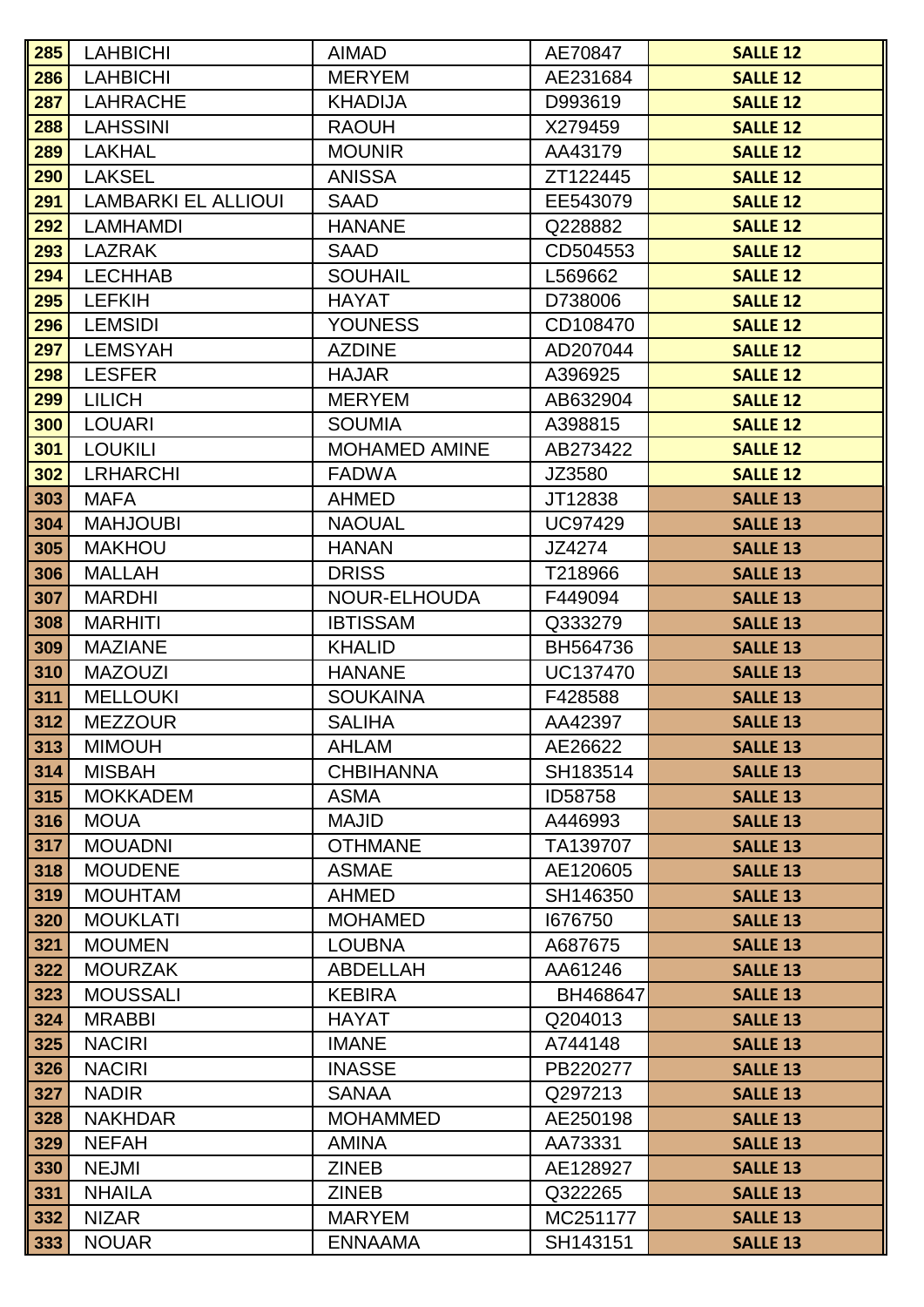| 334        | <b>OUAFIK</b>                   | <b>KHAOULA</b>                 | SH180342           | <b>SALLE 13</b>                    |
|------------|---------------------------------|--------------------------------|--------------------|------------------------------------|
| 335        | <b>OUAJIH</b>                   | <b>AHMED</b>                   | JE257925           | <b>SALLE 13</b>                    |
| 336        | <b>OUALGHAZI</b>                | <b>IMANE</b>                   | Z545838            | <b>SALLE 13</b>                    |
| 337        | <b>OUAZZANI</b>                 | <b>FAICAL</b>                  | GM79457            | <b>SALLE 13</b>                    |
| 338        | <b>OUAZZANI CHAHDI</b>          | <b>OTHMANE</b>                 | AD203443           | <b>SALLE 13</b>                    |
| 339        | <b>OUAZZANI IBRAHIMI</b>        | <b>FATIMA</b>                  | CD298392           | <b>SALLE 13</b>                    |
| 340        | <b>OUDADSI</b>                  | <b>AHMED</b>                   | IC102549           | <b>SALLE 13</b>                    |
| 341        | <b>OUDOUD</b>                   | <b>SOUFIANE</b>                | JB474441           | <b>SALLE 13</b>                    |
| 342        | <b>OUDRHIRI</b>                 | <b>MERYEM</b>                  | AE75027            | <b>SALLE 13</b>                    |
| 343        | <b>OUFFAK</b>                   | <b>RIDA</b>                    | JB460312           | <b>SALLE 13</b>                    |
| 344        | <b>OUHAMMOU</b>                 | <b>MOUHSINE</b>                | X328709            | <b>SALLE 13</b>                    |
| 345        | <b>OUJAMER</b>                  | <b>LATIFA</b>                  | AD258014           | <b>SALLE 13</b>                    |
| 346        | <b>OUKKEDDOU</b>                | <b>NIDAL</b>                   | V280338            | <b>SALLE 14</b>                    |
| 347        | <b>OULHINT</b>                  | <b>HICHAM</b>                  | J432766            | <b>SALLE 14</b>                    |
| 348        | <b>OULMAATI</b>                 | <b>FATIMA</b>                  | X298532            | <b>SALLE 14</b>                    |
| 349        | <b>OUMA KHIR</b>                | <b>OUTMANE</b>                 | AB651553           | <b>SALLE 14</b>                    |
| 350        | <b>OURAIS</b>                   | <b>FOUAD</b>                   | AE142827           | <b>SALLE 14</b>                    |
| 351        | <b>OURRAIS</b>                  | JAMILA                         | JT59141            | <b>SALLE 14</b>                    |
| 352        | <b>OUSRHIR</b>                  | <b>IMANE</b>                   | G692847            | <b>SALLE 14</b>                    |
| 353        | <b>OUSSI</b>                    | <b>MALIKA</b>                  | AB709204           | <b>SALLE 14</b>                    |
| 354        | <b>OUTALB</b>                   | <b>JILA</b>                    | JZ4119             | <b>SALLE 14</b>                    |
| 355        | QACHQACH                        | <b>REDOUAN</b>                 | UB69533            | <b>SALLE 14</b>                    |
| 356        | <b>QEDDI</b>                    | <b>SALAH EDDINE</b>            | V315812            | <b>SALLE 14</b>                    |
| 357        | <b>RACHID</b>                   | <b>SAID</b>                    | OD39602            | <b>SALLE 14</b>                    |
| 358        | <b>RACHIDI</b>                  | <b>YOUSSEF</b>                 | DA84301            | <b>SALLE 14</b>                    |
| 359        | <b>RADOUANI</b><br><b>RAFIK</b> | <b>ZAKARIA</b>                 | G692358            | <b>SALLE 14</b><br><b>SALLE 14</b> |
| 360<br>361 | <b>REGRAGUI</b>                 | <b>BTISSAM</b><br><b>IMANE</b> | AE90588<br>A399403 | <b>SALLE 14</b>                    |
| 362        | <b>RHACHI</b>                   | <b>ZHOUR</b>                   | AA43274            | <b>SALLE 14</b>                    |
| 363        | <b>RKIBA</b>                    | <b>HANANE</b>                  | AB625919           | <b>SALLE 14</b>                    |
| 364        | <b>SAADAOUI</b>                 | <b>MANAL</b>                   | AA54850            | <b>SALLE 14</b>                    |
| 365        | <b>SABBAR</b>                   | <b>LOUBNA</b>                  | X352790            | <b>SALLE 14</b>                    |
| 366        | <b>SABER</b>                    | <b>LMAHFOUD</b>                | G544828            | <b>SALLE 14</b>                    |
| 367        | <b>SABOR</b>                    | <b>HIND</b>                    | C965669            | <b>SALLE 14</b>                    |
| 368        | <b>SABRY</b>                    | <b>MARIAM</b>                  | U181383            | <b>SALLE 14</b>                    |
| 369        | <b>SAGHIR</b>                   | <b>BASMA</b>                   | A690611            | <b>SALLE 14</b>                    |
| 370        | <b>SAIDALI</b>                  | <b>CHAIMAE</b>                 | F599357            | <b>SALLE 14</b>                    |
| 371        | <b>SAIDALI</b>                  | <b>IMANE</b>                   | F434196            | <b>SALLE 14</b>                    |
| 372        | <b>SAIM</b>                     | <b>NIAMA</b>                   | F440671            | <b>SALLE 14</b>                    |
| 373        | <b>SAKET</b>                    | <b>FARAH</b>                   | IA143243           | <b>SALLE 14</b>                    |
| 374        | <b>SALHI</b>                    | <b>MOHAMMED</b>                | F556818            | <b>SALLE 14</b>                    |
| 375        | <b>SANHAJ</b>                   | <b>AYOUB</b>                   | AA772              | <b>SALLE 14</b>                    |
| 376        | <b>SBAI</b>                     | <b>SALMA</b>                   | A742457            | <b>SALLE 14</b>                    |
| 377        | <b>SBILI</b>                    | <b>ASMAE</b>                   | F579531            | <b>SALLE 14</b>                    |
| 378        | <b>SEKHSOUKH</b>                | <b>ZIN EL ABIDINE</b>          | F444775            | <b>SALLE 14</b>                    |
| 379        | <b>SELLAI</b>                   | <b>FATIMA ZAHRA</b>            | F417293            | <b>SALLE 14</b>                    |
| 380        | <b>SILOULI</b>                  | <b>KARIM</b>                   | H494429            | <b>SALLE 14</b>                    |
| 381        | <b>SKITIOUI</b>                 | <b>LAMYA</b>                   | CD375585           | <b>SALLE 14</b>                    |
| 382        | <b>SLAOUI</b>                   | <b>MOUNIM</b>                  | GM132436           | <b>SALLE 14</b>                    |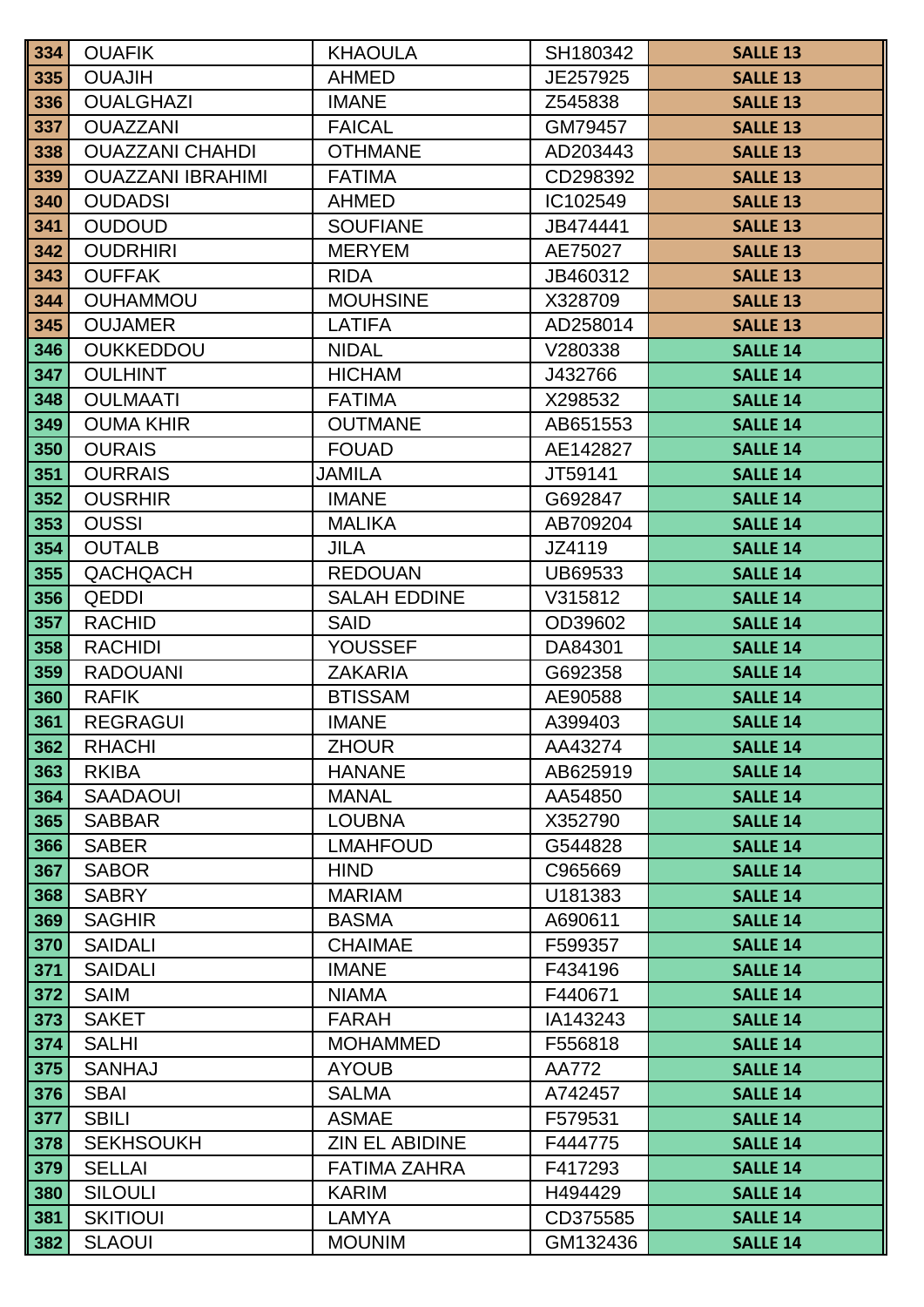| 383 | <b>SLIMANI</b>        | ALI                   | BJ433408      | <b>SALLE 14</b> |
|-----|-----------------------|-----------------------|---------------|-----------------|
| 384 | <b>SLIMANI</b>        | <b>ASMAE</b>          | FG11474       | <b>SALLE 14</b> |
| 385 | <b>SOLTANI</b>        | <b>AMINA</b>          | U189345       | <b>SALLE 14</b> |
| 386 | <b>SOSSI ELALAOUI</b> | <b>YOUSSEF</b>        | SH178924      | <b>SALLE 14</b> |
| 387 | <b>SOUIYAH</b>        | <b>MAROUANE</b>       | AE76079       | <b>SALLE 14</b> |
| 388 | <b>SOULAIH</b>        | <b>SAFAA</b>          | <b>TK8512</b> | <b>SALLE 14</b> |
| 389 | <b>SOUROUR</b>        | <b>IMANE</b>          | EE328698      | <b>SALLE 14</b> |
| 390 | <b>SOUSSI</b>         | <b>KAWTAR</b>         | AE182018      | <b>SALLE 20</b> |
| 391 | <b>STIMOU</b>         | <b>HAMZA</b>          | U173591       | <b>SALLE 20</b> |
| 392 | <b>TAHIR</b>          | <b>AALAE</b>          | AA53869       | <b>SALLE 20</b> |
| 393 | <b>TAHIRI</b>         | <b>ABDELHAKIM</b>     | U174648       | <b>SALLE 20</b> |
| 394 | <b>TAHIRI ALAOUI</b>  | <b>MOULAY HACHEM</b>  | U138443       | <b>SALLE 20</b> |
| 395 | <b>TAKNI</b>          | <b>KHADIJA</b>        | H703644       | <b>SALLE 20</b> |
| 396 | <b>TANSAOUI</b>       | <b>MAHA</b>           | QA177268      | <b>SALLE 20</b> |
| 397 | <b>TAYEK</b>          | <b>IMANE</b>          | AA36479       | <b>SALLE 20</b> |
| 398 | <b>TGHIDA</b>         | <b>MUSTAPHA</b>       | AD201759      | <b>SALLE 20</b> |
| 399 | <b>TOUFIQ</b>         | <b>KARIMA</b>         | AB342193      | <b>SALLE 20</b> |
| 400 | <b>TOUIRA</b>         | <b>YAHYA</b>          | M585107       | <b>SALLE 20</b> |
| 401 | <b>WAHID</b>          | <b>ILHAM</b>          | GA210460      | <b>SALLE 20</b> |
| 402 | YAHYA                 | <b>FATIMA</b>         | X347144       | <b>SALLE 20</b> |
| 403 | <b>ZAIDA</b>          | <b>FAYCAL</b>         | AA6845        | <b>SALLE 20</b> |
| 404 | <b>ZAMOUK</b>         | <b>YOUSSEF</b>        | J468128       | <b>SALLE 20</b> |
| 405 | <b>ZEMMOURI</b>       | <b>MOHAMMED AMINE</b> | Z484446       | <b>SALLE 20</b> |
| 406 | <b>ZEMRANI</b>        | <b>MOHAMED</b>        | 1558331       | <b>SALLE 20</b> |
| 407 | <b>ZEMZEM</b>         | <b>AMINE</b>          | AE111340      | <b>SALLE 20</b> |
| 408 | <b>ZHAR</b>           | <b>MOHAMED</b>        | CN11181       | <b>SALLE 20</b> |
| 409 | <b>ZIABATE</b>        | <b>LATIFA</b>         | EA104129      | <b>SALLE 20</b> |
| 410 | <b>ZIZOUNI</b>        | <b>AMAL</b>           | K508748       | <b>SALLE 20</b> |
| 411 | <b>ZOUHARI</b>        | <b>KAOUTAR</b>        | BH481907      | <b>SALLE 20</b> |
| 412 | ZRHADI                | <b>KHAOULA</b>        | EE627249      | <b>SALLE 20</b> |

# **SPECIALITE : SECRETARIAT DE DIRECTION**

| <b>NUM</b>     | <b>NOM</b>           | <b>PRENOM</b>       | <b>C.I.N.</b>   | <b>AMPHI OU SALLE</b> |
|----------------|----------------------|---------------------|-----------------|-----------------------|
| $\mathbf 1$    | <b>ABDELKHALK</b>    | <b>SIHAM</b>        | AD156551        | <b>SALLE 1</b>        |
| 2 <sup>2</sup> | <b>ABDELMOULA</b>    | <b>IKRAM</b>        | A391342         | <b>SALLE 1</b>        |
| 3 <sup>5</sup> | <b>ABOU ELBENNA</b>  | <b>FATIMA ZAHRA</b> | EE609972        | <b>SALLE 1</b>        |
| 4              | <b>ABOUHARIA</b>     | <b>HASNA</b>        | <b>BK260485</b> | <b>SALLE 1</b>        |
| 5 <sup>5</sup> | <b>ABOULHARJANE</b>  | <b>YOUSRA</b>       | AA54016         | <b>SALLE 1</b>        |
| 6              | <b>ADDI</b>          | <b>MARIEM</b>       | D997219         | <b>SALLE 1</b>        |
| $\overline{7}$ | <b>ADRHOURH</b>      | <b>ZINEB</b>        | AE170005        | <b>SALLE 1</b>        |
| 8              | IAIAD                | <b>BOUJEMAA</b>     | V243608         | <b>SALLE 1</b>        |
| 9              | <b>AIT BRAHIM</b>    | <b>SOUMAYA</b>      | CD510677        | <b>SALLE 1</b>        |
| 10             | <b>AIT LACHGUER</b>  | <b>KHADIJA</b>      | AA28213         | <b>SALLE 1</b>        |
| 11             | <b>AIT OUARAB</b>    | <b>HABIBA</b>       | IA144168        | <b>SALLE 1</b>        |
| 12             | <b>AIT TKHABBAZT</b> | <b>IKRAM</b>        | <b>AC721</b>    | <b>SALLE 1</b>        |
| 13             | <b>AITTABAMOUTE</b>  | <b>IMERYEM</b>      | A639577         | <b>SALLE 1</b>        |
| 14             | <b>AJAMAT</b>        | <b>FATIMA</b>       | XA95346         | <b>SALLE 1</b>        |
| 15             | ALLALI               | <b>NOURA</b>        | AD207041        | <b>SALLE 1</b>        |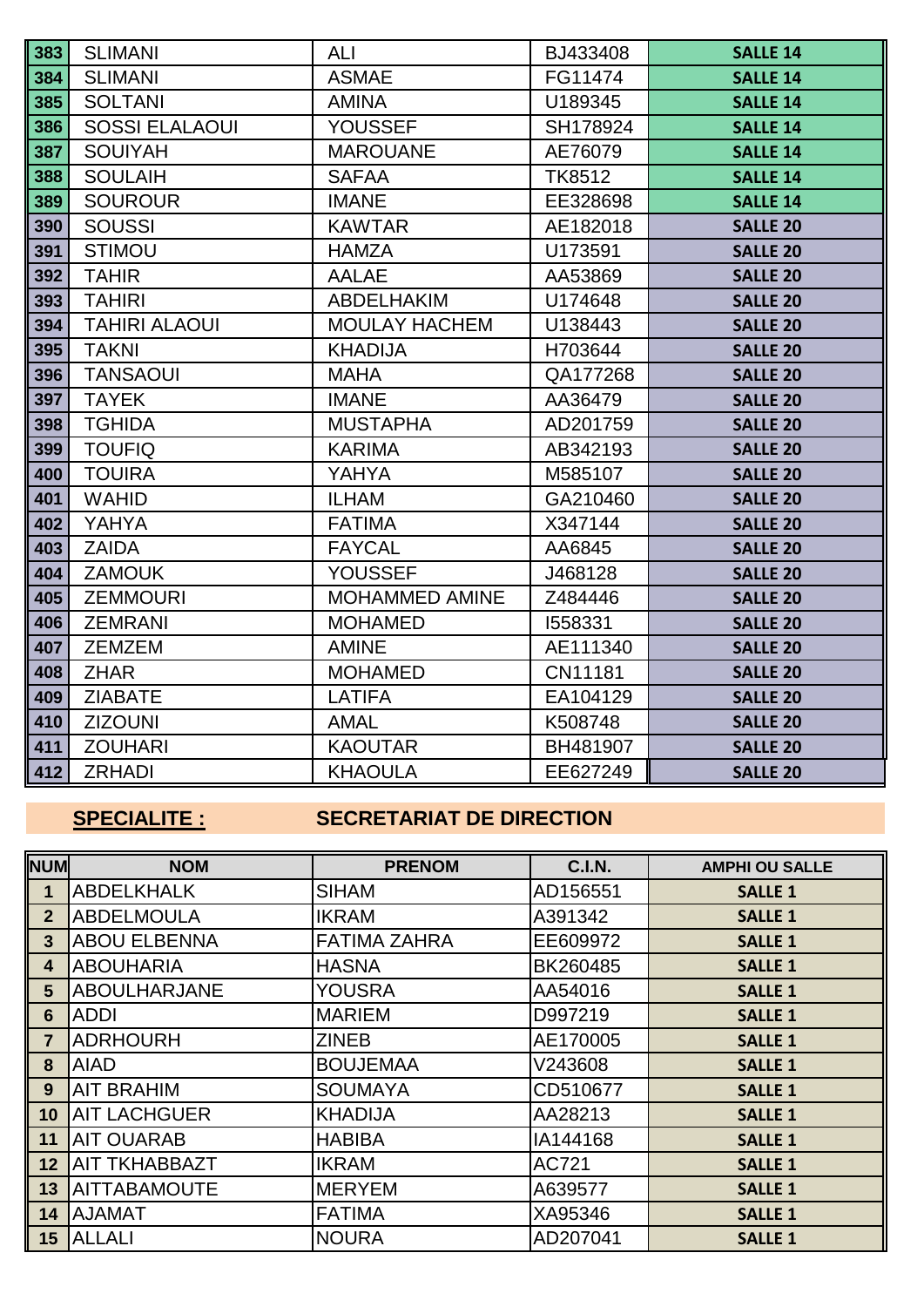| 16              | <b>ALOUANE</b>     | <b>AWATIF</b>        | AA34880       | <b>SALLE 1</b> |
|-----------------|--------------------|----------------------|---------------|----------------|
| 17              | <b>AMELLAL</b>     | <b>FARAH</b>         | X352007       | <b>SALLE 1</b> |
| 18              | <b>AMMARI</b>      | LATIFA               | U151675       | <b>SALLE 1</b> |
| 19              | <b>AMMI</b>        | <b>LATIFA</b>        | F645119       | <b>SALLE 1</b> |
| 20              | <b>AMSLOH</b>      | <b>OUMAIMA</b>       | A743432       | <b>SALLE 1</b> |
| 21              | ANADLOUZ           | <b>HASNAA</b>        | <b>HH1007</b> | <b>SALLE 1</b> |
| 22              | <b>ANNOUZ</b>      | <b>MADIHA</b>        | M564444       | <b>SALLE 1</b> |
| 23              | <b>AQQABOU</b>     | <b>SALAH EDDINE</b>  | X365675       | <b>SALLE 1</b> |
| 24              | <b>ARAJDAL</b>     | <b>KHADIJA</b>       | AD277246      | <b>SALLE 1</b> |
| $25\,$          | <b>BACHROURI</b>   | <b>SOUMIA</b>        | F537877       | <b>SALLE 1</b> |
| 26              | <b>BAHI</b>        | <b>CHAIMAA</b>       | G537868       | <b>SALLE 1</b> |
| 27              | <b>BAMI</b>        | <b>KHADIJA</b>       | AB271635      | <b>SALLE 1</b> |
| 28              | <b>BARAHO</b>      | <b>CHAIMAE</b>       | AE75304       | <b>SALLE 1</b> |
| 29              | <b>BELALAMI</b>    | <b>OUMNIA</b>        | AB643885      | <b>SALLE 1</b> |
| 30              | BELLAHRACH         | <b>NADIA</b>         | G526294       | <b>SALLE 1</b> |
| 31              | <b>BELMEJDOUL</b>  | <b>MARIEM</b>        | WA220257      | <b>SALLE 1</b> |
| 32 <sub>2</sub> | BELOUAHI           | <b>FATIMA ZAHRAE</b> | D958078       | <b>SALLE 1</b> |
| 33              | BELQORCHI          | <b>HOUDA</b>         | EE569871      | <b>SALLE 1</b> |
| 34              | <b>BEN- ISMAIL</b> | <b>SOUKAINA</b>      | CD224137      | <b>SALLE 1</b> |
| 35              | <b>BENABDELLAH</b> | <b>INSAFE</b>        | ZT106900      | <b>SALLE 1</b> |
| 36              | <b>BENADILA</b>    | <b>SOUAD</b>         | D252360       | <b>SALLE 1</b> |
| 37              | <b>BENAMRHAR</b>   | <b>ASMA</b>          | GB89439       | <b>SALLE 1</b> |
| 38              | <b>BENATTOUCH</b>  | <b>FATIMAEZZAHRA</b> | QA178245      | <b>SALLE 1</b> |
| 39              | BENBELLA           | <b>KAOUTAR</b>       | G674839       | <b>SALLE 1</b> |
| 40              | <b>BENEBRAHIM</b>  | <b>HOUDA</b>         | SH148369      | <b>SALLE 1</b> |
| 41              | BENHNINI           | <b>JIHANE</b>        | AD272906      | <b>SALLE 1</b> |
| 42              | BENIDER            | LAILA                | AD126133      | <b>SALLE 1</b> |
| 43              | BENLKHOUL          | <b>FATIMA ZAHRA</b>  | HH59024       | <b>SALLE 2</b> |
| 44              | <b>IBENMCHICHE</b> | <b>SALMA</b>         | CD605579      | <b>SALLE 2</b> |
| 45              | <b>BETTIOUI</b>    | <b>CHAIMAE</b>       | F573770       | <b>SALLE 2</b> |
| 46              | <b>BIDARNE</b>     | <b>FATIMA</b>        | AD193399      | <b>SALLE 2</b> |
| 47              | BORAKI             | <b>SALMA</b>         | HH103303      | <b>SALLE 2</b> |
| 48              | BOUALLALA          | <b>OUMAIMA</b>       | EE626647      | <b>SALLE 2</b> |
| 49              | BOUCHAARA          | <b>ASMAA</b>         | X354910       | <b>SALLE 2</b> |
| 50              | BOUCHABKA          | <b>INTISSAR</b>      | AE233157      | <b>SALLE 2</b> |
| 51              | BOUGHANBOUR        | <b>SOPHIA</b>        | AD202133      | <b>SALLE 2</b> |
| 52              | BOUGHRARA          | <b>AMAL</b>          | DJ10781       | <b>SALLE 2</b> |
| 53              | <b>BOUJTATI</b>    | <b>SAMIYA</b>        | AD201267      | <b>SALLE 2</b> |
| 54              | BOULHADRAJ         | <b>SARA</b>          | S718686       | <b>SALLE 2</b> |
| 55              | <b>BOUMHICHA</b>   | <b>RKIA</b>          | AB820500      | <b>SALLE 2</b> |
| 56              | BOUNOU             | <b>GHIZLANE</b>      | CD377012      | <b>SALLE 2</b> |
| 57              | BOURKADI           | <b>SANAE</b>         | AD205155      | <b>SALLE 2</b> |
| 58              | BOUSSETTA          | <b>KHAOULA</b>       | HH50003       | <b>SALLE 2</b> |
| 59              | BOUTALEB           | <b>MARYA</b>         | H579930       | <b>SALLE 2</b> |
| 60              | <b>CHABANI</b>     | <b>KARIMA</b>        | QA178737      | <b>SALLE 2</b> |
| 61              | <b>CHAHDI</b>      | <b>HAFSA</b>         | G668419       | <b>SALLE 2</b> |
| 62              | <b>CHAMLI</b>      | <b>HANANE</b>        | AD216792      | <b>SALLE 2</b> |
| 63              | <b>CHAOUKI</b>     | LATIFA               | A742389       | <b>SALLE 2</b> |
| 64              | <b>CHATOUANI</b>   | <b>NAJLA</b>         | F584461       | <b>SALLE 2</b> |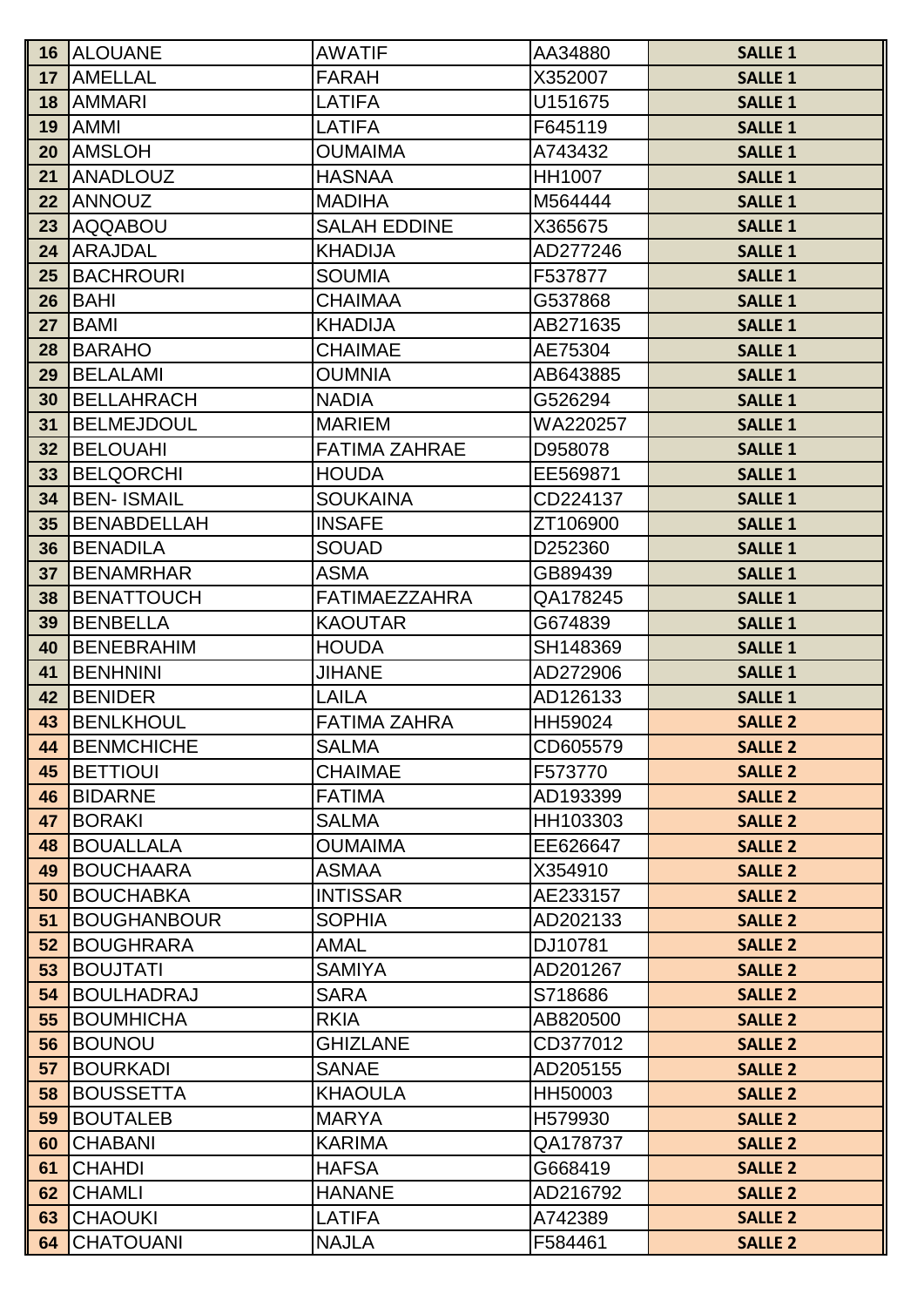| 65 | <b>CHEIKH</b>           | <b>RQUIA</b>            | G400466  | <b>SALLE 2</b> |
|----|-------------------------|-------------------------|----------|----------------|
| 66 | <b>CHIHEB</b>           | <b>RAJA</b>             | G634599  | <b>SALLE 2</b> |
| 67 | <b>CHKIFA</b>           | <b>FATIMA ZAHRA</b>     | F538921  | <b>SALLE 2</b> |
| 68 | <b>CHKIRIDA</b>         | WIAM                    | A390846  | <b>SALLE 2</b> |
| 69 | <b>CHTIOUI BAGHDADI</b> | <b>KHADIJA</b>          | CD137591 | <b>SALLE 2</b> |
| 70 | <b>DABRAHIM</b>         | <b>NOURA</b>            | AE170072 | <b>SALLE 2</b> |
| 71 | <b>DBBOUZ</b>           | <b>SOUMIYA</b>          | FB56119  | <b>SALLE 2</b> |
| 72 | <b>DRIOUECHE</b>        | <b>CHAIMAE</b>          | AE39776  | <b>SALLE 2</b> |
| 73 | <b>ECH - CHARAY</b>     | <b>CHAYMAA</b>          | S588673  | <b>SALLE 2</b> |
| 74 | <b>ECH - CHAYKHY</b>    | <b>ASSIA</b>            | AD227544 | <b>SALLE 2</b> |
| 75 | <b>ED-DAHBY</b>         | <b>FATIMA EZZAHRA</b>   | 1722497  | <b>SALLE 2</b> |
| 76 | <b>ED-DOUIRI</b>        | <b>SABRINA</b>          | AD244007 | <b>SALLE 2</b> |
| 77 | <b>EL AISAOUI</b>       | <b>LOUBNA</b>           | LA138881 | <b>SALLE 2</b> |
| 78 | <b>EL AISSAOUI</b>      | <b>SAMIA</b>            | LA151716 | <b>SALLE 2</b> |
| 79 | <b>EL AKKAOUI</b>       | <b>SAMIA</b>            | AD95035  | <b>SALLE 2</b> |
| 80 | <b>EL ALAOUI</b>        | <b>ASMAE</b>            | A686217  | <b>SALLE 2</b> |
| 81 | <b>EL ARABI</b>         | <b>RHIZLANE</b>         | F584416  | <b>SALLE 2</b> |
| 82 | <b>EL-ASFAR</b>         | <b>MERIEM</b>           | AE36991  | <b>SALLE 2</b> |
| 83 | <b>EL ASRI</b>          | <b>IMANE</b>            | AB630036 | <b>SALLE 2</b> |
| 84 | <b>EL ATTARI</b>        | <b>FATIMA EZ-ZAHRAE</b> | 1643442  | <b>SALLE 2</b> |
| 85 | <b>EL AZOUZI</b>        | <b>NAIMA</b>            | V197768  | <b>SALLE 2</b> |
| 86 | <b>EL BAOUDI</b>        | <b>ASMAE</b>            | AD229072 | <b>SALLE 3</b> |
| 87 | <b>EL BOUQIDI</b>       | YASSMINA                | A395833  | <b>SALLE 3</b> |
| 88 | EL BOUZIDI              | SAIDA                   | GK124218 | <b>SALLE 3</b> |
| 89 | <b>EL FERNANI</b>       | <b>FADOUA</b>           | GJ26467  | <b>SALLE 3</b> |
| 90 | <b>EL GARTI</b>         | <b>SAMIRA</b>           | CD139551 | <b>SALLE 3</b> |
| 91 | <b>EL GHAMRASNI</b>     | <b>HANANE</b>           | CD488858 | <b>SALLE 3</b> |
| 92 | <b>EL HACHMI</b>        | <b>HIND</b>             | AE29522  | <b>SALLE 3</b> |
| 93 | <b>IEL HAISSAN</b>      | <b>BOUCHRA</b>          | SH145833 | <b>SALLE 3</b> |
| 94 | <b>IEL HAJARI</b>       | <b>FATINE</b>           | AD233305 | <b>SALLE 3</b> |
| 95 | <b>EL HAJJAM</b>        | <b>MAROUA</b>           | AE67467  | <b>SALLE 3</b> |
| 96 | <b>EL HAJJI</b>         | <b>HASNA</b>            | C789301  | <b>SALLE 3</b> |
| 97 | <b>EL HAMDANI</b>       | <b>SOUHAILA</b>         | D939467  | <b>SALLE 3</b> |
| 98 | <b>EL HAMRI</b>         | <b>ILHAM</b>            | BE814519 | <b>SALLE 3</b> |
| 99 | <b>IEL HARCHAOUI</b>    | <b>FADILA</b>           | AE140712 | <b>SALLE 3</b> |
|    | 100 EL HARDI            | <b>MERIYEM</b>          | AA69570  | <b>SALLE 3</b> |
|    | 101 EL HINOUTI          | <b>FATIMA ZAHRA</b>     | AD200973 | <b>SALLE 3</b> |
|    | 102 EL IDRISSI          | <b>HANANE</b>           | AD168334 | <b>SALLE 3</b> |
|    | 103 EL JANATI           | <b>ZINEB</b>            | CD607567 | <b>SALLE 3</b> |
|    | <b>104 EL KHARMOUDI</b> | <b>LEILA</b>            | AD266974 | <b>SALLE 3</b> |
|    | <b>105 EL- KIHEL</b>    | <b>MINA</b>             | Q257628  | <b>SALLE 3</b> |
|    | 106 EL KINANI           | <b>NABILA</b>           | A715737  | <b>SALLE 3</b> |
|    | 107 EL KORCHI           | <b>HAYAT</b>            | GK113172 | <b>SALLE 3</b> |
|    | 108 EL MGHARI           | <b>KHADIJA</b>          | GJ19213  | <b>SALLE 3</b> |
|    | 109 EL MHAOUER          | <b>RANIA</b>            | AA68666  | <b>SALLE 3</b> |
|    | 110 EL MORRA            | <b>ABOUCH</b>           | A448720  | <b>SALLE 3</b> |
|    | 111 EL OIRZADI          | <b>MERIEM</b>           | QA161983 | <b>SALLE 3</b> |
|    | 112 EL OUAHHABY         | <b>HANANE</b>           | A690429  | <b>SALLE 3</b> |
|    | 113 EL OUIHI            | <b>MALIKA</b>           | AB529308 | <b>SALLE 3</b> |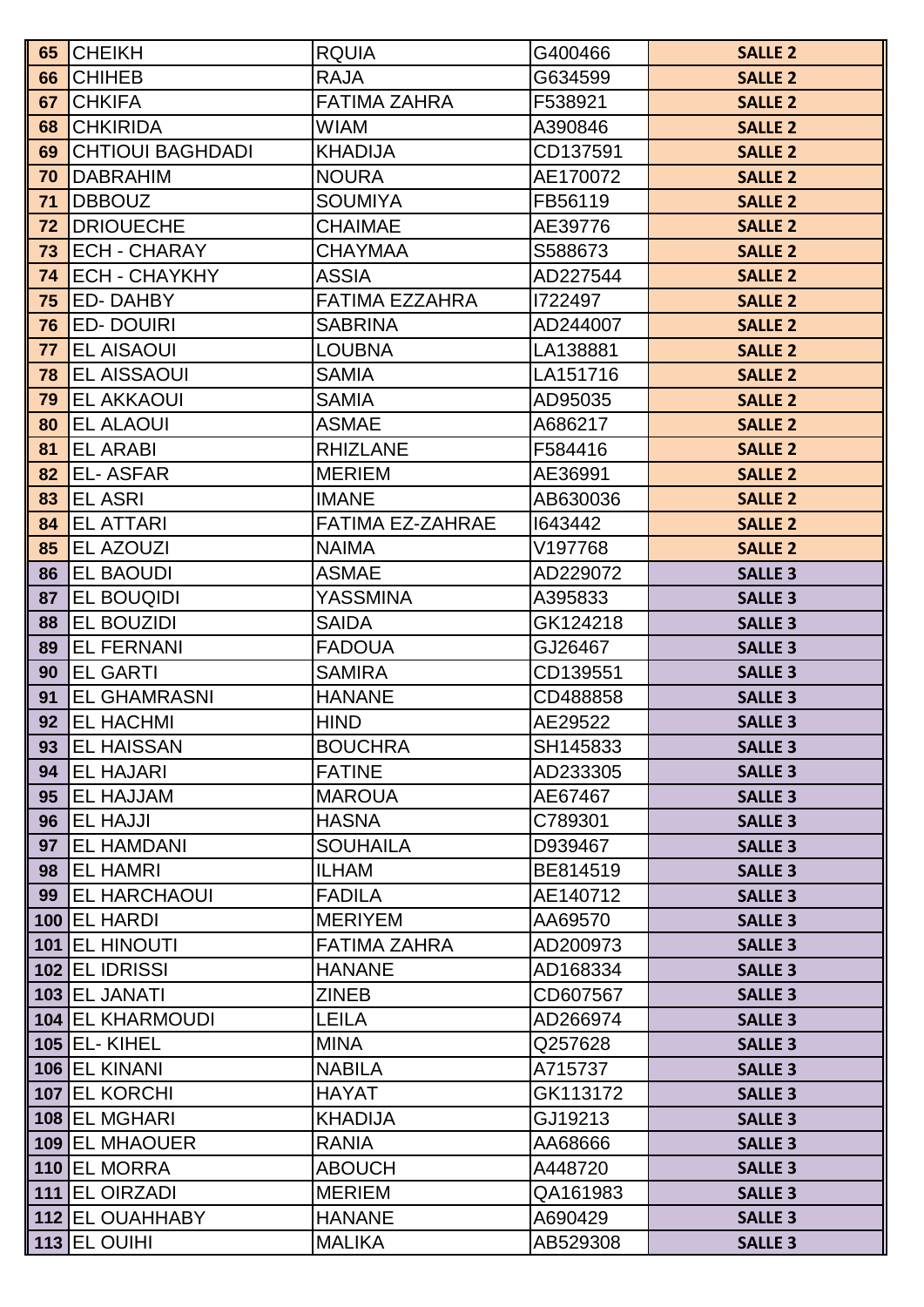| 114 ELALAOUI         | <b>SARA</b>         | AA36274       | <b>SALLE 3</b> |
|----------------------|---------------------|---------------|----------------|
| 115 EL-AZZOUZY       | <b>MARIAM</b>       | U163500       | <b>SALLE 3</b> |
| $116$ ER - RADI      | <b>ASMAA</b>        | EE535536      | <b>SALLE 3</b> |
| 117 ERRAHMOUNI       | <b>NAJLAE</b>       | R358376       | <b>SALLE 3</b> |
| 118 ESSAKI           | <b>MOHAMED</b>      | PB213159      | <b>SALLE 3</b> |
| 119 ESSOUFI          | <b>ASMAE</b>        | AB275833      | <b>SALLE 3</b> |
| 120 EZNAIDI          | <b>IMANE</b>        | A378043       | <b>SALLE 3</b> |
| 121 FAIQI            | <b>MOUNIA</b>       | IB191771      | <b>SALLE 3</b> |
| 122 FATHI            | <b>IMANE</b>        | AE171141      | <b>SALLE 3</b> |
| 123 FILALI - TARRASS | <b>FATIMA ZOHRA</b> | CD167293      | <b>SALLE 3</b> |
| 124 FOUDI            | <b>ZINEB</b>        | AA46799       | <b>SALLE 3</b> |
| 125 GARGAI           | <b>KHALID</b>       | J429333       | <b>SALLE 3</b> |
| 126 GHABOUR          | <b>FADWA</b>        | EE305281      | <b>SALLE 3</b> |
| 127 GOUINDI          | <b>MERYEM</b>       | AA15267       | <b>SALLE 3</b> |
| 128 GOUZA            | <b>WISSAL</b>       | EE619903      | <b>SALLE 3</b> |
| 129 HACHIMI          | <b>NAIMA</b>        | DJ11939       | <b>SALLE 4</b> |
| 130 HAJIBI           | <b>HALIMA</b>       | AD156915      | <b>SALLE 4</b> |
| <b>131 HARDACHI</b>  | <b>GHIZLANE</b>     | A371177       | <b>SALLE 4</b> |
| <b>132 HMIDI</b>     | FATIMA - ZAHRA      | AE13187       | <b>SALLE 4</b> |
| <b>133 HMIDI</b>     | <b>NOUSSAIBA</b>    | AE105390      | <b>SALLE 4</b> |
| 134 HMIMID           | <b>SAAD</b>         | LA130458      | <b>SALLE 4</b> |
| 135 <b>IBRAHIMI</b>  | <b>IKRAME</b>       | AB275748      | <b>SALLE 4</b> |
| <b>136 IGUER</b>     | <b>SOUAD</b>        | A633746       | <b>SALLE 4</b> |
| 137 INNAIR           | <b>KELTOUM</b>      | JB356008      | <b>SALLE 4</b> |
| 138 ISMAINI          | <b>RAHMA</b>        | G627480       | <b>SALLE 4</b> |
| <b>139 JBAR</b>      | <b>GHITA</b>        | <b>HH9928</b> | <b>SALLE 4</b> |
| <b>140 JEDRAOUI</b>  | <b>SARA</b>         | IB205934      | <b>SALLE 4</b> |
| 141 KABAB            | <b>FATIMA ZOHRA</b> | AE136984      | <b>SALLE 4</b> |
| 142 KERRICH          | <b>RIHAM</b>        | AD179279      | <b>SALLE 4</b> |
| <b>143 KHARRAF</b>   | <b>KARIMA</b>       | AB555101      | <b>SALLE 4</b> |
| 144 KHERBOU          | <b>HALIMA</b>       | AE78428       | <b>SALLE 4</b> |
| 145 KHERRAJI         | <b>FATIMA ZAHRA</b> | F447294       | <b>SALLE 4</b> |
| 146 KHROUF           | <b>HANAE</b>        | A661651       | <b>SALLE 4</b> |
| <b>147 LAARISSI</b>  | <b>KHADIJA</b>      | M554652       | <b>SALLE 4</b> |
| <b>148 LAAROUSSI</b> | <b>ASMAE</b>        | F640718       | <b>SALLE 4</b> |
| 149 LAASSIRI         | <b>SABAH</b>        | X364544       | <b>SALLE 4</b> |
| <b>150 LAFOUI</b>    | <b>SANAA</b>        | 1684891       | <b>SALLE 4</b> |
| 151 LAGHRIB          | <b>AHMED</b>        | AB652498      | <b>SALLE 4</b> |
| 152 LAGMIRI          | <b>HAJAR</b>        | AE136823      | <b>SALLE 4</b> |
| 153 LAHMAMI          | <b>FATINE</b>       | A741038       | <b>SALLE 4</b> |
| <b>154 LARHRABI</b>  | <b>CHADIA</b>       | H448786       | <b>SALLE 4</b> |
| 155 LIAZIDI          | LAILA               | HH165916      | <b>SALLE 4</b> |
| <b>156 LOUBANI</b>   | <b>RANIA</b>        | AA56697       | <b>SALLE 4</b> |
| 157 LYONSSI          | <b>NAIMA</b>        | F558056       | <b>SALLE 4</b> |
| 158 MAAROUF          | <b>FATIHA</b>       | A391664       | <b>SALLE 4</b> |
| <b>159 MAHJOUBI</b>  | <b>AMINA</b>        | Z482387       | <b>SALLE 4</b> |
| 160 MAHMOUD          | <b>FADWA</b>        | AA44479       | <b>SALLE 4</b> |
| 161 MAHOU            | <b>SALIHA</b>       | D995271       | <b>SALLE 4</b> |
| 162 MARMOUCH         | <b>MAJDA</b>        | CD396361      | <b>SALLE 4</b> |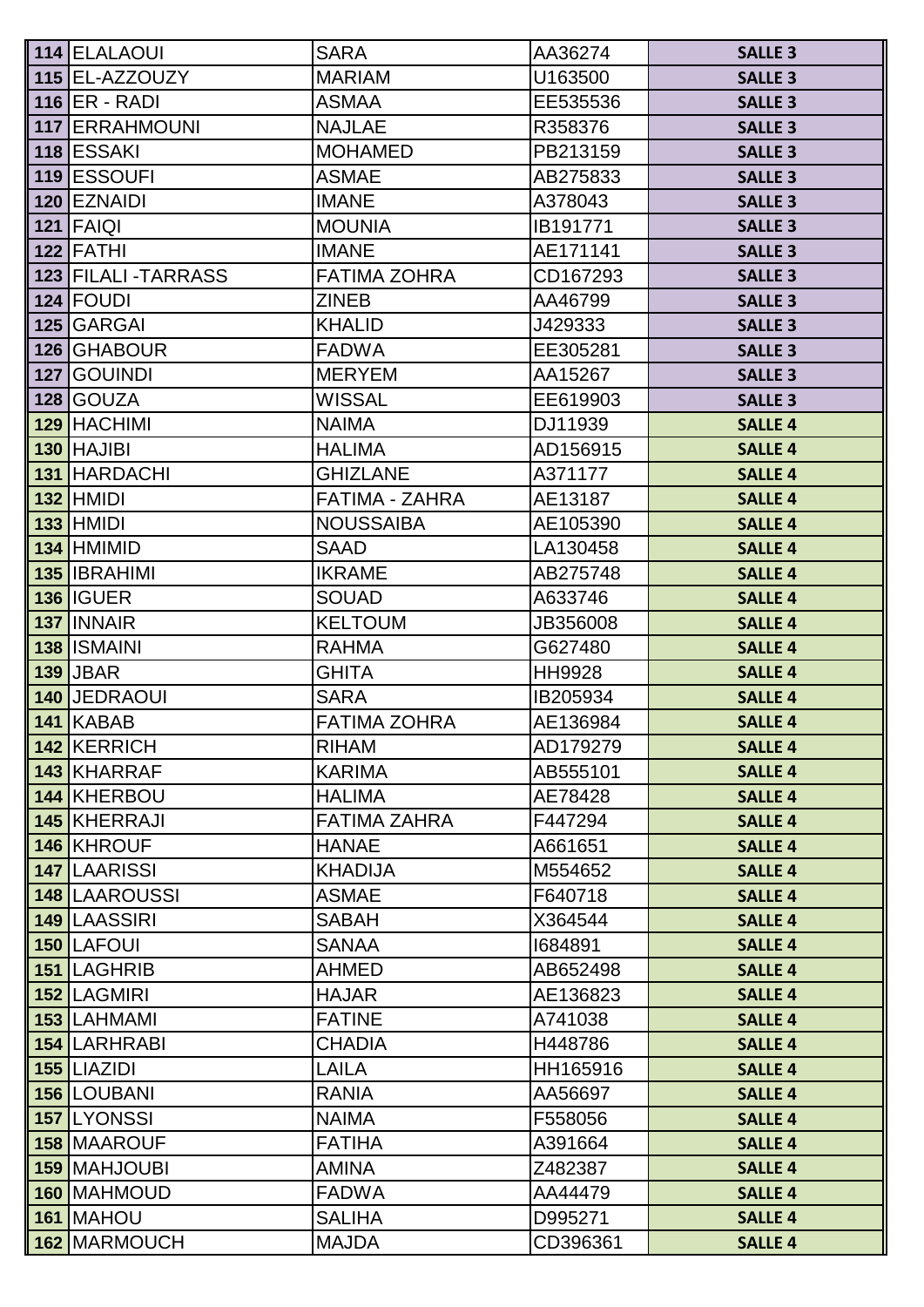| 163 MAROUNI                | <b>BOUCHRA</b>                   | IA152061       | <b>SALLE 4</b> |
|----------------------------|----------------------------------|----------------|----------------|
| 164 MEQBOUL                | <b>HANANE</b>                    | F541503        | <b>SALLE 4</b> |
| 165 MERGOUM                | <b>ABIR</b>                      | S738412        | <b>SALLE 4</b> |
| 166 MGOUN                  | <b>MAJDA</b>                     | A447693        | <b>SALLE 4</b> |
| 167 MHARRAS                | <b>HAYAT</b>                     | H420181        | <b>SALLE 4</b> |
| 168 MOUALLIMI              | <b>SAFAA</b>                     | A399547        | <b>SALLE 4</b> |
| 169 MOUEDDEN               | <b>IBTISSAM</b>                  | AD229618       | <b>SALLE 4</b> |
| 170 MOUMENE                | FATIMA EZZAHRAE                  | AA17252        | <b>SALLE 4</b> |
| 171 MOUSSAID               | <b>FATIMA</b>                    | AE81025        | <b>SALLE 4</b> |
| 172 NACHIT                 | <b>SAMIRA</b>                    | 1651930        | <b>SALLE 5</b> |
| 173 NAIT AISS              | <b>RKIA</b>                      | WA140102       | <b>SALLE 5</b> |
| 174 NASAR                  | <b>OTHMANE</b>                   | GA199527       | <b>SALLE 5</b> |
| 175 NOUAH                  | <b>SIHAM</b>                     | AE182502       | <b>SALLE 5</b> |
| 176 NOUASRI                | <b>SANAE</b>                     | OD38271        | <b>SALLE 5</b> |
| 177 OUAADDI                | <b>NEZHA</b>                     | AD241134       | <b>SALLE 5</b> |
| 178 OUAAKKA                | <b>FATIMA EZAHRA</b>             | AE171173       | <b>SALLE 5</b> |
| 179 OUARI                  | <b>SALIMA</b>                    | AD229734       | <b>SALLE 5</b> |
| 180 OUBRAIM                | <b>HASNA</b>                     | A443493        | <b>SALLE 5</b> |
| 181 OUCHNA                 | <b>ISMAIL</b>                    | <b>UA98001</b> | <b>SALLE 5</b> |
| 182 OUJOUDEN               | <b>GHIZLANE</b>                  | AB653445       | <b>SALLE 5</b> |
| 183 OUKADDI                | <b>KAWTAR</b>                    | AE87088        | <b>SALLE 5</b> |
| 184 RABBAH                 | <b>BOUCHRA</b>                   | J504129        | <b>SALLE 5</b> |
| 185 RAIHANA                | <b>SOUKAINA</b>                  | AE103494       | <b>SALLE 5</b> |
| <b>186 RIAD</b>            | <b>YOUSSEF</b>                   | AB280342       | <b>SALLE 5</b> |
| 187 RKAISSI                | <b>INTISSAR</b>                  | GK125809       | <b>SALLE 5</b> |
| 188 ROHMANI                | <b>ZAINAB</b>                    | 1712385        | <b>SALLE 5</b> |
| 189 ROUDI                  | <b>RANYA</b>                     | AA41455        | <b>SALLE 5</b> |
| 190 SBABOU                 | <b>SALOUA</b>                    | AE15001        | <b>SALLE 5</b> |
| 191 SEDRATI                | <b>NADIA</b>                     | ZT29055        | <b>SALLE 5</b> |
| 192 SEMGAT                 | <b>MINA</b>                      | D737139        | <b>SALLE 5</b> |
| <b>193 SLIMANI</b>         | <b>SOUKAINA</b>                  | D997886        | <b>SALLE 5</b> |
| 194 SLIMANI                | <b>DOUNIA</b>                    | AE76783        | <b>SALLE 5</b> |
| 195 SNITER                 | <b>IHSANE</b>                    | A391210        | <b>SALLE 5</b> |
| <b>196 SOULIMANI</b>       | <b>HALIMA</b>                    | Z448651        | <b>SALLE 5</b> |
| 197 SOUSSI                 | <b>HANANE</b>                    | A445531        | <b>SALLE 5</b> |
| 198 SUILAHI                | <b>SANAE</b>                     | AE103633       | <b>SALLE 5</b> |
| 199 TAHIR                  | <b>SANAE</b>                     | AE28972        | <b>SALLE 5</b> |
| 200 TALABI                 | <b>OUMAIMA</b>                   | AA43746        | <b>SALLE 5</b> |
| 201 TIGHOU                 | <b>HAJAR</b>                     | EA184765       | <b>SALLE 5</b> |
| <b>202 TOUIL</b>           | <b>FATIMA</b>                    | G399881        | <b>SALLE 5</b> |
| <b>203 WAYA</b>            | <b>MIRIEM</b>                    | AE181655       | <b>SALLE 5</b> |
| 204 YASSNI                 | <b>NIDAL</b>                     | G539421        | <b>SALLE 5</b> |
| 205 ZEGHARI                | <b>HANAN</b>                     | AE21883        | <b>SALLE 5</b> |
| 206 ZEMMOURI               | <b>NABILA</b>                    | D993531        | <b>SALLE 5</b> |
| 207 ZEMRAOUI               | <b>MINA</b>                      | A637905        | <b>SALLE 5</b> |
| 208 ZEROUALI<br>209 ZERRIK | <b>HASSNAA</b><br><b>BOUCHRA</b> | AA52586        | <b>SALLE 5</b> |
|                            |                                  | D825893        | <b>SALLE 5</b> |
| <b>210 ZOUI</b>            | <b>IBTISSAM</b>                  | CD693159       | <b>SALLE 5</b> |
| 211 ZOUINE                 | <b>CHAYMAE</b>                   | AA47044        | <b>SALLE 5</b> |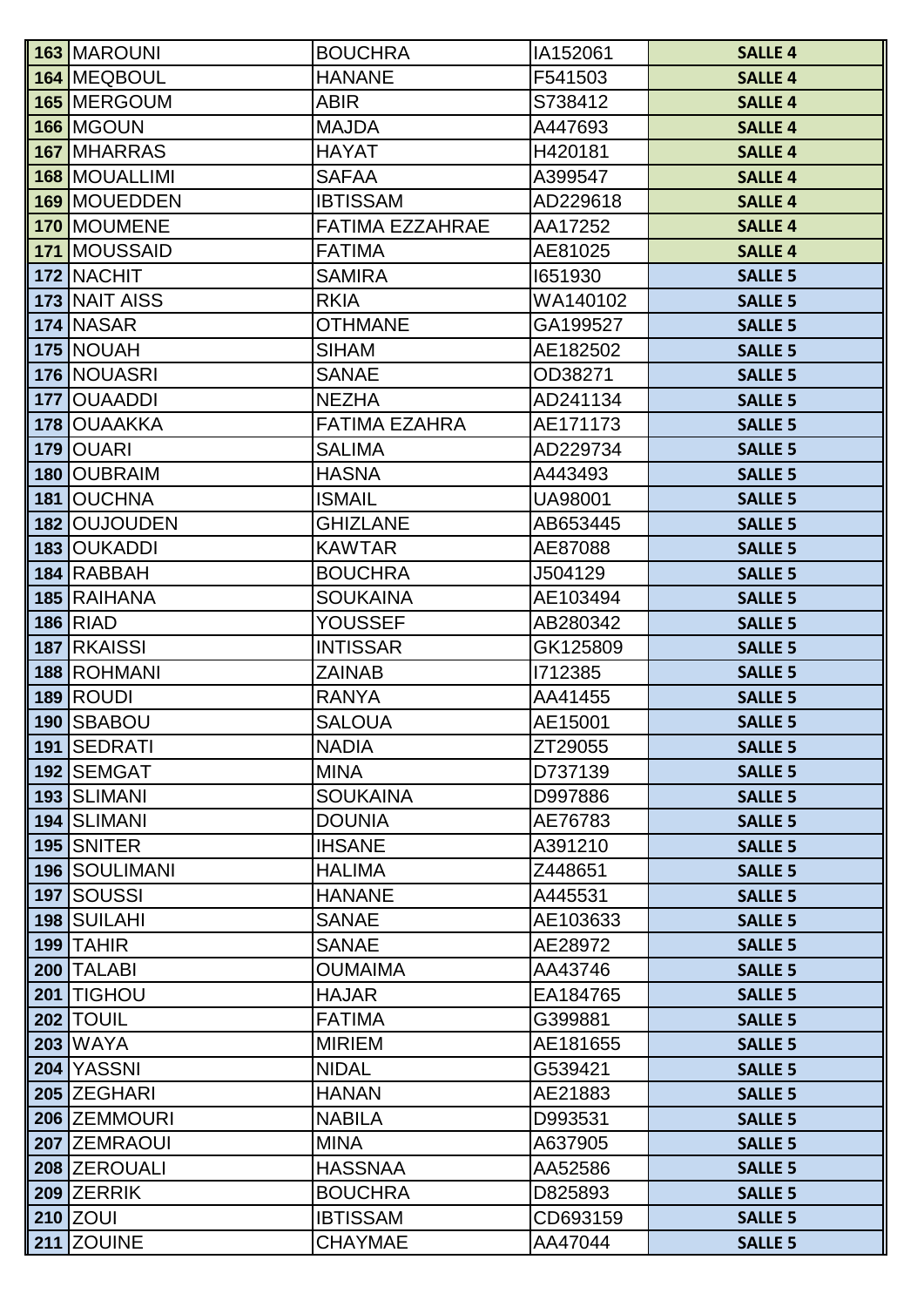| 212<br>$\sqrt{2}$ | <b>HOUDA</b><br>╶╹┻╾╹ | <b>AR</b><br>AW<br>К<br>v | 78886<br>ΔI<br>. .<br>ᇺ | '4د |
|-------------------|-----------------------|---------------------------|-------------------------|-----|
|                   |                       |                           |                         |     |

### **LISTE ADDITIVE DES CANDIDATS SELECTIONNES POUR PASSER LES EPREUVES ECRITES**

### **SPECIALITE : SECRETARIAT DE DIRECTION**

| <b>NUM</b> | <b>NOM</b>             | <b>PRENOM</b>          | <b>C.I.N.</b> | <b>AMPHI OU SALLE</b> |
|------------|------------------------|------------------------|---------------|-----------------------|
|            | 213 MESTADI            | <b>HAJAR</b>           | G532799       | <b>SALLE 1</b>        |
|            | 214 HAMDAOUI           | <b>LATIFA</b>          | UB82982       | <b>SALLE 1</b>        |
|            | 215 <b>IEL MOUHIB</b>  | <b>SOUMIA</b>          | AE84779       | <b>SALLE 1</b>        |
|            | 216 GARAH              | <b>FATIMA EZZAHRAE</b> | A687608       | <b>SALLE 2</b>        |
|            | 217 <b>I</b> IGOURDANE | <b>RAJAE</b>           | AE104248      | <b>SALLE 2</b>        |
|            | <b>218 AOUIT</b>       | <b>FATIMAZAHRA</b>     | H579066       | <b>SALLE 3</b>        |
|            | $219$ TAMI             | <b>FATIHA</b>          | AD200470      | <b>SALLE 3</b>        |
|            | <b>220 HASSIS</b>      | <b>SOUKAINA</b>        | AE98786       | <b>SALLE 4</b>        |
|            | 221 LAMDAGUA           | <b>SIHAM</b>           | AB605326      | <b>SALLE 4</b>        |
|            | 222 ZAHIRI             | <b>ZAHRA</b>           | AB653542      | <b>SALLE 5</b>        |
|            | 223 EL-GARMAI          | <b>KARIMA</b>          | EE438555      | <b>SALLE 5</b>        |
|            | 224 NAINIA             | <b>MERYEM</b>          | AD224114      | <b>SALLE 5</b>        |
|            | 225 LAAMIRA            | <b>KAOUTAR</b>         | H571803       | <b>SALLE 5</b>        |
|            | 226 BARIKO             | <b>FADWA</b>           | EE737495      | <b>SALLE 5</b>        |

### **SPECIALITE : URBANISME ET ARCHITECTURE**

| 111 <b>EL-MOUSLIK</b> | <b>TAOUFIK</b> | <b>GA 197462</b>  | <b>SALLE 21</b> |
|-----------------------|----------------|-------------------|-----------------|
| 112 BENJDID           | <b>KHALID</b>  | IP 203803         | <b>SALLE 21</b> |
| <b>113 EL HILOUFA</b> | <b>KAMAL</b>   | <b>IEE 530150</b> | <b>SALLE 21</b> |
| $114$ NAJIBI          | OMAR           | <b>IPA 32649</b>  | <b>SALLE 21</b> |

### **SPECIALITE : DEVELOPPEMENT INFORMATIQUE**

| 247 ZITANE          | <b>ZAKARIAE</b>     | U 188356         | <b>AMPHI</b> "F" |
|---------------------|---------------------|------------------|------------------|
| <b>248 HANNAD</b>   | <b>HAMZA</b>        | CD 639460        | <b>AMPHI</b> "F" |
| 249 ALAMSSAADI      | <b>INOUR-EDDINE</b> | <b>IB 168776</b> | <b>AMPHI"F"</b>  |
| <b>250 HMIDANI</b>  | <b>AYMANE</b>       | <b>UD 2030</b>   | <b>AMPHI"F"</b>  |
| 251 INASEF          | <b>SOUKEINA</b>     | AE 65792         | <b>SALLE 34</b>  |
| 252 BSISOU          | <b>IMERYEM</b>      | JB 473154        | <b>SALLE 34</b>  |
| <b>253 MOUJAHID</b> | <b>MOHAMED</b>      | GN 188819        | <b>SALLE 34</b>  |
| 254 ESSOUNAINI      | <b>LOUBNA</b>       | W422338          | <b>SALLE 34</b>  |

### **SPECIALITE : GESTION D'ENTREPRISE**

| 413 ANAAM      | IKHADIJA       | <b>UC148482</b> | <b>SALLE 6</b> |
|----------------|----------------|-----------------|----------------|
| 414 NID BAJJA  | IMINA          | P297649         | <b>SALLE 6</b> |
| 415 AHOUFI     | <b>OMAR</b>    | IZT106921       | <b>SALLE 6</b> |
| 416 EL KHARRAK | <b>OTHMANE</b> | CD400960        | <b>SALLE 6</b> |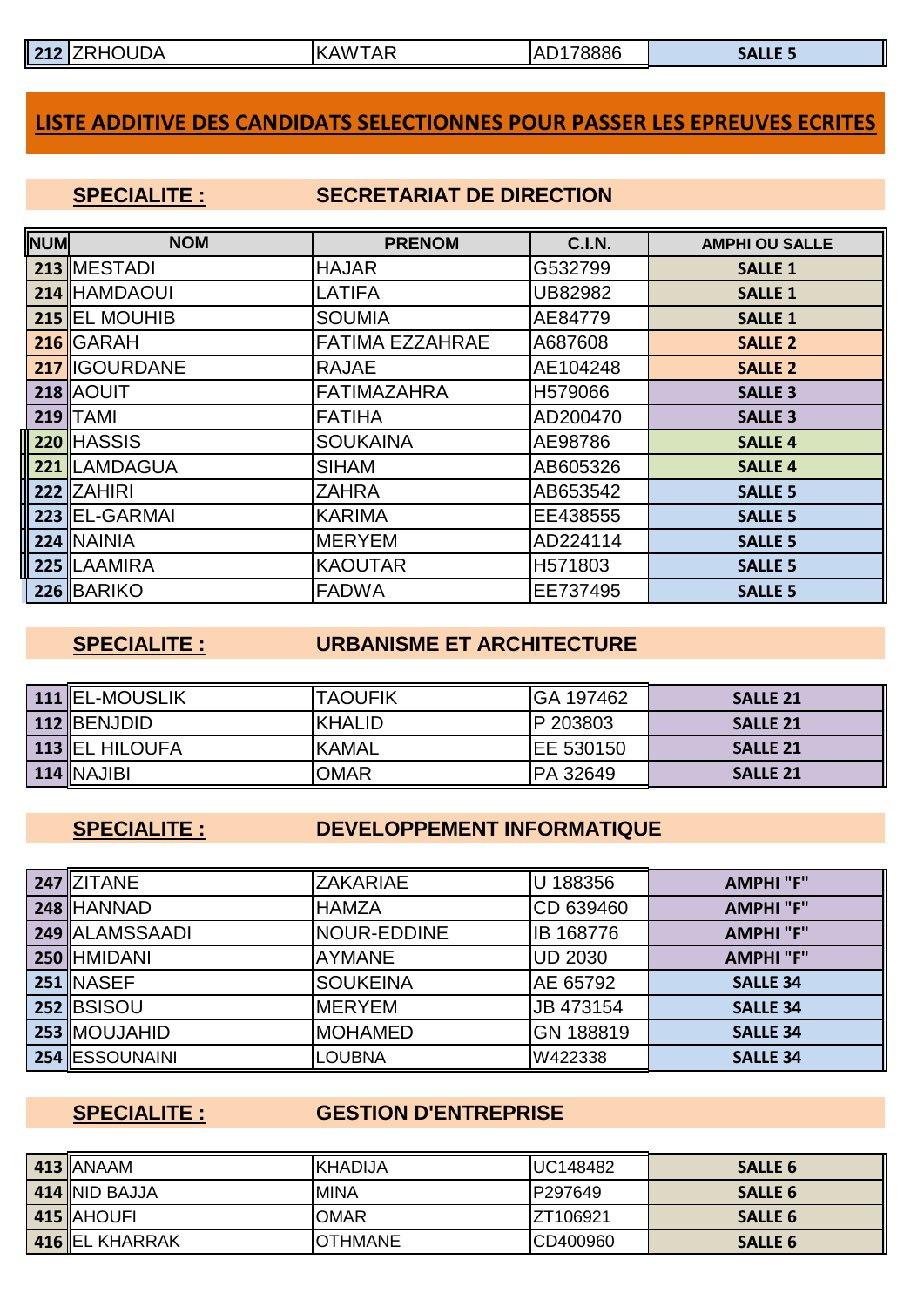| 417 AITLHOU         | <b>MOURAD</b>        | UA95426  | <b>SALLE 6</b>  |
|---------------------|----------------------|----------|-----------------|
| <b>418 ERTIBI</b>   | <b>ADNANE</b>        | U167116  | <b>SALLE 7</b>  |
| 419   TAGOUMSAT     | <b>SOUKAINA</b>      | LA162257 | <b>SALLE 7</b>  |
| 420 HOUTI           | <b>IMANE</b>         | AE26142  | <b>SALLE 7</b>  |
| 421 MOHATI          | <b>TARIK</b>         | EC40999  | <b>SALLE 8</b>  |
| 422 EL IDRISSI      | <b>NADIA</b>         | MC245271 | <b>SALLE 8</b>  |
| 423 BOUZIDI IDRISSI | <b>SAWSAN</b>        | AA23687  | <b>SALLE 8</b>  |
| 424 EZ ZOHAYRY      | YOUSSEF              | A390619  | <b>SALLE 9</b>  |
| 425 ESSAIDI         | <b>HICHAM</b>        | FB76300  | <b>SALLE 9</b>  |
| 426 TOUIKI          | <b>IHSSANE</b>       | AA45452  | <b>SALLE 9</b>  |
| 427 ETTEMRI         | <b>HAJIBA</b>        | BH354405 | <b>SALLE 9</b>  |
| 428 TOUAY           | <b>HAJAR</b>         | G669550  | <b>SALLE 10</b> |
| 429 ZENNOUBI        | <b>AYMANE</b>        | GA188335 | <b>SALLE 10</b> |
| 430 BEKKAOUI        | <b>MOHAMED AMINE</b> | F445966  | <b>SALLE 11</b> |
| 431 HARMA ALAOUI    | <b>FATIMA ZAHRA</b>  | AE22481  | <b>SALLE 11</b> |
| 432 BOUHASSANA      | <b>AMINE</b>         | AA67771  | <b>SALLE 12</b> |
| 433 CHAHIR          | <b>NAIMA</b>         | WB178054 | <b>SALLE 12</b> |
| 434 ELAYADI         | <b>OUMAYMA</b>       | D905719  | <b>SALLE 12</b> |
| 435 ABOUNOUR        | <b>SARRA</b>         | AD203751 | <b>SALLE 12</b> |
| 436 ESSAADAOUI      | <b>MAJDA</b>         | AE129178 | <b>SALLE 13</b> |
| 437 CHAHID          | <b>MOHAMED</b>       | ID52383  | <b>SALLE 13</b> |
| 438 HACHIMI         | <b>SIHAM</b>         | T268359  | <b>SALLE 13</b> |
| 439 EL ANSARI       | <b>FATIMA ZAHRA</b>  | V 296739 | <b>SALLE 14</b> |
| 440 NADIF           | <b>BTISSAM</b>       | WA239617 | <b>SALLE 14</b> |
| 441 HOUSSAINI       | <b>NOUREDDINE</b>    | JD67044  | <b>SALLE 20</b> |
| 442 BAGUOU          | <b>ABDELHAMID</b>    | U181223  | <b>SALLE 20</b> |
| 443 EL KATTABI      | <b>ILYASS</b>        | L557064  | <b>SALLE 20</b> |
| 444 BENAISSA        | <b>ZAKARIA</b>       | IC85349  | <b>SALLE 20</b> |
| 445 HASSINI         | <b>MOHAMMED</b>      | FA135784 | <b>SALLE 20</b> |

**Ministère de l'Habitat et de la Politique de la Ville**<br>Angle rue Al Joumayz et Al Jaouz, Secteur n°16, Hay Ryad, Rabat 10000 - Maroc<br>Tél. : (212) 05 37 57 70 00 - Fax : (212) 05 37 57 72 22/ 57 73 73 / 57 74 44<br>Site web :